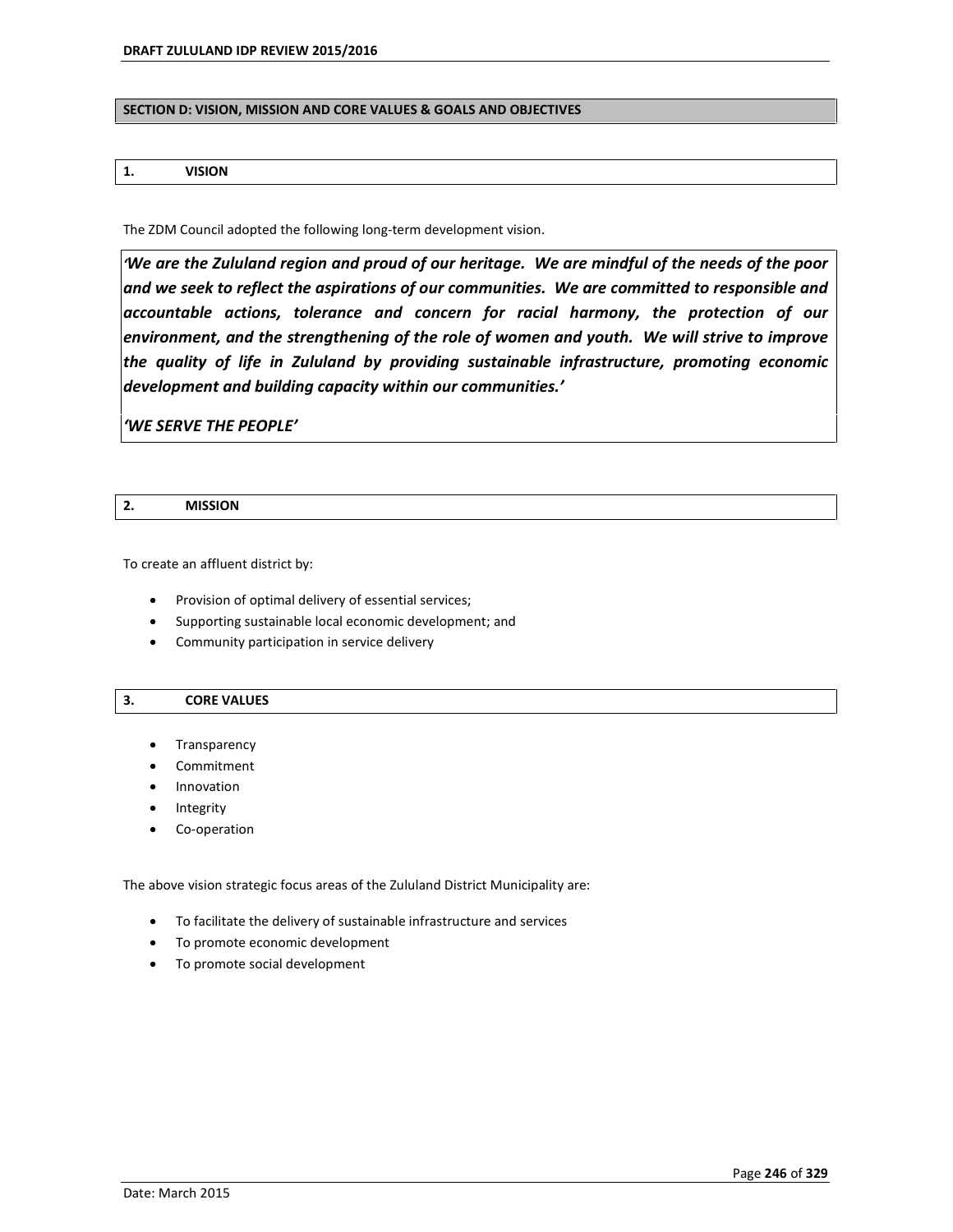# **4. GOALS AND OBJECTIVES, STRATEGIC MATTERS & SERVICE DELIVERY PLAN**

## **4.1 GOALS AND OBJECTIVES**

# **Table 90: Goals and Objectives**

| <b>KPANo</b> | <b>National</b><br><b>General Key</b><br>Performance<br>Areas | ş<br><b>Area</b><br>Focus | <b>Powers and Functions</b>   | Obj No<br>Key | Goal                                                                                                                                                          | Obj No  | Objective                                                                                                    | $\mathsf{S}$<br>Strategy I          | <b>Strategy</b>                                                                             |
|--------------|---------------------------------------------------------------|---------------------------|-------------------------------|---------------|---------------------------------------------------------------------------------------------------------------------------------------------------------------|---------|--------------------------------------------------------------------------------------------------------------|-------------------------------------|---------------------------------------------------------------------------------------------|
| 1            | Infrastructure<br>and Services                                | 1.1                       | <b>Water &amp; Sanitation</b> | 1.1.1         | To progressively provide a<br>cost effective, reliable<br>water and sanitation<br>services at a good quality<br>to all potential consumers<br>in the district | 1.1.1.1 | To provide cost effective<br>water and sanitation<br>(including free basic water<br>and sanitation services) | 1.1.1.1.1<br>1.1.1.1.2<br>1.1.1.1.3 | Review 2015/16 WSDP<br>Implement 2014/15 WSDP<br>Provide Free Basic Water<br>and sanitation |
|              |                                                               |                           |                               |               |                                                                                                                                                               |         |                                                                                                              | 1.1.1.1.4                           | Establish base-line costs of<br>water production                                            |
|              |                                                               |                           |                               |               |                                                                                                                                                               |         |                                                                                                              | 1.1.1.1.5                           | To provide for the<br>Operations and<br>Maintenance of water and<br>sanitation projects     |
|              |                                                               |                           |                               |               |                                                                                                                                                               | 1.1.1.2 | To reduce Water Loss                                                                                         | 1.1.1.2.1                           | Implement Water Loss<br>Strategy                                                            |
|              |                                                               |                           |                               |               |                                                                                                                                                               | 1.1.1.3 | To improve on the quality of<br>water delivered                                                              | 1.1.1.3.1                           | Implement Water Quality<br>Strategy                                                         |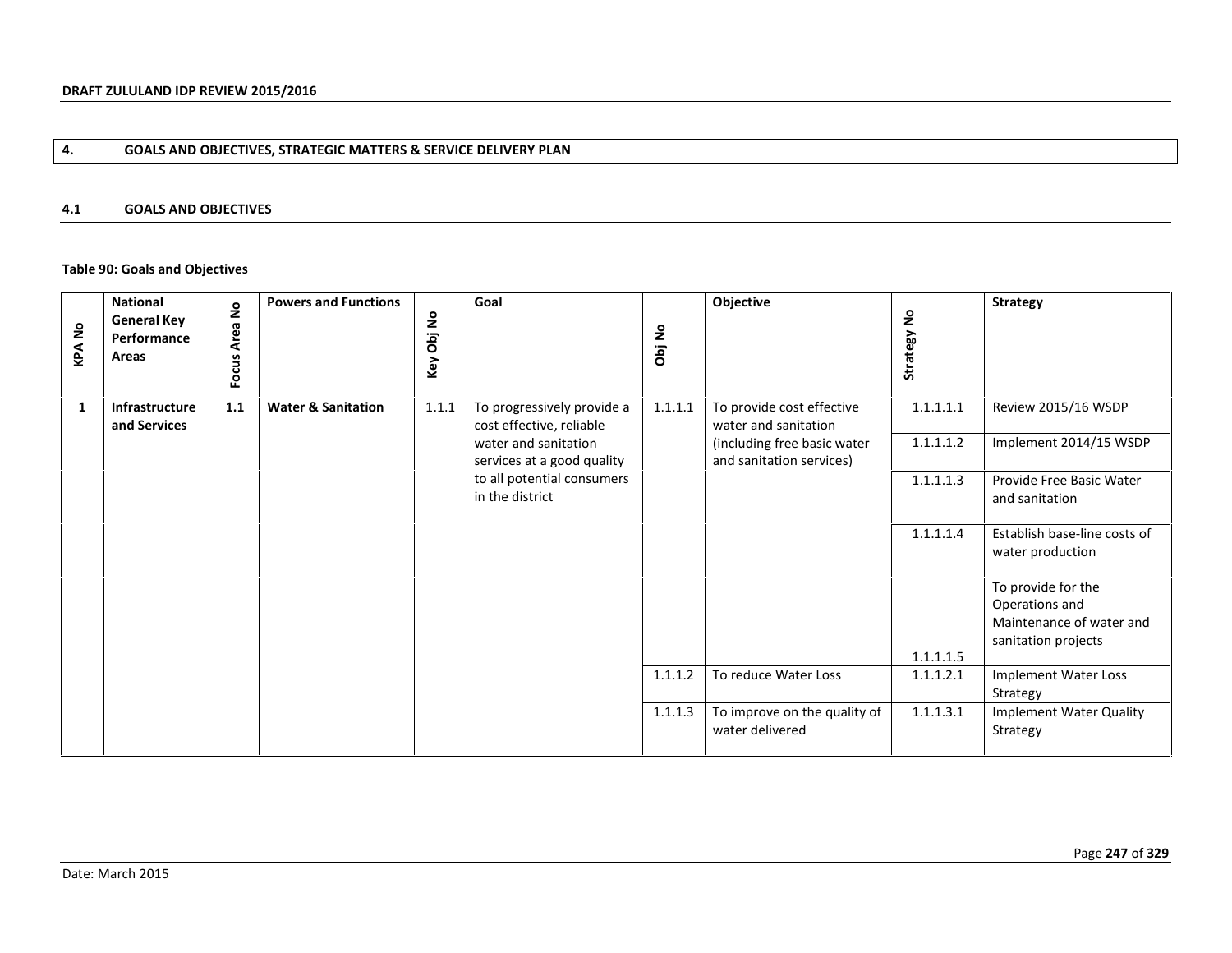| <b>KPANo</b> | <b>National</b><br><b>General Key</b><br>Performance<br>Areas | Focus Area No | <b>Powers and Functions</b>             | Key Obj No | Goal                                       | Obj No  | Objective                                                                                                 | Strategy No | <b>Strategy</b>                                                                            |
|--------------|---------------------------------------------------------------|---------------|-----------------------------------------|------------|--------------------------------------------|---------|-----------------------------------------------------------------------------------------------------------|-------------|--------------------------------------------------------------------------------------------|
|              |                                                               |               |                                         |            |                                            | 1.1.1.4 | To facilitate labour intensive<br>construction through water<br>and sanitation projects<br>implementation | 1.1.1.4.1   | Implement the EPWP                                                                         |
|              |                                                               |               |                                         |            |                                            | 1.1.1.5 | To provide effective<br><b>Customer Care</b>                                                              | 1.1.1.5.1   | Improving communication<br>and efficiency of response<br>to technical concerns<br>reported |
|              |                                                               |               |                                         |            |                                            | 1.1.1.6 | To ensure compliance with<br>relevant water legislation                                                   | 1.1.1.6.1   | Review and implement<br>legislated water policies &<br><b>Bylaws</b>                       |
|              |                                                               |               |                                         |            |                                            | 1.1.1.7 | To effectively utilise grant<br>allocation for water and<br>sanitation                                    | 1.1.1.7.1   | Implement WSDP                                                                             |
|              |                                                               |               |                                         |            |                                            | 1.1.1.8 | To deliver and regulate<br>water services in a<br>structured manner                                       | 1.1.1.8.1   | To effectively regulate and<br>monitor WSP's and Water<br>Services Intermediaries          |
|              |                                                               | $1.2\,$       | <b>Municipal Airports</b><br>(District) | 1.2.1      | To viably operate &<br>maintain a Regional | 1.2.1.1 | To ensure development of<br>airport infrastructure                                                        | 1.2.1.1.1   | Review Airport<br>Implementation Plan                                                      |
|              |                                                               |               |                                         |            |                                            |         |                                                                                                           |             |                                                                                            |
|              | Date: March 2015                                              |               |                                         |            |                                            |         |                                                                                                           |             | Page 248 of 329                                                                            |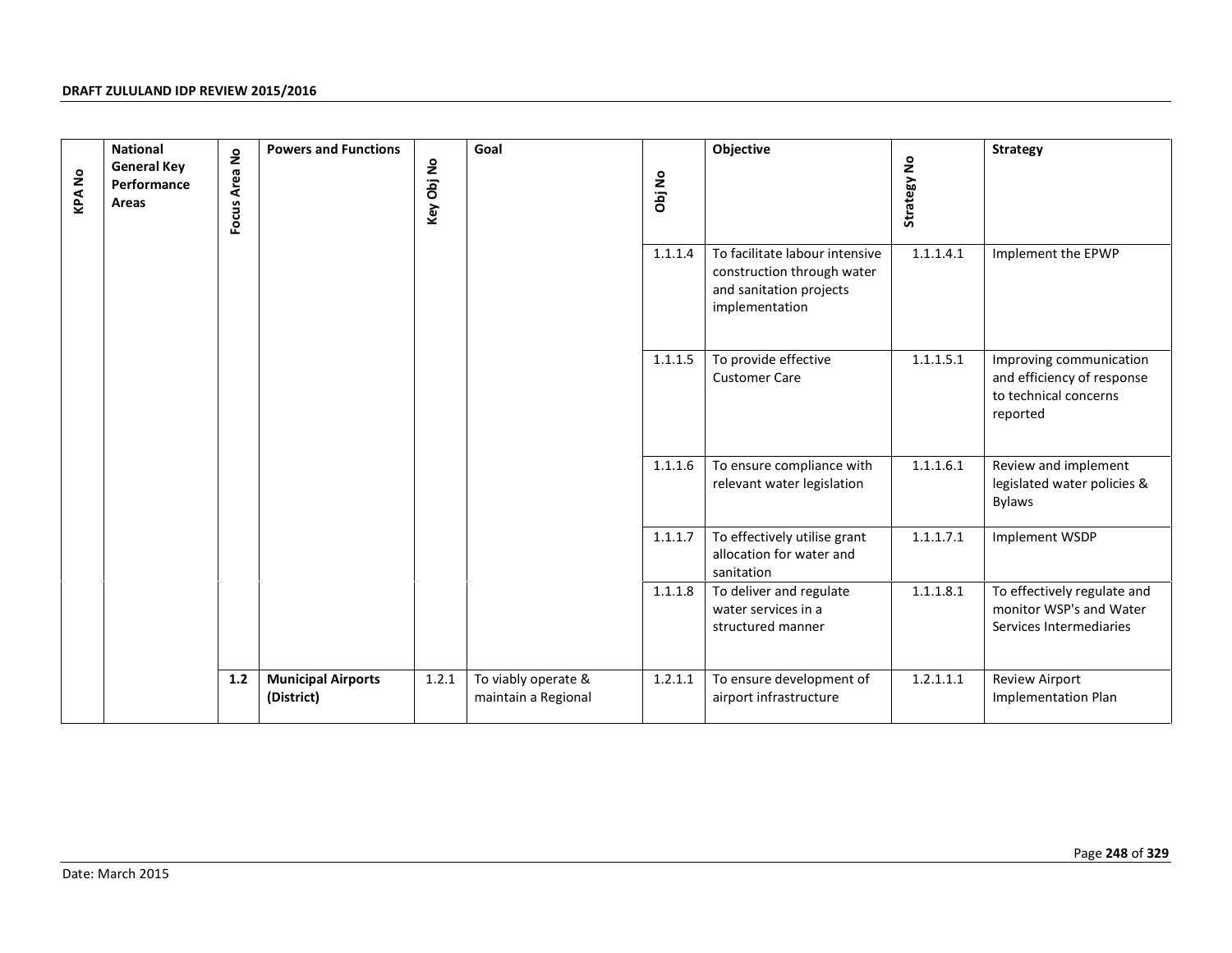| <b>KPANO</b> | <b>National</b><br><b>General Key</b><br>Performance<br>Areas | $\epsilon$<br>Focus Area | <b>Powers and Functions</b>                                           | Key Obj No | Goal                                                                           | Obj No  | Objective                                                                                                                          | Strategy No | <b>Strategy</b>                                                                                 |
|--------------|---------------------------------------------------------------|--------------------------|-----------------------------------------------------------------------|------------|--------------------------------------------------------------------------------|---------|------------------------------------------------------------------------------------------------------------------------------------|-------------|-------------------------------------------------------------------------------------------------|
|              |                                                               |                          |                                                                       |            | Airport that contributes to<br>the growth &<br>development of the<br>district  |         |                                                                                                                                    | 1.2.1.1.2   | Implement current activities<br>as identified in the<br>Reviewed Airport<br>Implementation Plan |
|              |                                                               | 1.3                      | <b>Municipal Roads</b>                                                | 1.3.1      | To facilitate the provision<br>of a well-developed<br>district road network    | 1.3.1.1 | To establish the status quo<br>of roads within the<br>Municipal Area and to take<br>responsibilty of the asigned<br>district roads | 1.3.1.1.1   | To develop a Rural Road<br>Asset Management System                                              |
|              |                                                               | 1.4                      | <b>Regulation Of</b><br><b>Passenger Transport</b><br><b>Services</b> | 1.4.1      | To facilitate the Regulation<br>of Passenger Transport<br>Services             | 1.4.1.1 | To clarify the DM's role in<br>the Regulation of Passenger<br><b>Transport Services</b>                                            | 1.4.1.1.1   | Development of an<br><b>Integrated Public Transport</b><br>Plan                                 |
|              |                                                               | 1.5                      | <b>Fire Fighting</b>                                                  | 1.5.1      | To Plan, co-ordinate and<br>regulate Fire Fighting<br>Services in the district | 1.5.1.1 | Regulation and co-<br>ordination of Fire Fighting<br>Services                                                                      | 1.5.1.1.1   | Secure funds to prepare<br>ZDM Fire Fighting Bylaws                                             |
|              |                                                               | 1.6                      | <b>Disaster Management</b>                                            | 1.6.1      | To deal with Disasters<br>efficiently & effectively in<br>the district         | 1.6.1.1 | To review and facilitate the<br>district Disaster<br>Management plan                                                               | 1.6.1.1.1   | To review and implement<br>the district Disaster<br>Management Plan                             |
|              |                                                               |                          |                                                                       |            |                                                                                | 1.6.1.2 | To create awareness of<br>hazards and disasters                                                                                    | 1.6.1.2.1   | To prepare Disasters and<br><b>Hazards Awareness Strategy</b>                                   |
|              |                                                               | 1.7                      | <b>Solid Waste</b>                                                    | 1.7.1      | To facilitate the effective<br>and efficient removal of<br>solid waste         | 1.7.1.1 | To facilitate co-ordinated<br>regional solid waste<br>management                                                                   | 1.7.1.1.1   | Investigate Feasibility of<br>Regional Solid Waste<br>management                                |
|              | Date: March 2015                                              |                          |                                                                       |            |                                                                                |         |                                                                                                                                    |             | Page 249 of 329                                                                                 |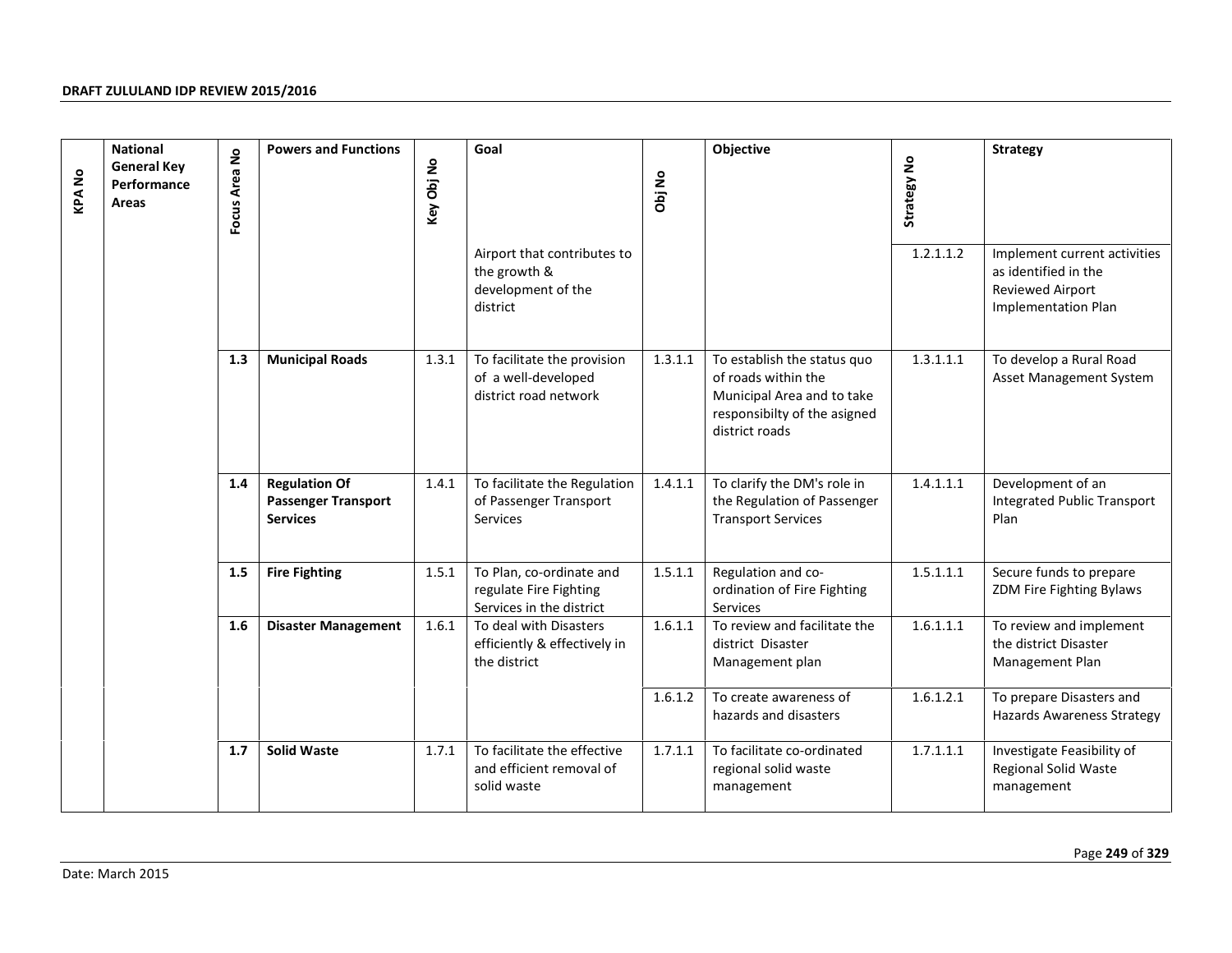| <b>KPANo</b> | <b>National</b><br><b>General Key</b><br>Performance<br>Areas | $\mathsf{S}$<br>Focus Area | <b>Powers and Functions</b>                                               | Key Obj No            | Goal                                                                                            | Obj No                  | Objective                                                                                             | Strategy No | <b>Strategy</b>                                                                                  |
|--------------|---------------------------------------------------------------|----------------------------|---------------------------------------------------------------------------|-----------------------|-------------------------------------------------------------------------------------------------|-------------------------|-------------------------------------------------------------------------------------------------------|-------------|--------------------------------------------------------------------------------------------------|
|              |                                                               | 1.8                        | <b>Municipal Health</b><br><b>Services</b>                                | 1.8.1                 | To facilitate the effective<br>and efficient municipal<br>health service across the<br>district | 1.8.1.1                 | To deliver an effective<br>environmental municipal<br>health service                                  | 1.8.1.1.1   | Prepare Plan for effective<br>and efficient Municipal<br><b>Environmental Health</b><br>Services |
|              |                                                               | 1.9                        | <b>Regional Fresh</b><br><b>Produce Markets &amp;</b><br><b>Abattoirs</b> | 1.9                   | Investigate the feasiblity<br>of Fresh Produce Markets<br>and Abattoirs                         | 1.9.1.1                 | To establish co-ordinated<br>and efficient regional fresh<br>produce infrastructure<br>where feasible | 1.9.1.1.1   | Investigate Feasibility of<br>regional Fresh Produce<br><b>Markets and Abattoirs</b>             |
|              |                                                               | 1.1<br>$\mathbf 0$         | <b>District Cemeteries</b>                                                | 1.10.<br>$\mathbf{1}$ | To ensure that sufficient<br>burial space is available<br>within the district                   | 1.10.1.<br>$\mathbf{1}$ | To establish co-ordinated<br>and efficient regional burial<br>infrastructure where<br>feasible        | 1.10.1.1.1  | Investigate the feasibility of<br>a Regional Cemetery Site/s                                     |
| $\mathbf{2}$ | Economic,<br><b>Agriculture and</b><br><b>Toursim</b>         | 2.1                        | <b>District Tourism</b>                                                   | 2.1.1                 | To promote tourism in the<br>District                                                           | 2.1.1.1                 | To create effective Tourism<br>structures and have<br>effective institutional                         | 2.1.1.1.1   | Regulary review Tourism<br>section resources                                                     |
|              |                                                               |                            |                                                                           |                       |                                                                                                 |                         | arrangements in place.                                                                                | 2.1.1.1.2   | Revive Tourism Forum                                                                             |
|              |                                                               |                            |                                                                           |                       |                                                                                                 |                         |                                                                                                       | 2.1.1.1.3   | Strengthen TKZN linkages                                                                         |
|              |                                                               |                            |                                                                           |                       |                                                                                                 |                         |                                                                                                       | 2.1.1.1.4   | Review/update Tourism<br>Sector Plan                                                             |
|              |                                                               |                            |                                                                           |                       |                                                                                                 |                         |                                                                                                       | 2.1.1.1.5   | To update/maintain the<br><b>Zululand Tourism Database</b>                                       |
|              | Date: March 2015                                              |                            |                                                                           |                       |                                                                                                 |                         |                                                                                                       |             | Page 250 of 329                                                                                  |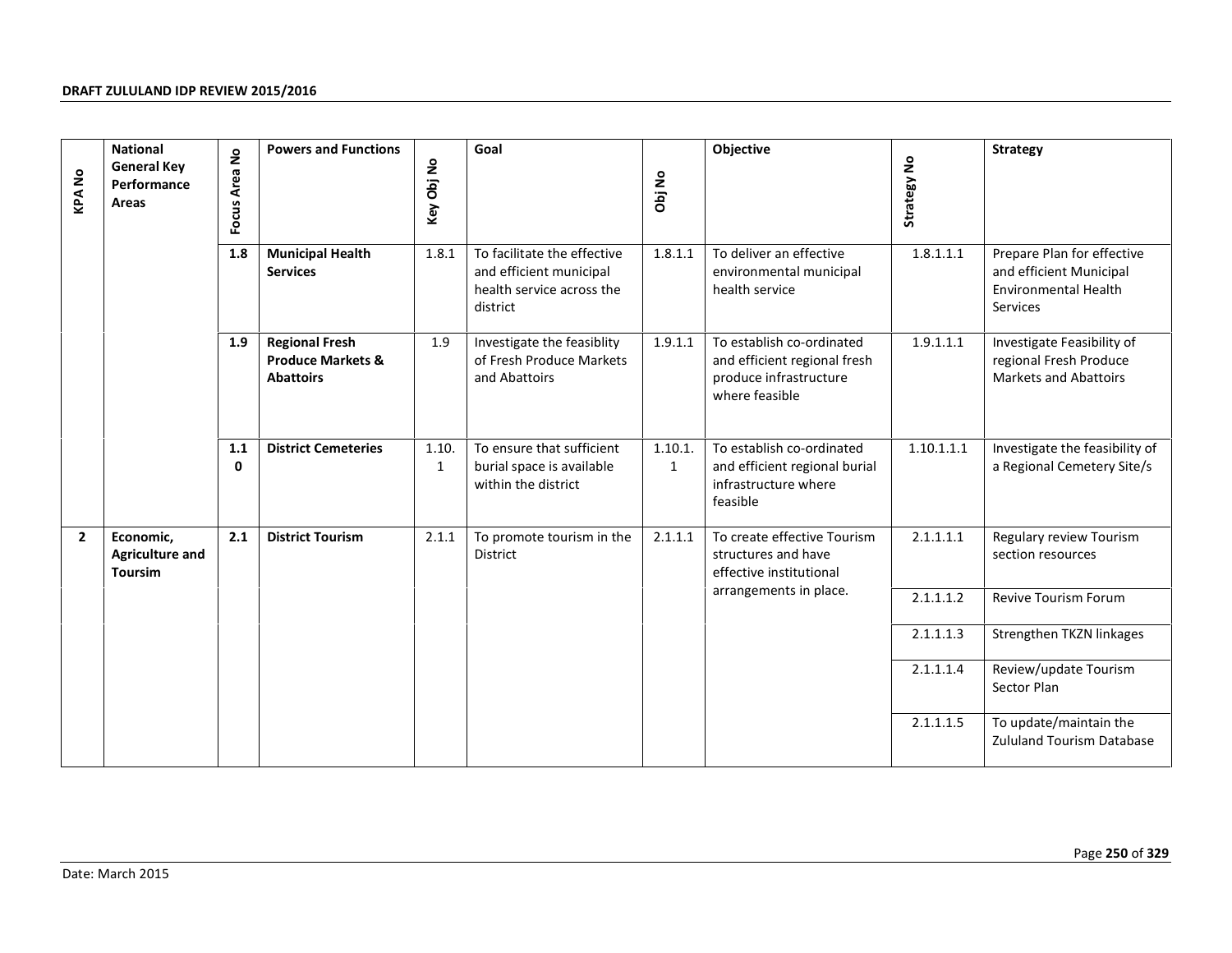| <b>KPANo</b> | <b>National</b><br><b>General Key</b><br>Performance<br>Areas | Focus Area No | <b>Powers and Functions</b> | Key Obj No | Goal                                                   | Obj No  | Objective                                                             | <b>Strategy No</b> | <b>Strategy</b>                                                                                              |  |  |
|--------------|---------------------------------------------------------------|---------------|-----------------------------|------------|--------------------------------------------------------|---------|-----------------------------------------------------------------------|--------------------|--------------------------------------------------------------------------------------------------------------|--|--|
|              |                                                               |               |                             |            |                                                        | 2.1.1.2 | To ensure tourists/ potential<br>tourists are aware of our<br>product | 2.1.1.2.1          | To update/implement<br>themes/packages website<br>upgrading brochure<br>distribution                         |  |  |
|              |                                                               |               |                             |            |                                                        |         |                                                                       | 2.1.1.2.2          | To train and build capacity<br>of employees                                                                  |  |  |
|              |                                                               |               |                             |            |                                                        | 2.1.1.3 | Safety and Signage                                                    | 2.1.1.3.1          | Investigate needs and<br>allocate resources                                                                  |  |  |
|              |                                                               |               |                             |            |                                                        | 2.1.1.4 | To develop and promote<br>Tourism Infrastructure                      | 2.1.1.4.1          | Develop/improve the<br>following tourism routes<br><b>Battlefields Route ZBR</b><br>(Birding Route) Route 66 |  |  |
|              |                                                               |               |                             |            |                                                        |         |                                                                       | 2.1.1.4.2          | <b>Implement Tourism</b><br>Portfolio Project                                                                |  |  |
|              |                                                               |               |                             |            |                                                        |         |                                                                       | 2.1.1.4.3          | To manage Tourism Hub<br>Development                                                                         |  |  |
|              |                                                               | 2.2           | <b>LED</b>                  | 2.2.1      | To improve the economy<br>of the district, through the | 2.2.1.1 | <b>Establishing LED Institutions</b><br>and Processes                 | 2.2.1.1.1          | Review LED Plan                                                                                              |  |  |
|              |                                                               |               |                             |            |                                                        |         |                                                                       |                    |                                                                                                              |  |  |
|              | Page 251 of 329<br>Date: March 2015                           |               |                             |            |                                                        |         |                                                                       |                    |                                                                                                              |  |  |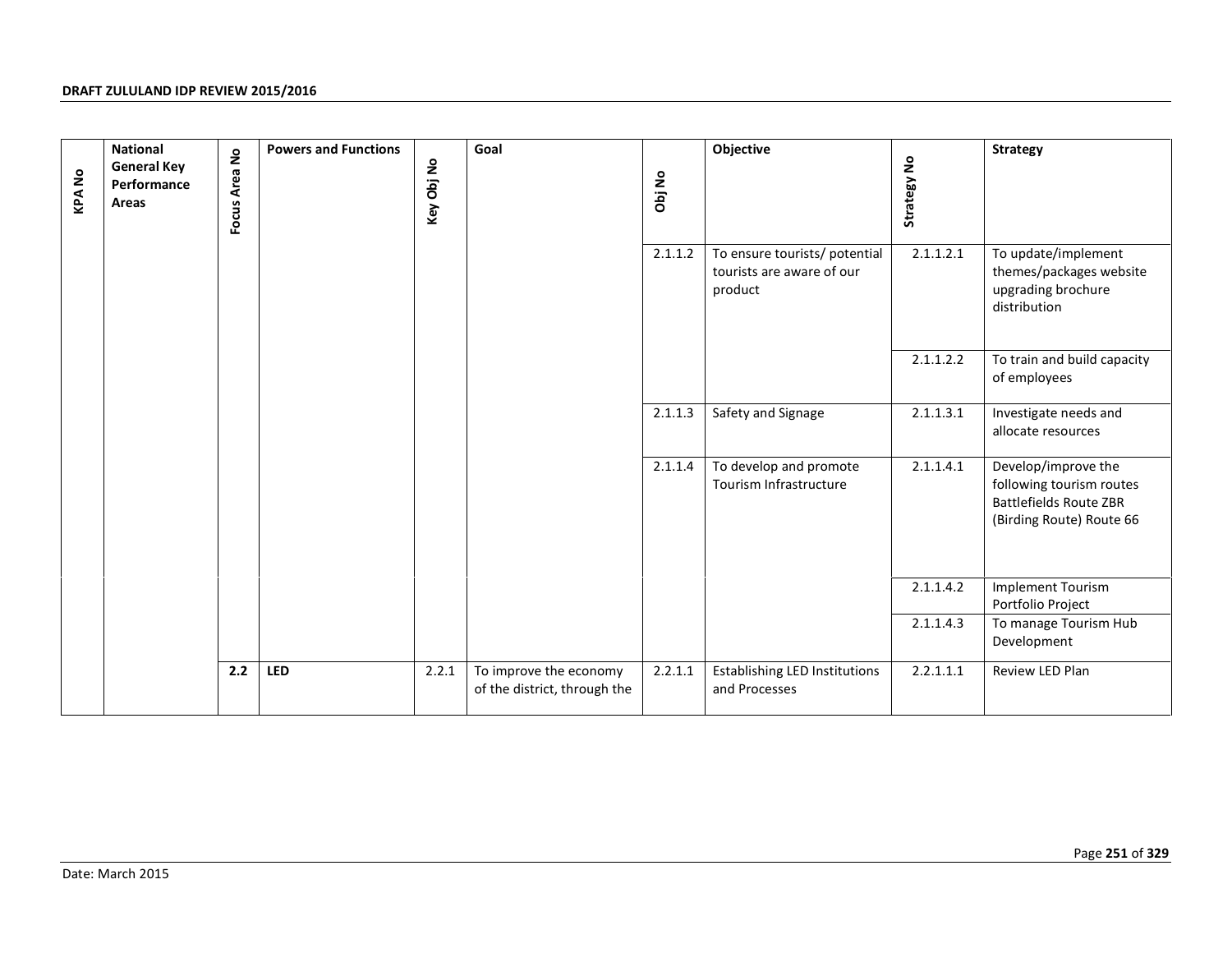|              | <b>National</b>                            |               | <b>Powers and Functions</b> | Goal                                                                      |         | Objective                                                                                                                                                                                                                                         |             | <b>Strategy</b>                                                              |
|--------------|--------------------------------------------|---------------|-----------------------------|---------------------------------------------------------------------------|---------|---------------------------------------------------------------------------------------------------------------------------------------------------------------------------------------------------------------------------------------------------|-------------|------------------------------------------------------------------------------|
| <b>KPANo</b> | <b>General Key</b><br>Performance<br>Areas | Focus Area No | Key Obj No                  |                                                                           | Obj No  |                                                                                                                                                                                                                                                   | Strategy No |                                                                              |
|              |                                            |               |                             | creation of job<br>opportunities and<br>additional economic<br>activities | 2.2.1.2 | To change the attitudes of<br>local stakeholders in the<br>economy with spesific focus<br>on local buying, local<br>investment, welcoming new<br>investment, co-operation in<br>implementation of<br>economic development and<br>entrepreneurship | 2.2.1.2.1   | Promote economic<br>development through use of<br>the regional radio station |
|              |                                            |               |                             |                                                                           |         |                                                                                                                                                                                                                                                   | 2.2.1.2.2   | Conduct grass roots capacity<br>building and awareness<br>programmes         |
|              |                                            |               |                             |                                                                           |         |                                                                                                                                                                                                                                                   | 2.2.1.2.3   | Sensitize the community<br>about LED                                         |
|              |                                            |               |                             |                                                                           | 2.2.1.3 | To establish a solid<br>foundation for economic<br>development within the<br>district be addressing key<br>socio-economic issues to<br>allow communities to<br>effectively participate in the<br>district economy                                 | 2.2.1.3.1   | Provide assistance with<br>home-based HIV/AIDS care                          |
|              |                                            |               |                             |                                                                           |         |                                                                                                                                                                                                                                                   |             |                                                                              |
|              |                                            |               |                             |                                                                           |         |                                                                                                                                                                                                                                                   |             | Page 252 of 329                                                              |
|              | Date: March 2015                           |               |                             |                                                                           |         |                                                                                                                                                                                                                                                   |             |                                                                              |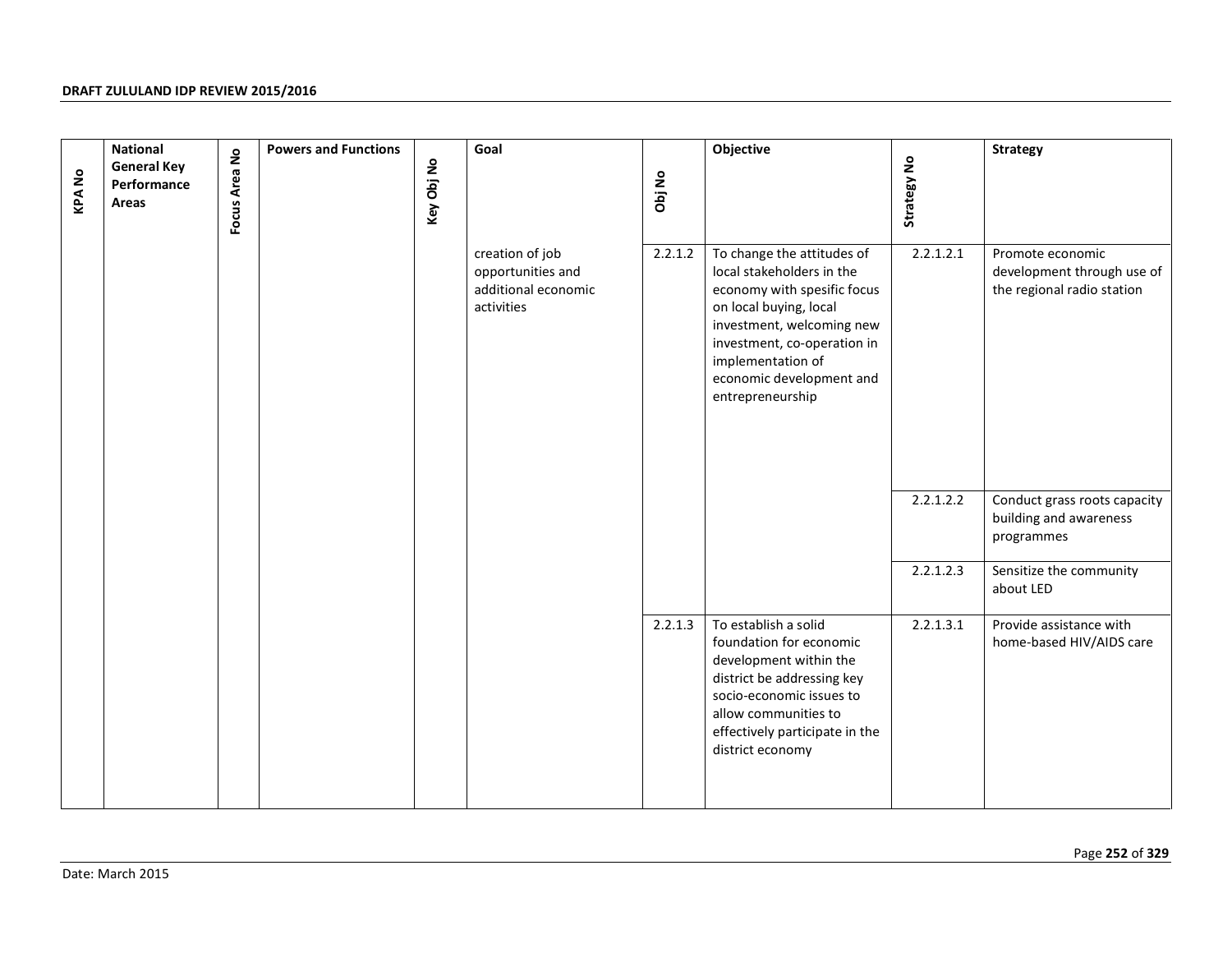| <b>KPANo</b> | <b>National</b><br><b>General Key</b><br>Performance<br>Areas | Focus Area No | <b>Powers and Functions</b> | Key Obj No | Goal | Obj No  | Objective                                                                                                                                  | Strategy No<br>2.2.1.3.2<br>2.2.1.3.3 | <b>Strategy</b><br>Youth entrepreneurship<br>development<br>Provide support to the                        |
|--------------|---------------------------------------------------------------|---------------|-----------------------------|------------|------|---------|--------------------------------------------------------------------------------------------------------------------------------------------|---------------------------------------|-----------------------------------------------------------------------------------------------------------|
|              |                                                               |               |                             |            |      | 2.2.1.4 | To raise specifically the<br>investment profile of the<br>district through a multi-<br>pronged public relations and<br>marketing programme | 2.2.1.4.1                             | informal sector<br>Develop Marketing Plan                                                                 |
|              |                                                               |               |                             |            |      |         |                                                                                                                                            | 2.2.1.4.2<br>2.2.1.4.3                | To market product<br>development<br>Establish Development                                                 |
|              |                                                               |               |                             |            |      | 2.2.1.5 | To improve access within<br>the district and access<br>between the district and<br>neighbouring areas                                      | 2.2.1.5.1                             | Agency<br>Prepare and implement a<br>roads upgrading programme<br>in co-operation with DoT<br>and the LMs |
|              |                                                               |               |                             |            |      |         |                                                                                                                                            | 2.2.1.5.2                             | Upgrade road signage                                                                                      |
|              |                                                               |               |                             |            |      |         |                                                                                                                                            | 2.2.1.5.3                             | Investigate the feasibility of<br>a privatised "highway<br>patrol"                                        |
|              | Date: March 2015                                              |               |                             |            |      |         |                                                                                                                                            |                                       | Page 253 of 329                                                                                           |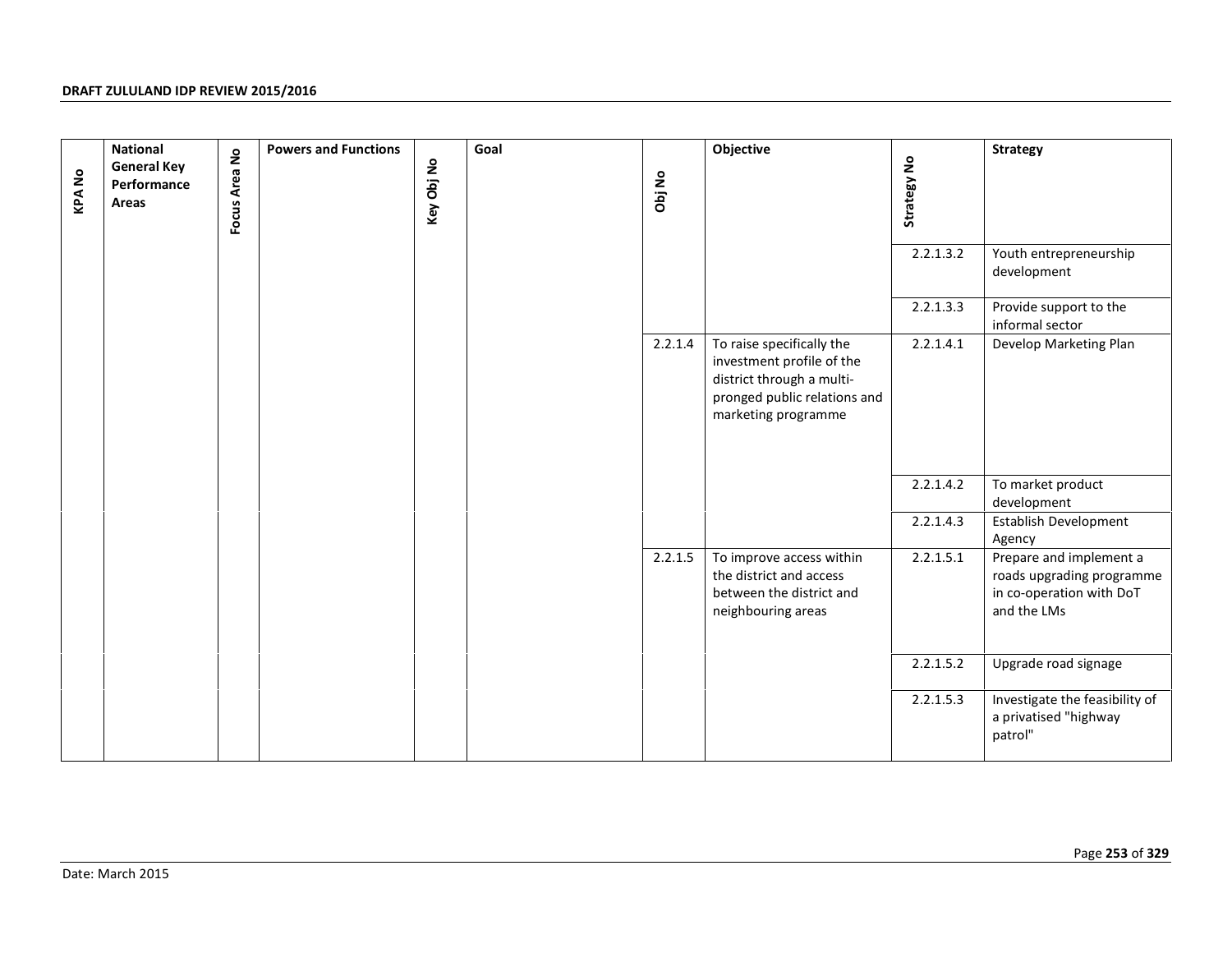| <b>KPANo</b> | <b>National</b><br><b>General Key</b><br>Performance<br>Areas | Focus Area No | <b>Powers and Functions</b> | Key Obj No | Goal                                                                                                            | Obj No  | Objective                                                                                   | Strategy No | <b>Strategy</b>                                                            |
|--------------|---------------------------------------------------------------|---------------|-----------------------------|------------|-----------------------------------------------------------------------------------------------------------------|---------|---------------------------------------------------------------------------------------------|-------------|----------------------------------------------------------------------------|
|              |                                                               |               |                             |            |                                                                                                                 | 2.2.1.6 | Focus on achieving visible<br>delivery with regard to local<br>economic development         | 2.2.1.6.1   | Implement budgeted<br>Tourism Development<br>Projects                      |
| 3            | Social<br>Development &<br><b>Food Security</b>               | 3.1           | <b>HIV/AIDS</b>             | 3.1.1      | To reduce the impact of<br>HIV/AIDS                                                                             | 3.1.1.1 | To create HIV/AIDS<br>awareness and education                                               | 3.1.1.1.1   | Review HIV/Aids Plan                                                       |
|              |                                                               |               |                             |            |                                                                                                                 |         |                                                                                             | 3.1.1.1.2   | Implement HIV/AIDS<br>awareness and education<br>campaigns                 |
|              |                                                               | 3.2           | <b>Youth and Gender</b>     | 3.2.1      | To develop and empower<br>Youth, Woman, people<br>living with Disability, the<br>Elderly, Widows and<br>Orphans | 3.2.1.1 | To strategically plan<br>development and<br>empowerment initiatives for<br>youth and gender | 3.2.1.1.1   | Review the Youth, Gender<br>and People living with<br>Disabilities Plan    |
|              |                                                               |               |                             |            |                                                                                                                 |         |                                                                                             | 3.2.1.1.2   | Identify and implement<br>projects focussed on youth<br>development        |
|              |                                                               |               |                             |            |                                                                                                                 |         |                                                                                             | 3.2.1.1.3   | Identify and implement<br>projects focussed on the<br>development of women |
|              |                                                               |               |                             |            |                                                                                                                 |         |                                                                                             |             |                                                                            |
|              | Date: March 2015                                              |               |                             |            |                                                                                                                 |         |                                                                                             |             | Page 254 of 329                                                            |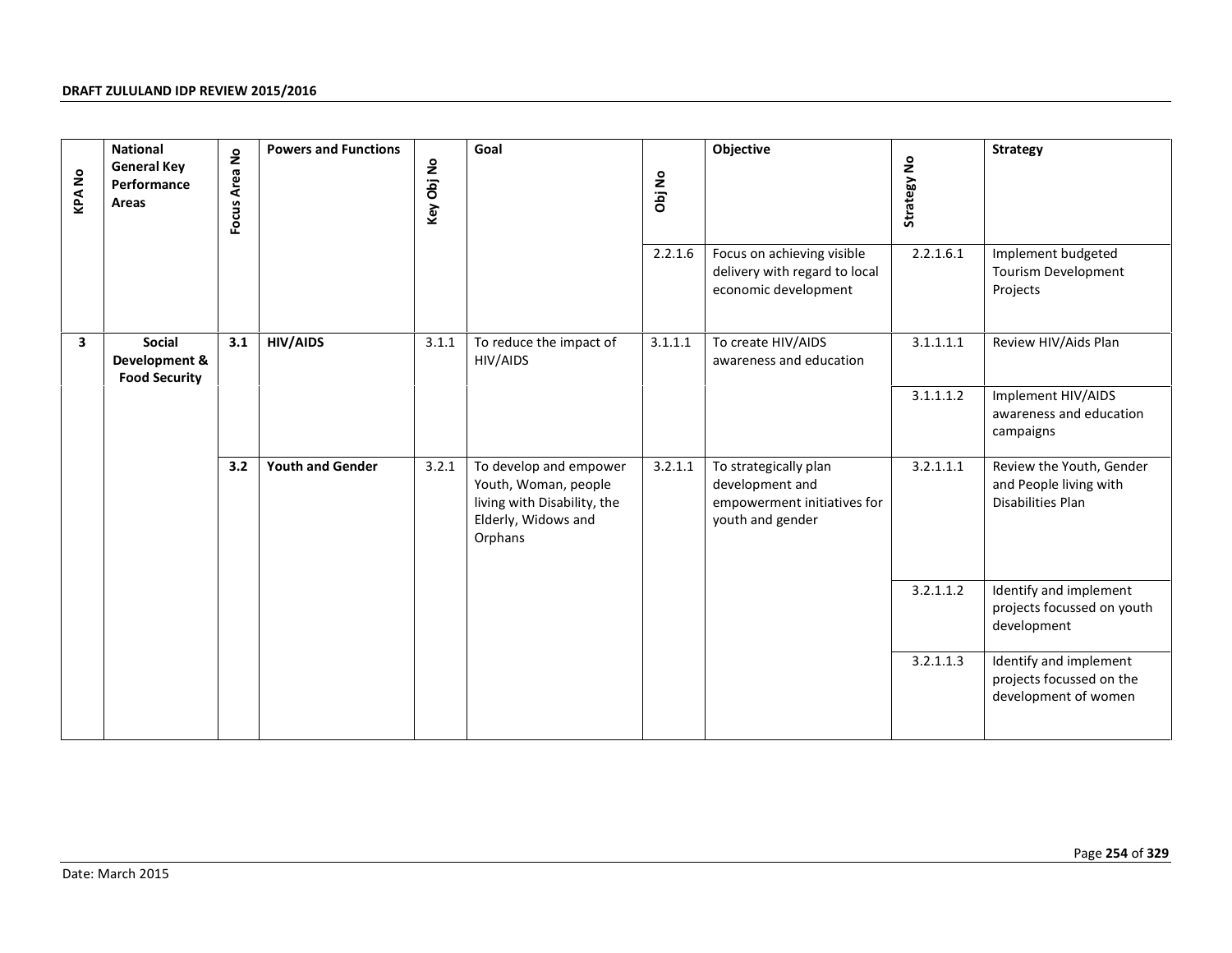| <b>KPANo</b> | <b>National</b><br><b>General Key</b><br>Performance<br>Areas | Focus Area No | <b>Powers and Functions</b> | Key Obj No | Goal                                                     | Obj No  | Objective                                                                                     | Strategy No | <b>Strategy</b>                                                                      |
|--------------|---------------------------------------------------------------|---------------|-----------------------------|------------|----------------------------------------------------------|---------|-----------------------------------------------------------------------------------------------|-------------|--------------------------------------------------------------------------------------|
|              |                                                               |               |                             |            |                                                          | 3.2.1.2 | To promote early childhood<br>development                                                     | 3.2.1.2.1   | Development of education<br>infrastructure based on<br>received community needs      |
|              |                                                               |               |                             |            |                                                          | 3.2.1.3 | To promote the<br>development of people<br>living with Disabilities                           | 3.2.1.3.1   | Identify and implement<br>Disability programme                                       |
|              |                                                               |               |                             |            |                                                          | 3.2.1.4 | To contribute towards<br>addressing the needs of the<br>elderly within the district           | 3.2.1.4.1   | Identify and implement<br>projects focussed on the<br>needs of the elderly           |
|              |                                                               |               |                             |            |                                                          | 3.2.1.5 | To contribute towards<br>addressing the needs of<br>widows and orphans within<br>the district | 3.2.1.5.1   | Identify and implement<br>projects focussed on the<br>needs of widows and<br>orphans |
|              |                                                               |               |                             | 3.3.1      | To propmote sports<br>development within the<br>district | 3.3.1.1 | To promote various sporting<br>events within the district                                     | 3.3.1.1.1   | Identify and implement<br>sporting events within the<br>district                     |
|              |                                                               | 3.3           | Community<br>Development    | 3.3.1      | The social upliftment of<br>the communities in ZDM       | 3.3.1.1 | To reduce poverty by<br>implementing Community<br><b>Development Projects</b>                 | 3.3.1.1.1   | To investigate new & review<br>existing social upliftment<br>programs                |
|              |                                                               |               |                             |            |                                                          |         |                                                                                               |             |                                                                                      |
|              |                                                               |               |                             |            |                                                          |         |                                                                                               |             | Page 255 of 329                                                                      |
|              | Date: March 2015                                              |               |                             |            |                                                          |         |                                                                                               |             |                                                                                      |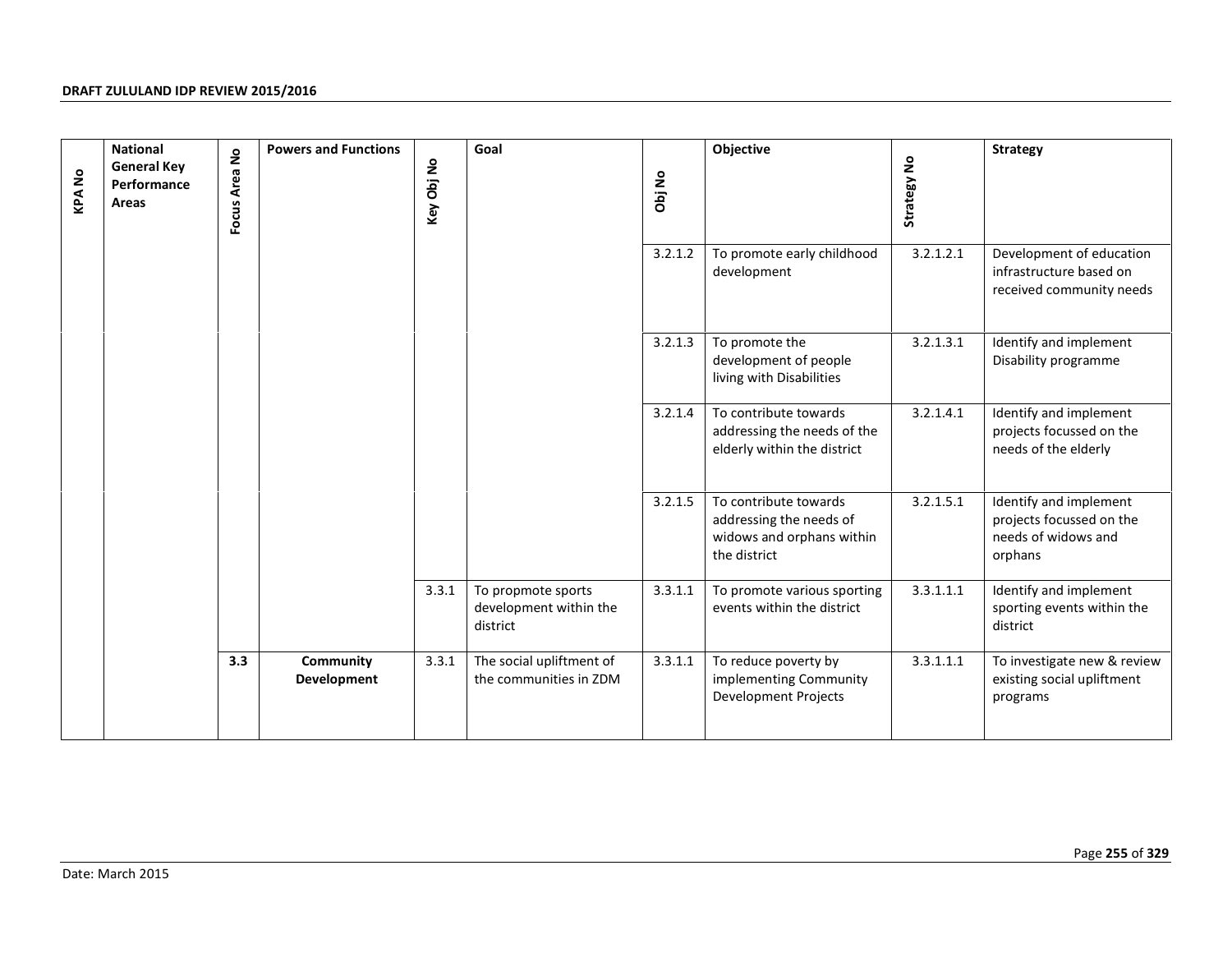| <b>KPANo</b> | <b>National</b><br><b>General Key</b><br>Performance<br>Areas | Focus Area No | <b>Powers and Functions</b> | Key Obj No | Goal                                                                                                                                                                         | Obj No  | Objective                                                                                                                                    | Strategy No<br>3.3.1.1.2 | <b>Strategy</b><br>To identify and implement<br>poverty alleviation projects<br>through the Poverty<br><b>Alleviation Fund</b> |
|--------------|---------------------------------------------------------------|---------------|-----------------------------|------------|------------------------------------------------------------------------------------------------------------------------------------------------------------------------------|---------|----------------------------------------------------------------------------------------------------------------------------------------------|--------------------------|--------------------------------------------------------------------------------------------------------------------------------|
|              |                                                               |               |                             |            |                                                                                                                                                                              | 3.3.1.2 | To promote arts and culture                                                                                                                  | 3.3.1.2.1                | Identify and implement arts<br>and culture projects                                                                            |
| 4            | Institutional<br><b>Transformation</b><br>& Development       | 4.1           | <b>Employment Equity</b>    | 4.1.1      | To transform the<br>organisation to comply<br>with the Employment<br><b>Equity Act</b>                                                                                       | 4.1.1.1 | To comply with Employment<br><b>Equity Legislation</b>                                                                                       | 4.1.1.1.1                | To implement budgeted<br>activities in the Employment<br><b>Equity Plan</b>                                                    |
|              |                                                               | 4.2           | IT & GIS                    | 4.2.1      | To ensure that the<br>Municipality remains up-<br>to-date with the latest<br>computer technology and<br>programmes to enable<br>effective and efficient<br>service delibvery | 4.2.1.1 | To constantly update and<br>maintain the Municipality's<br>computer and software<br>assets to conform to market<br>and industry requirements | 4.2.1.1.1                | To implement budgeted<br>activities for maintenance<br>and upgrade of IT<br>infrastructure                                     |
|              |                                                               | 4.3           | <b>Municipal Buildings</b>  | 4.3.1      | To ensure that the<br>Municipality has sufficient<br>office space in order to<br>effective and efficiently<br>fulfill its development<br>mandate                             | 4.3.1.1 | To ensure that municipal<br>buildings are developed and<br>maintained in order to serve<br>communities                                       | 4.3.1.1.1                | To implement budgeted<br>activities in the construction<br>and maintenance of new<br>and existing municipal,<br>buildings      |
|              | Date: March 2015                                              |               |                             |            |                                                                                                                                                                              |         |                                                                                                                                              |                          | Page 256 of 329                                                                                                                |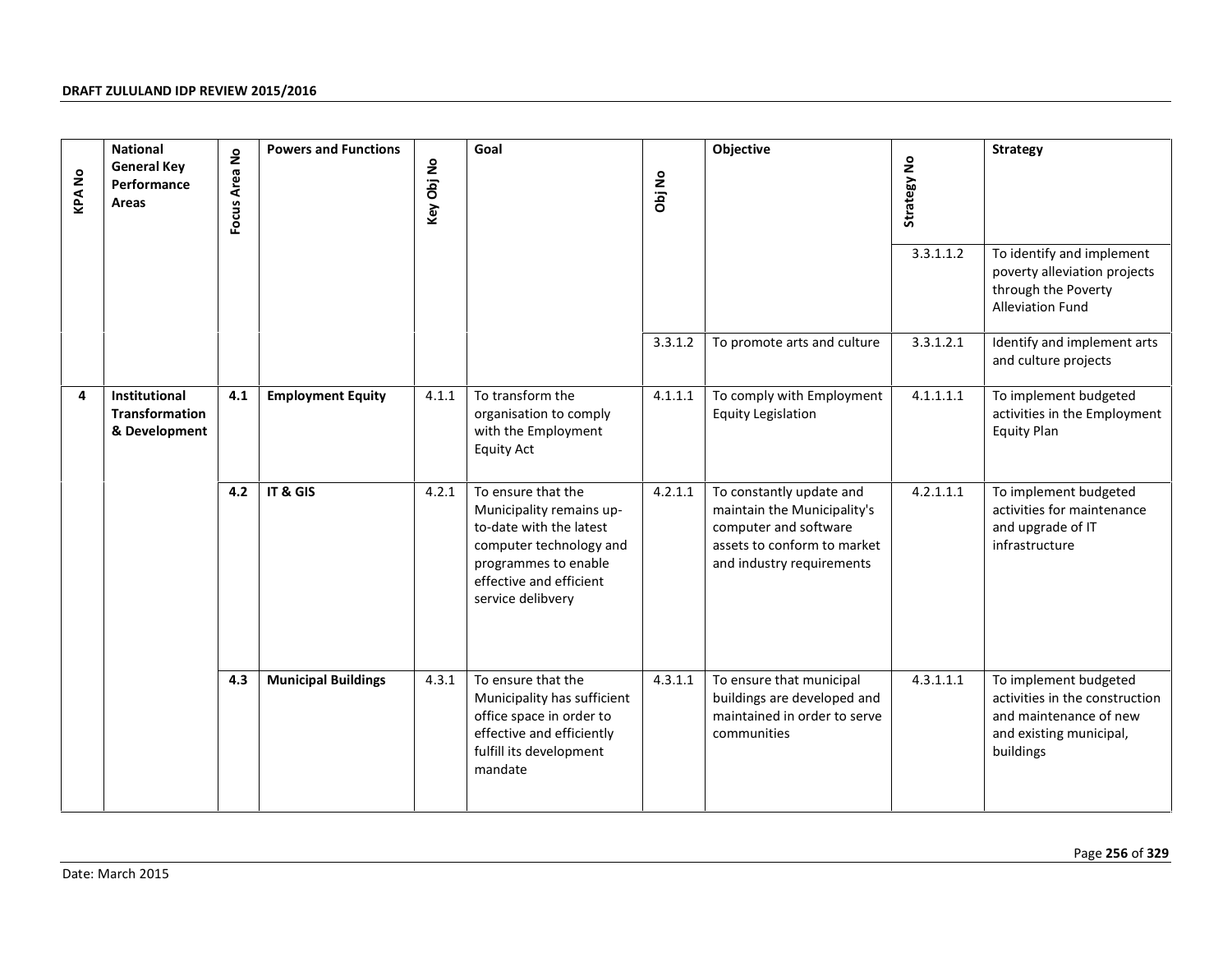| <b>KPANo</b> | <b>National</b><br><b>General Key</b><br>Performance<br>Areas | <b>Powers and Functions</b><br>Focus Area No<br>4.4<br><b>Skills development &amp;</b><br>capacity building | Key Obj No                           | Goal  | Objective<br>Obj No<br>4.4.1.1<br>To comply with Skills                      |         | Strategy No                                                                                           | <b>Strategy</b> |                                                                                                                 |
|--------------|---------------------------------------------------------------|-------------------------------------------------------------------------------------------------------------|--------------------------------------|-------|------------------------------------------------------------------------------|---------|-------------------------------------------------------------------------------------------------------|-----------------|-----------------------------------------------------------------------------------------------------------------|
|              |                                                               |                                                                                                             |                                      | 4.4.1 | To develop capacity in the<br>organisation for effective<br>service delivery |         | Development Legislation                                                                               | 4.4.1.1.1       | To have a planned Skills<br>Development programme in<br>place                                                   |
|              |                                                               |                                                                                                             |                                      |       |                                                                              |         |                                                                                                       | 4.4.1.1.2       | To implement an Employee<br>Assistance Programme                                                                |
|              |                                                               |                                                                                                             |                                      |       |                                                                              |         |                                                                                                       | 4.4.1.1.3       | Implement budgeted Skills<br>development projects                                                               |
| 5            | <b>Financial</b><br>Management                                | 5.1                                                                                                         | <b>Sound Financial</b><br>Management | 5.1.1 | To promote good financial<br>practices                                       | 5.1.1.1 | To improve revenue<br>collection                                                                      | 5.1.1.1.1       | Implement current credit<br>control and debt collection<br>policy and bylaws & Review<br>same policy and bylaws |
|              |                                                               |                                                                                                             |                                      |       |                                                                              | 5.1.1.2 | To complete and submit<br>accurate annual financial<br>statements within the<br>specified time period | 5.1.1.2.1       | Prepare a schedule of all<br>reconciliations to be<br>performed                                                 |
|              |                                                               |                                                                                                             |                                      |       |                                                                              | 5.1.1.3 | To process payments in time                                                                           | 5.1.1.3.1       | Develop an invoice tracking<br>system                                                                           |
|              |                                                               |                                                                                                             |                                      |       |                                                                              |         |                                                                                                       |                 | Page 257 of 329                                                                                                 |
|              | Date: March 2015                                              |                                                                                                             |                                      |       |                                                                              |         |                                                                                                       |                 |                                                                                                                 |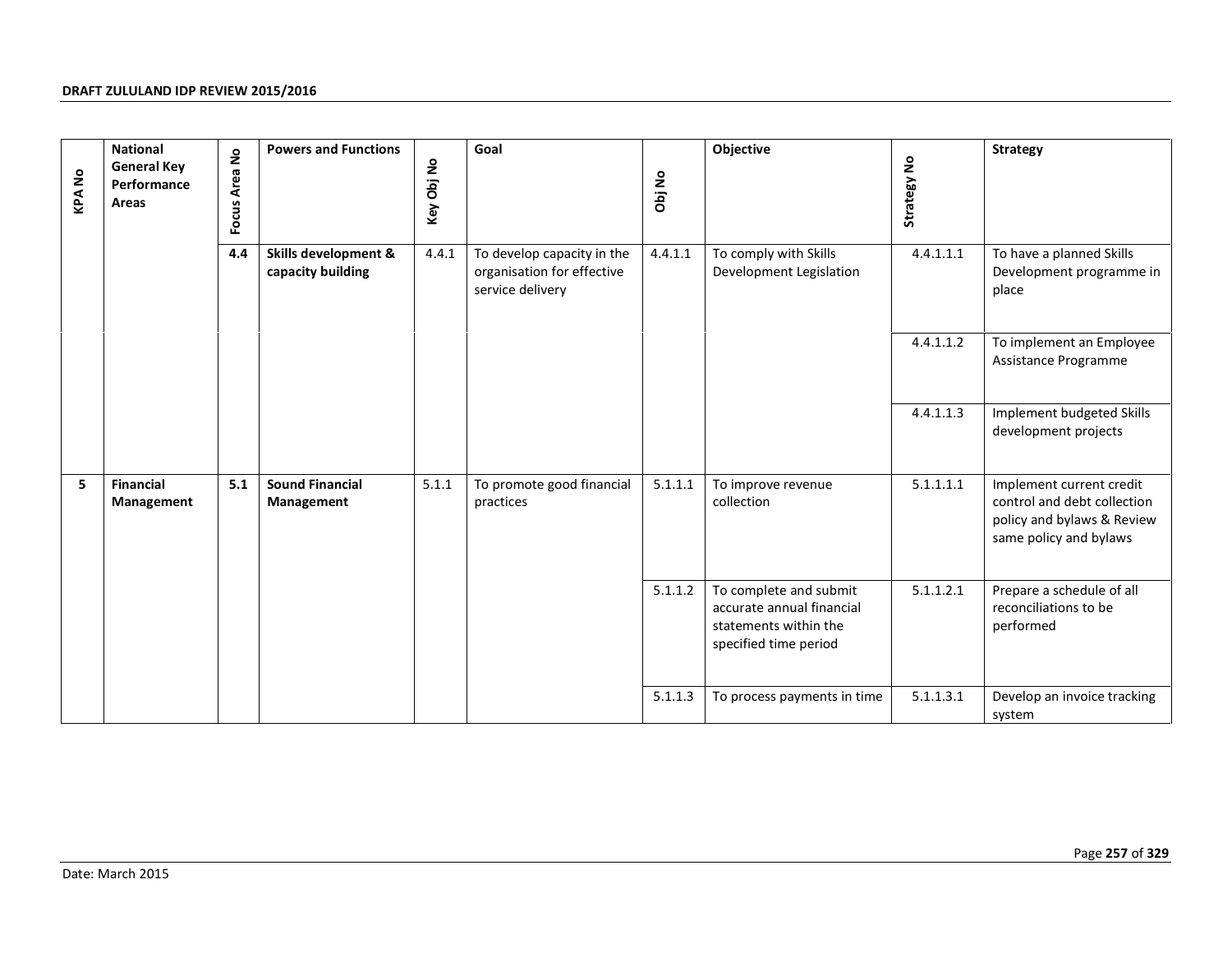| <b>KPANo</b> | <b>National</b><br><b>General Key</b><br>Performance<br>Areas | Focus Area No | <b>Powers and Functions</b> | Key Obj No | Goal                                       | Obj No  | Objective                                                                                             | Strategy No | <b>Strategy</b>                                                                                                            |
|--------------|---------------------------------------------------------------|---------------|-----------------------------|------------|--------------------------------------------|---------|-------------------------------------------------------------------------------------------------------|-------------|----------------------------------------------------------------------------------------------------------------------------|
|              |                                                               |               |                             |            |                                            | 5.1.1.4 | To complete and submit<br>accurate annual financial<br>statements within the<br>specified time period | 5.1.1.4.1   | Prepare a time schedule of<br>all reconciliations to be<br>performed to prepare AFS<br>timely (in compliance with<br>MFMA) |
|              |                                                               |               |                             |            |                                            | 5.1.1.5 | To complete a budget within<br>the specified time period                                              | 5.1.1.5.1   | Develop a budget time table<br>in line with the IDP Process<br>Plan                                                        |
|              |                                                               |               |                             |            |                                            | 5.1.1.6 | To have an effective<br><b>Auditing Function</b>                                                      | 5.1.1.6.1   | Develop an internal Audit<br>plan                                                                                          |
|              |                                                               |               |                             |            |                                            |         |                                                                                                       | 5.1.1.6.2   | Regular Review and<br>implemention of risk<br>register                                                                     |
|              |                                                               |               |                             |            |                                            |         |                                                                                                       | 5.1.1.6.3   | Ensure effective Audit<br>Committee function                                                                               |
|              |                                                               |               |                             |            |                                            | 5.1.1.7 | To develop a Financial Plan<br>(i.e. Budget Process and<br>Time Table)                                | 5.1.1.7.1   | Review and implement the<br>current Financial Plan                                                                         |
|              |                                                               |               |                             | 5.1.2      | To be a financially viable<br>municipality | 5.1.2.1 | To increase the cost<br>coverage ratio                                                                | 5.1.2.1.1   | Review and implement the<br>investment policy                                                                              |
|              |                                                               |               |                             |            |                                            |         |                                                                                                       |             |                                                                                                                            |
|              | Date: March 2015                                              |               |                             |            |                                            |         |                                                                                                       |             | Page 258 of 329                                                                                                            |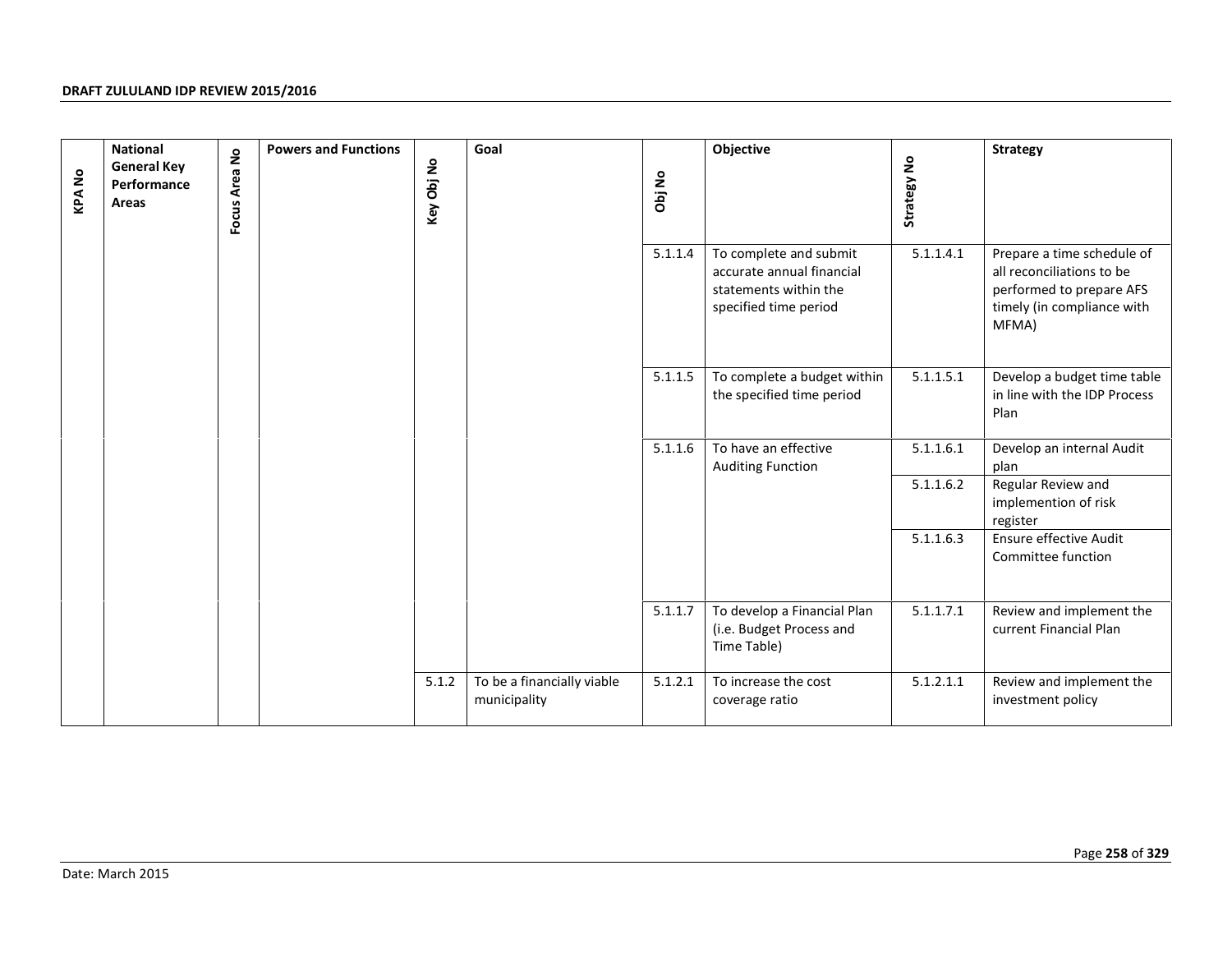| <b>KPANo</b> | <b>National</b><br><b>General Key</b><br>Performance<br>Areas | Focus Area No | <b>Powers and Functions</b>                                 | Key Obj No | Goal                                                            | Obj No  | Objective                                                                 | Strategy No<br>5.1.2.1.2 | <b>Strategy</b><br>Implement the SCM policy<br>to obtain cost effective<br>methods of reducing fixed<br>operating expenditure |
|--------------|---------------------------------------------------------------|---------------|-------------------------------------------------------------|------------|-----------------------------------------------------------------|---------|---------------------------------------------------------------------------|--------------------------|-------------------------------------------------------------------------------------------------------------------------------|
|              |                                                               |               |                                                             |            |                                                                 | 5.1.2.2 | To increase the debt<br>coverage ratio                                    | 5.1.2.2.1                | To Increase the revenue<br>base of the municipality                                                                           |
|              |                                                               |               |                                                             |            |                                                                 | 5.1.2.3 | To provide sufficient cash<br>resources                                   | 5.1.2.3.1                | Review and implement the<br>current SDBIP                                                                                     |
|              |                                                               |               |                                                             |            |                                                                 | 5.1.2.4 | To keep a minimum cash<br>balance to cover average<br>monthly expenditure | 5.1.2.4.1                | Maintenance of the<br>investment register on a<br>monthly basis                                                               |
|              |                                                               |               |                                                             |            |                                                                 | 5.1.2.5 | To report timely and<br>accurately                                        | 5.1.2.5.1                | Development of a reporting<br>framework and adherence<br>to the MFMA reporting<br>checklist                                   |
|              |                                                               |               |                                                             |            |                                                                 | 5.1.2.6 | To align Capital Programme<br>and IDP                                     | 5.1.2.6.1                | Review and implement the<br>current financial plan                                                                            |
| 6            | Democracry<br>and<br>Governance                               | 6.1           | <b>Compliance, Clean and</b><br><b>Sound Administration</b> | 6.1.1      | To promote good<br>governance, accountability<br>& transparency | 6.1.1.1 | Policies & bylaws                                                         | 6.1.1.1.1                | Review and implement<br>current policies and bylaws                                                                           |
|              | Date: March 2015                                              |               |                                                             |            |                                                                 |         |                                                                           |                          | Page 259 of 329                                                                                                               |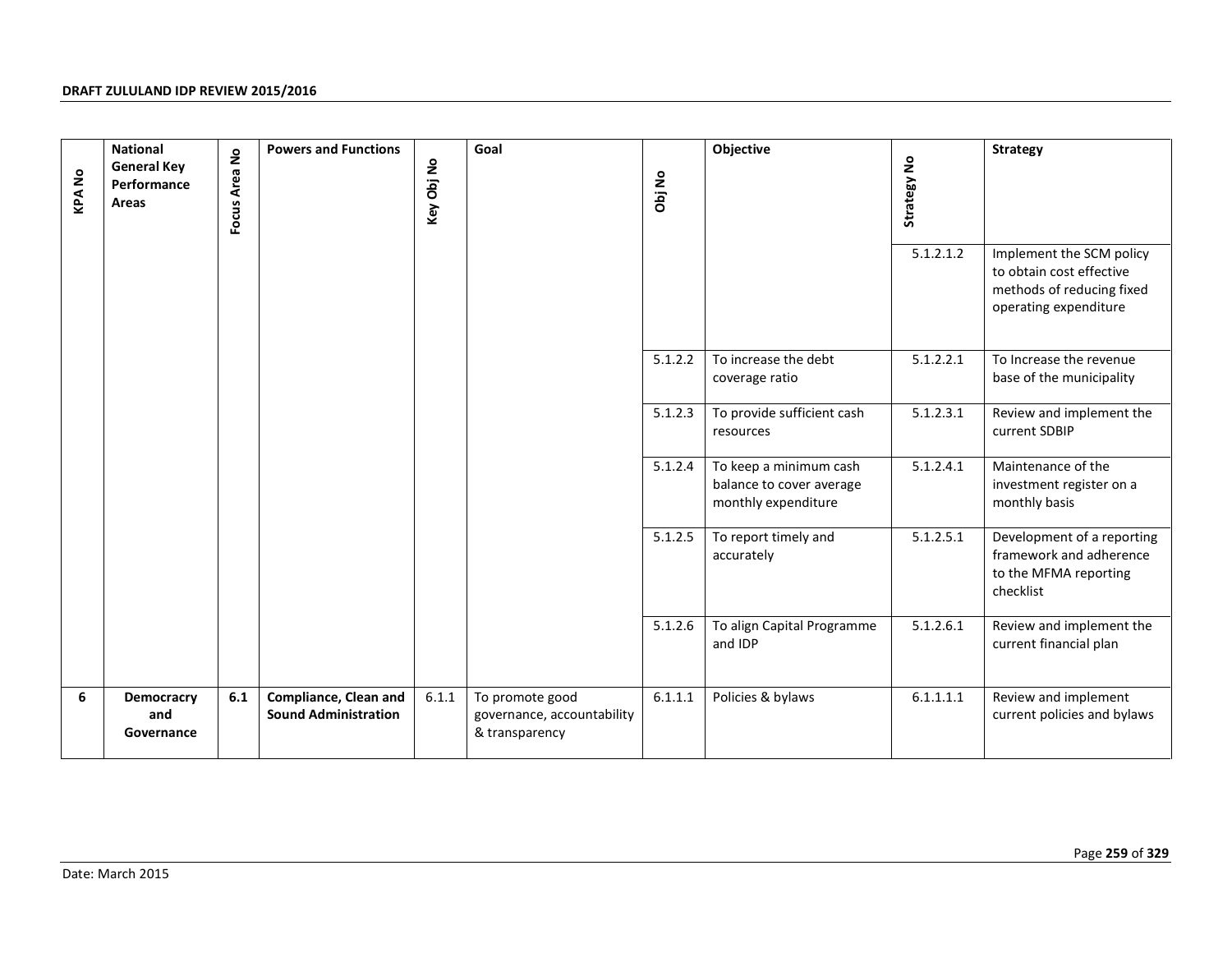| <b>KPANo</b> | <b>National</b><br><b>General Key</b><br>Performance<br>Areas | Focus Area No | <b>Powers and Functions</b>   | Key Obj No | Goal                                                                 | Obj No  | Objective                                                                                         | Strategy No | <b>Strategy</b>                                                    |
|--------------|---------------------------------------------------------------|---------------|-------------------------------|------------|----------------------------------------------------------------------|---------|---------------------------------------------------------------------------------------------------|-------------|--------------------------------------------------------------------|
|              |                                                               |               |                               |            |                                                                      | 6.1.1.2 | <b>Municipal Audit</b>                                                                            | 6.1.1.2.1   | To implement budgeted<br>activities for Municipal<br>Auditing      |
|              |                                                               |               |                               |            |                                                                      | 6.1.1.3 | <b>Community Participation</b>                                                                    | 6.1.1.3.1   | To implement budgeted<br>activities for community<br>participation |
|              |                                                               |               |                               |            |                                                                      | 6.1.1.4 | Ensure the effective and<br>efficient marketing of the<br>Municipal Area to attract<br>investment | 6.1.1.4.1   | To implement budgeted<br>activities for marketing                  |
|              |                                                               |               |                               |            |                                                                      | 6.1.1.5 | OPMS                                                                                              | 6.1.1.5.1   | Review and Implement the<br>Municipality's OPMS                    |
|              |                                                               |               |                               | 6.1.2      | To manage risk to the<br>Municipality effectively<br>and efficiently | 6.1.2.1 | To operate the organisation<br>at a minimum risk level                                            | 6.1.2.1.1   | <b>Review Municipal Risk</b><br>Register                           |
|              |                                                               | 6.2           | Integrated & Co-<br>ordinated | 6.2.1      | To continuously promote<br>integrated & co-ordinated                 | 6.2.1.1 | To promote integrated<br>development planning                                                     | 6.2.1.1.1   | Review IDP                                                         |
|              |                                                               |               | Development                   |            | planning and development<br>within the District                      |         | (including the spatial<br>reflection thereof) in an<br>environmentally responsible<br>manner      | 6.2.1.1.2   | Review ZDM Infrastructure<br>Plan                                  |
|              |                                                               |               |                               |            |                                                                      | 6.2.1.2 | To promote effective and<br>efficient Shared Services                                             | 6.2.1.2.1   | To implement budgeted<br>activities for Shared Services            |
|              |                                                               |               |                               |            |                                                                      |         |                                                                                                   |             | Page 260 of 329                                                    |
|              | Date: March 2015                                              |               |                               |            |                                                                      |         |                                                                                                   |             |                                                                    |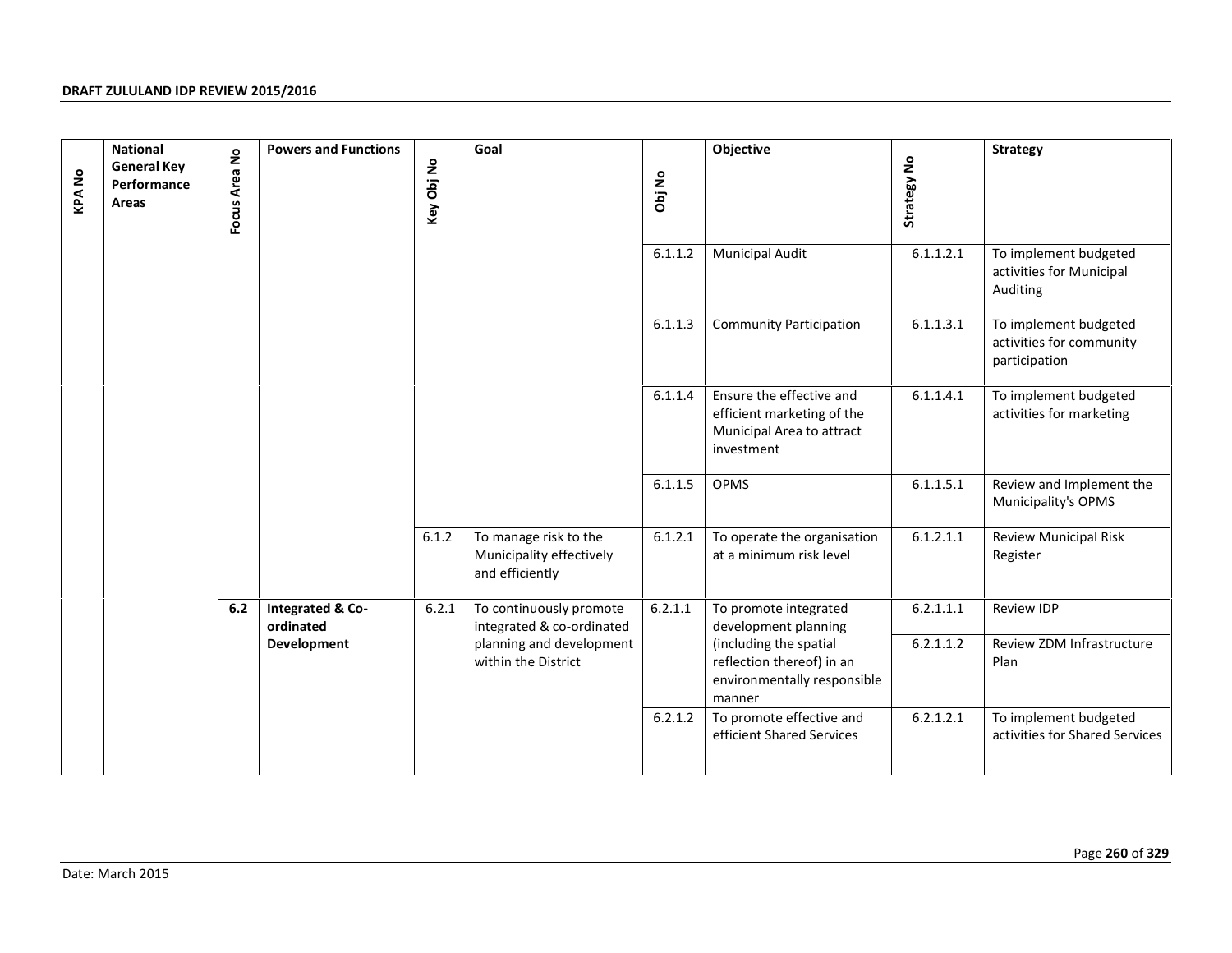| <b>KPANO</b> | National<br><b>General Key</b><br>Performance<br>Areas | Focus Area No | <b>Powers and Functions</b> | Key Obj No | Goal | Objective<br>Strategy No<br>Obj No<br>6.2.1.3<br>To promote good IGR |  |           | Strategy                                    |
|--------------|--------------------------------------------------------|---------------|-----------------------------|------------|------|----------------------------------------------------------------------|--|-----------|---------------------------------------------|
|              |                                                        |               |                             |            |      |                                                                      |  | 6.2.1.3.2 | To implement budgeted<br>activities for IGR |
|              |                                                        |               |                             |            |      |                                                                      |  |           |                                             |
|              |                                                        |               |                             |            |      |                                                                      |  |           |                                             |
|              |                                                        |               |                             |            |      |                                                                      |  |           |                                             |
|              |                                                        |               |                             |            |      |                                                                      |  |           |                                             |
|              |                                                        |               |                             |            |      |                                                                      |  |           |                                             |
|              |                                                        |               |                             |            |      |                                                                      |  |           |                                             |
|              |                                                        |               |                             |            |      |                                                                      |  |           |                                             |
|              |                                                        |               |                             |            |      |                                                                      |  |           |                                             |
|              |                                                        |               |                             |            |      |                                                                      |  |           |                                             |
|              | Date: March 2015                                       |               |                             |            |      |                                                                      |  |           | Page 261 of 329                             |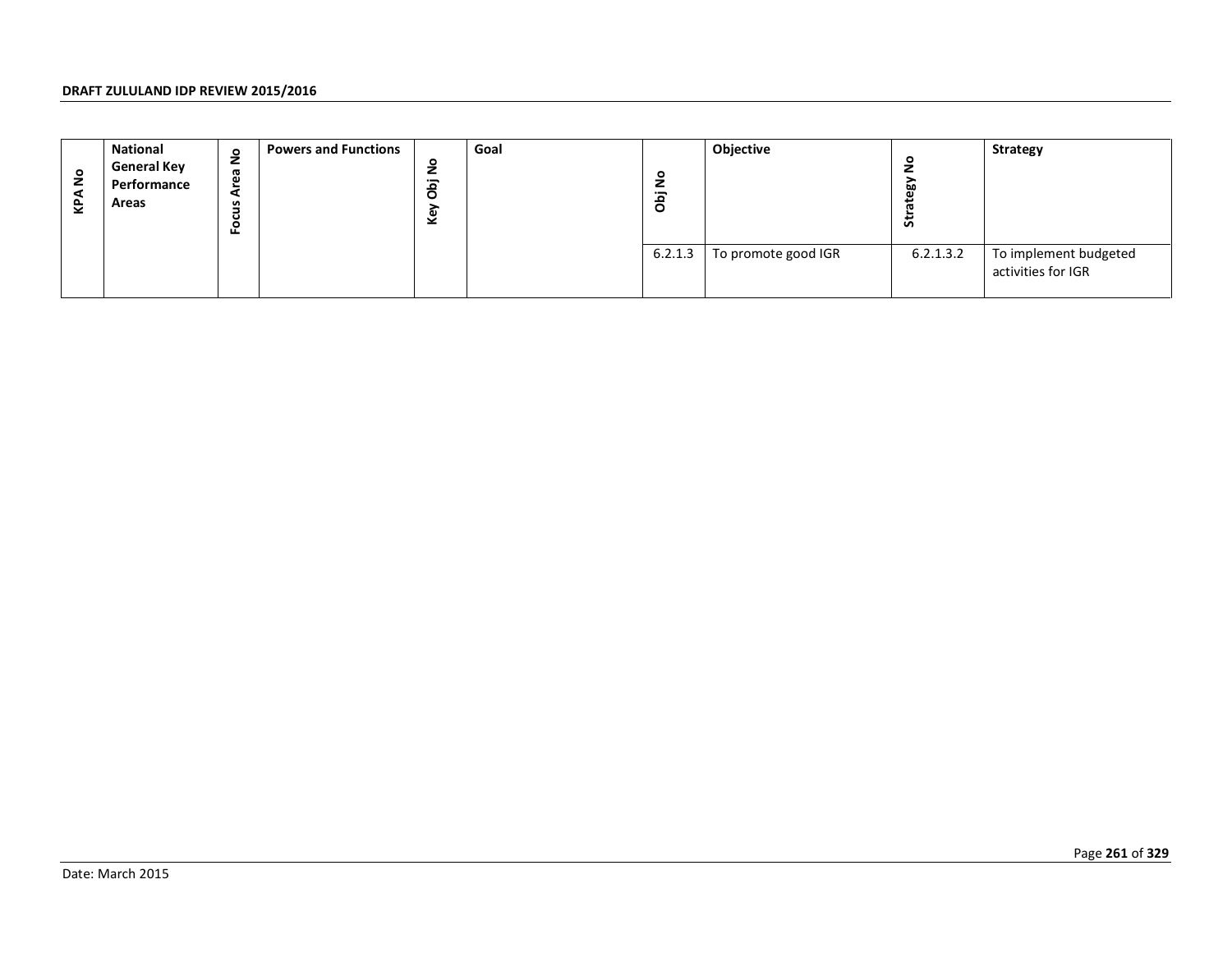## **4.2 PROGRAMMES AND PROJECTS**

*In the final IDP Review, the proposed projects that will be implemented in 2015/2016 will be indicated.*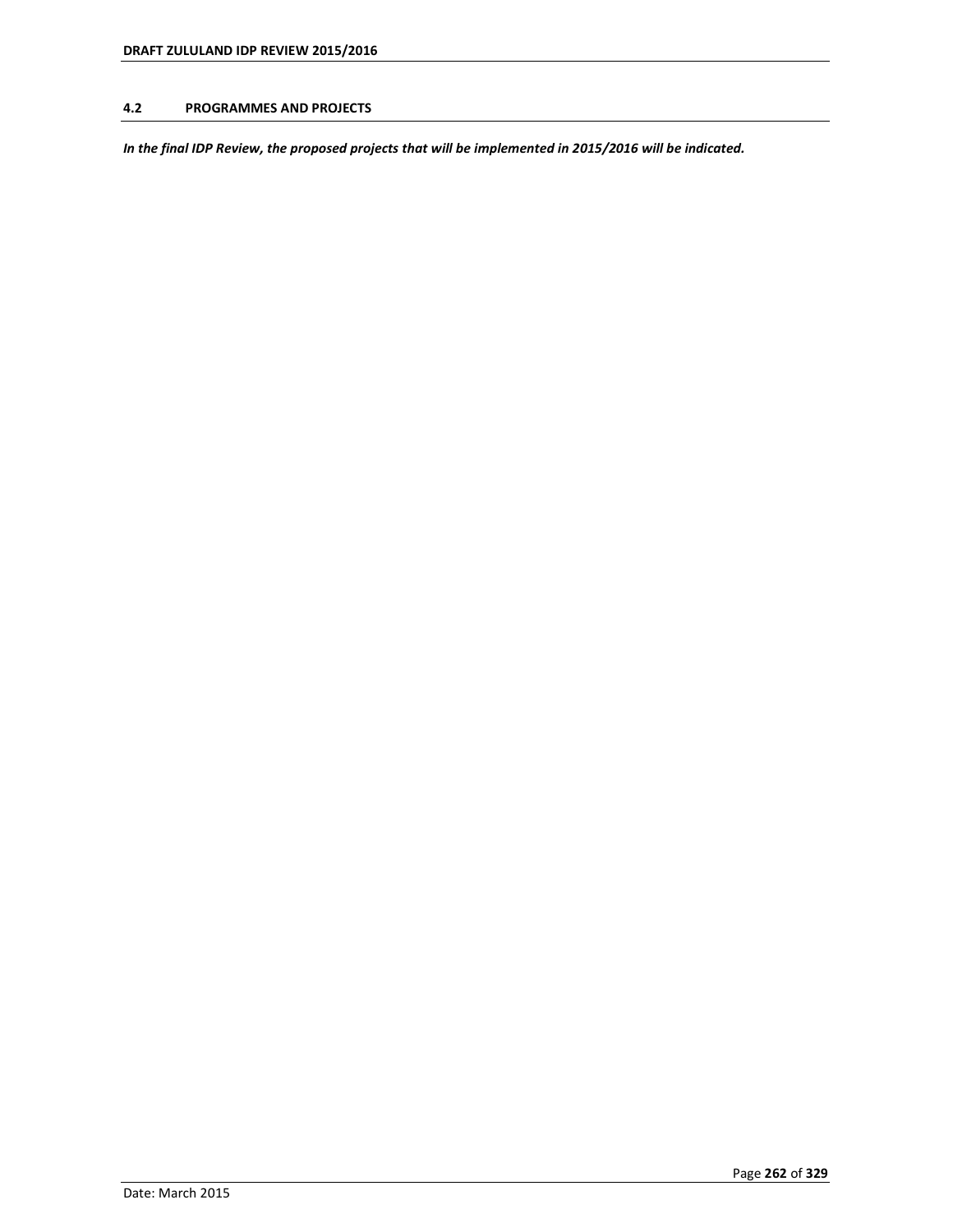## **4.3 SERVICE DELIVERY PLAN**

| А. |                |                                      |                                    | FOCUSED ON THE PROVISION OF MAINTENANCE AND INFRASTRUCTURE WITH REGARDS TO:                                                                                                                                                                                                             |                                                                                               |                     |                                           |                                                                                                                                                                                              |                                                                                                                                                                                                                                                                |
|----|----------------|--------------------------------------|------------------------------------|-----------------------------------------------------------------------------------------------------------------------------------------------------------------------------------------------------------------------------------------------------------------------------------------|-----------------------------------------------------------------------------------------------|---------------------|-------------------------------------------|----------------------------------------------------------------------------------------------------------------------------------------------------------------------------------------------|----------------------------------------------------------------------------------------------------------------------------------------------------------------------------------------------------------------------------------------------------------------|
|    | 1              | <b>Human Settlements</b>             |                                    |                                                                                                                                                                                                                                                                                         |                                                                                               |                     |                                           |                                                                                                                                                                                              |                                                                                                                                                                                                                                                                |
|    |                | Municipality                         | <b>Project Name</b>                | <b>Project Description</b>                                                                                                                                                                                                                                                              | <b>Location Ward</b>                                                                          | Required<br>funding | <b>Proposed Lead</b><br>Department        | <b>Brief Profile of</b><br><b>Beneficiaries or</b><br><b>Benefits</b>                                                                                                                        | <b>Additional Comments</b>                                                                                                                                                                                                                                     |
|    |                | <b>NA</b>                            |                                    |                                                                                                                                                                                                                                                                                         |                                                                                               |                     |                                           |                                                                                                                                                                                              |                                                                                                                                                                                                                                                                |
|    | $\overline{2}$ | Water                                |                                    |                                                                                                                                                                                                                                                                                         |                                                                                               |                     |                                           |                                                                                                                                                                                              |                                                                                                                                                                                                                                                                |
|    |                | Municipality                         | <b>Project Name</b>                | <b>Project Description</b>                                                                                                                                                                                                                                                              | <b>Location Ward</b>                                                                          | Required<br>funding | <b>Proposed Lead</b><br><b>Department</b> | <b>Brief Profile of</b><br><b>Beneficiaries or</b><br><b>Benefits</b>                                                                                                                        |                                                                                                                                                                                                                                                                |
|    |                | Zululand<br>District<br>Municipality | Vryheid Town<br><b>Rising Main</b> | Construction of Vryheid Water<br>Treatment Works to Gamepark<br>Reservoir Ph1,2 and 3 plus                                                                                                                                                                                              |                                                                                               | R 25,000,000.00     | <b>DWA</b>                                |                                                                                                                                                                                              |                                                                                                                                                                                                                                                                |
|    |                | Zululand<br>District<br>Municipality | <b>Bloemveld Rising</b><br>Main    | Construction of Bloemveld dam to<br>Gamepark Reservoir Ph 1, 2 and 3.                                                                                                                                                                                                                   |                                                                                               | R 22,000,000.00     | <b>DWA</b>                                |                                                                                                                                                                                              |                                                                                                                                                                                                                                                                |
|    | 3              | Electricity                          |                                    |                                                                                                                                                                                                                                                                                         |                                                                                               |                     |                                           |                                                                                                                                                                                              |                                                                                                                                                                                                                                                                |
|    |                | Municipality                         | <b>Project Name</b>                | <b>Project Description</b>                                                                                                                                                                                                                                                              | <b>Location Ward</b>                                                                          | Required<br>funding | <b>Proposed Lead</b><br><b>Department</b> | <b>Brief Profile of</b><br><b>Beneficiaries or</b><br><b>Benefits</b>                                                                                                                        |                                                                                                                                                                                                                                                                |
|    |                | <b>NA</b>                            |                                    |                                                                                                                                                                                                                                                                                         |                                                                                               |                     |                                           |                                                                                                                                                                                              |                                                                                                                                                                                                                                                                |
|    | 4              | Sanitation                           |                                    |                                                                                                                                                                                                                                                                                         |                                                                                               |                     |                                           |                                                                                                                                                                                              |                                                                                                                                                                                                                                                                |
|    |                | Municipality                         | <b>Project Name</b>                | <b>Project Description</b>                                                                                                                                                                                                                                                              | <b>Location Ward</b>                                                                          | Required<br>funding | <b>Proposed Lead</b><br>Department        | <b>Brief Profile of</b><br><b>Beneficiaries or</b><br><b>Benefits</b>                                                                                                                        |                                                                                                                                                                                                                                                                |
|    |                | eDumbe                               | Waterborne<br>Sanitation System    | The town of Paulpietersburg is<br>constantly growing and the<br>proposed development of a<br>Shopping Centre and Middle<br>Income Housing (both have<br>currently started) will place<br>additional pressure on the<br>current sanitation system and<br>with the absence of water borne | Paulpietersburg<br>& Dumbe<br>Township in<br>Ward 3 and<br>Bilanyoni<br>Township in<br>Ward 4 | R350 000 000.00     | ZDM, CoGTA,<br><b>DWA</b>                 | Ward 3 and Ward 4<br>consist of roughly a<br>combined figure of<br>28680 people<br>according to ZDM<br>Statistics 2006. These<br>are the only Formal<br>Towns in the<br>municipality and are | Since 2006, there has been a<br>number of potential investors<br>that have explored the<br>possibility of<br>developing/investing within<br>eDumbe Municipality,<br>however, all refused to do so<br>once they found out that the<br>municipality did not have |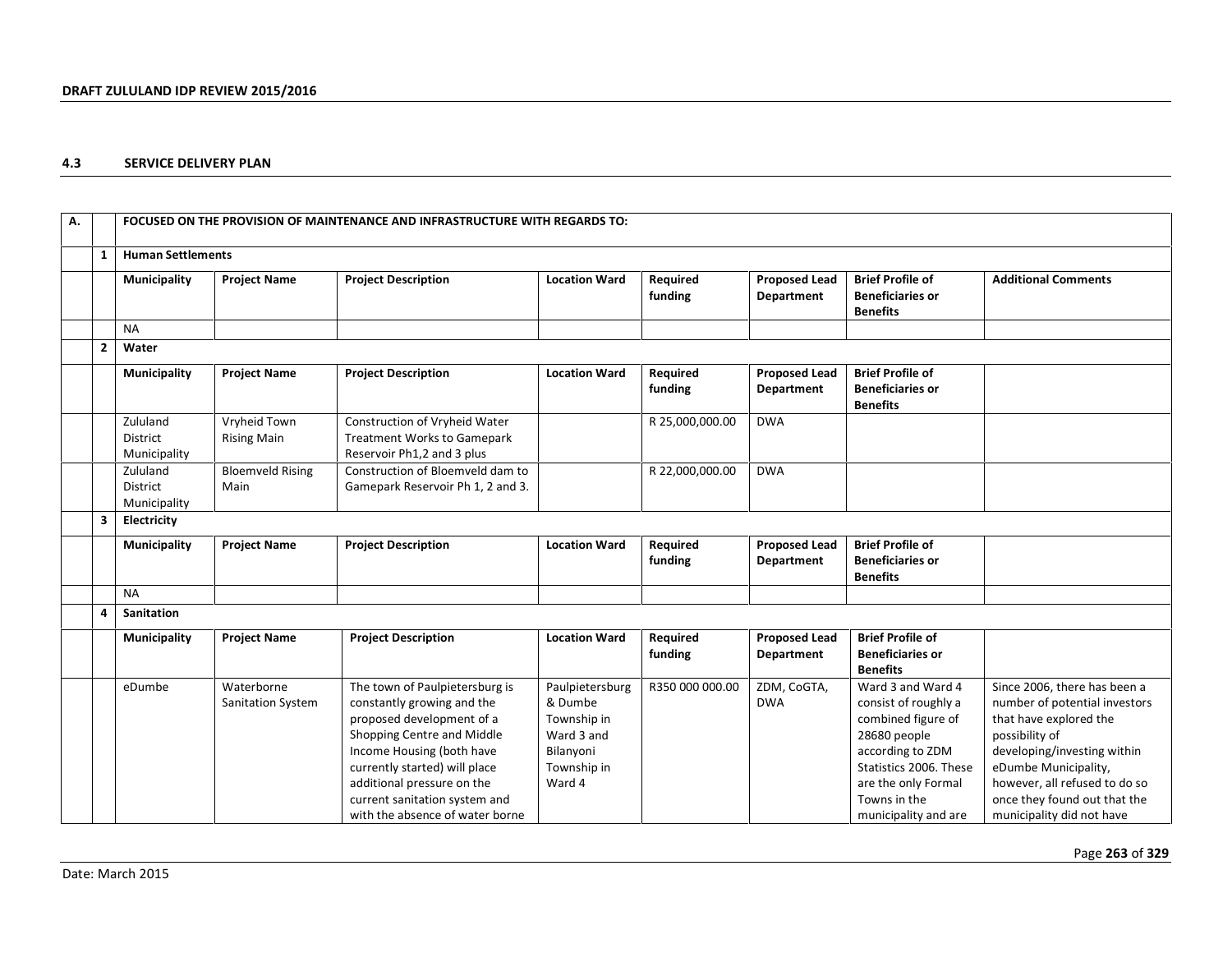|   |                                             |                                                        | sanitation system in the town,<br>the need and demand for one is<br>forever growing. The water<br>borne sanitation system will also<br>be environmentally friendly and<br>promotes the concept of COP 17.<br>The town is currently using a<br>septic tank which in return has a<br>negative impact on investment<br>within the town. |                      |                                                                 |                                    | the main contributors<br>to the municipality's<br>revenue. The core<br>CBD is situated within<br>Ward 3 and in order<br>to expand it and<br>rehabilitate it, water<br>borne sanitation<br>system is essential<br>and a priority. | suitable existing infrastructure,<br>in particular, a water borne<br>sanitation system. |
|---|---------------------------------------------|--------------------------------------------------------|--------------------------------------------------------------------------------------------------------------------------------------------------------------------------------------------------------------------------------------------------------------------------------------------------------------------------------------|----------------------|-----------------------------------------------------------------|------------------------------------|----------------------------------------------------------------------------------------------------------------------------------------------------------------------------------------------------------------------------------|-----------------------------------------------------------------------------------------|
|   | Zululand<br><b>District</b><br>Municipality | Frischgewagd<br>Waterborne sewer-                      | Relocation and construction of<br>new septic tank, aerator and<br>wetland to a more suitable site<br>(short term intervention)                                                                                                                                                                                                       |                      | R 7,218,124.00                                                  | DWA, DRDLR                         |                                                                                                                                                                                                                                  |                                                                                         |
|   | Zululand<br>District<br>Municipality        | Frischgewagd<br>Waterborne sewer                       | Construction of water borne<br>sewer system                                                                                                                                                                                                                                                                                          |                      | (MEDIUM TERM)<br>R334,712,709;<br>(LONG TERM)<br>R87,954,275.96 | DWA, DRDLR                         | The project will<br>benefit 2915<br>households or 18,362<br>people                                                                                                                                                               |                                                                                         |
|   | Zululand<br><b>District</b><br>Municipality | eDumbe and<br>Paulpietersburg<br>Waterborne sewer      | construction of aerated lagoon<br>and downstream of existing<br>septic tank (short term)                                                                                                                                                                                                                                             |                      | R 3,195,242.00                                                  | DWA, DRDLR                         | The project will<br>benefit 2342<br>households or 15,839<br>people                                                                                                                                                               |                                                                                         |
|   | Zululand<br>District<br>Municipality        | eDumbe and<br>Paulpietersburg                          | construction of waterborne<br>sewer system                                                                                                                                                                                                                                                                                           |                      | R<br>278,292,429.00                                             | <b>DWA</b>                         |                                                                                                                                                                                                                                  |                                                                                         |
|   | Zululand<br>District<br>Municipality        | Pongola and<br>Ncotshane<br>waterborne sewer<br>system | Upgrade of existing plant                                                                                                                                                                                                                                                                                                            |                      | R 522,103.00                                                    | DWA, DRDLR                         | The project will<br>benefit 2151<br>households or 20,627<br>people                                                                                                                                                               |                                                                                         |
|   | Zululand<br>District<br>Municipality        | Pongola and<br>Ncotshane<br>waterborne sewer<br>system | construction of waterborne<br>sewer system                                                                                                                                                                                                                                                                                           |                      | $\mathsf{R}$<br>131,014,654.00                                  | <b>DWA</b>                         |                                                                                                                                                                                                                                  |                                                                                         |
| 5 | <b>Roads</b>                                |                                                        |                                                                                                                                                                                                                                                                                                                                      |                      |                                                                 |                                    |                                                                                                                                                                                                                                  |                                                                                         |
|   | Municipality                                | <b>Project Name</b>                                    | <b>Project Description</b>                                                                                                                                                                                                                                                                                                           | <b>Location Ward</b> | Required<br>funding                                             | <b>Proposed Lead</b><br>Department | <b>Brief Profile of</b><br><b>Beneficiaries or</b><br><b>Benefits</b>                                                                                                                                                            |                                                                                         |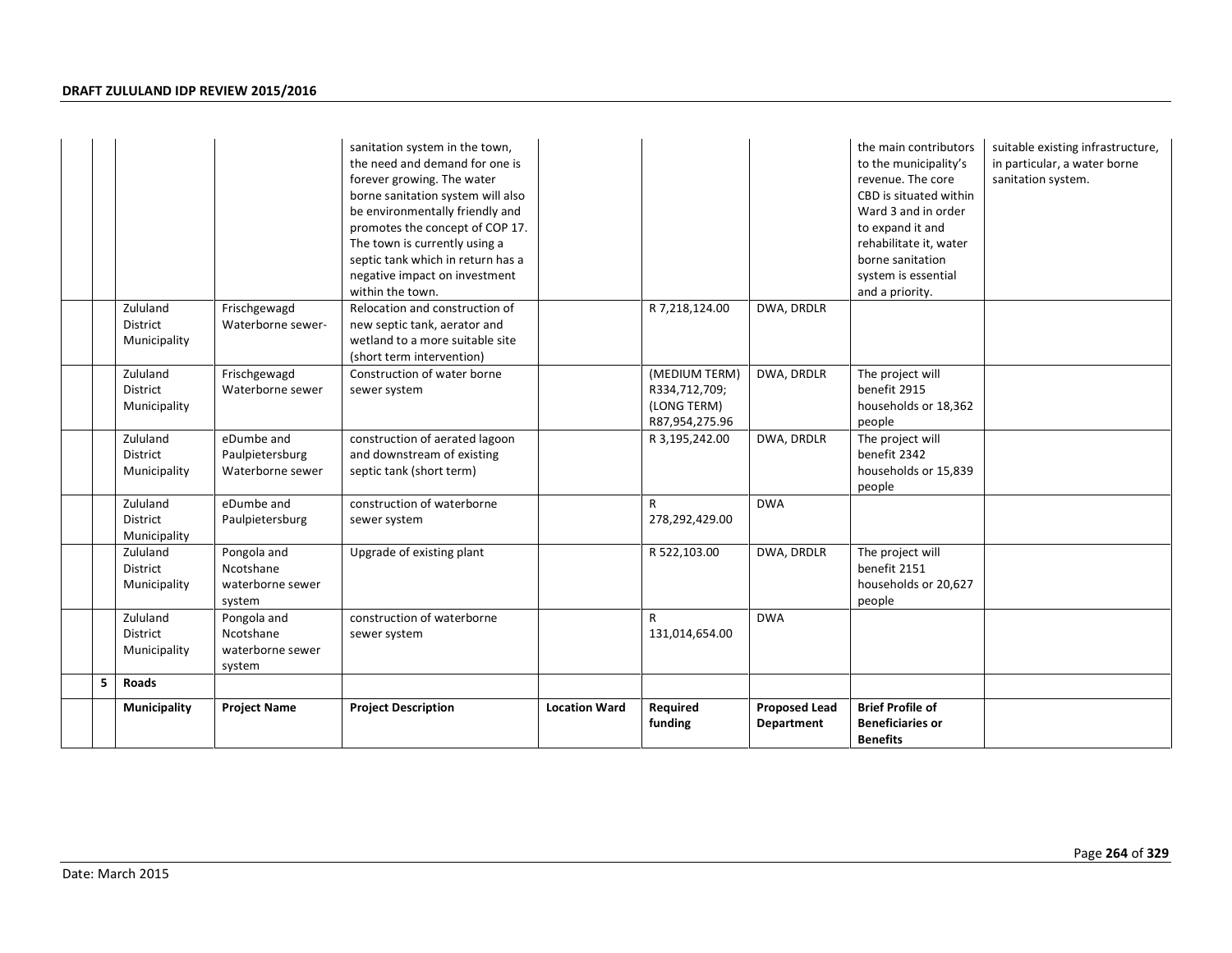| Ulundi | <b>Earthworks Moving</b><br>Equipment | Ulundi Municipality is a rural<br>Municipality with almost all its<br>roads gravel. The mini plant in<br>question will make Ulundi<br>Municipality able to contribute in<br>maintaining and rehabilitating<br>rural roads. Ulundi Municipality<br>has for quite some time always<br>had the dire need for a grader, a<br>roller, a water tank, trucks and a<br>pay loader. | Municipal wide<br>benefit | R 4,000,000.00  | Transport | Job creation which is<br>in line with PGDS and<br>a priority of the<br>province. It would<br>work towards<br>achieving a<br>millennium goal.<br>Unmaintained roads<br>are a serious source<br>of danger to<br>commuters and wear<br>and tear of vehicles. It<br>is no secret that<br>vehicle fatalities are a<br>national issue at the<br>moment. Ulundi<br>Municipality also has<br>an idea of partnering<br>with SMMEs in this<br>regard which will add<br>value in SMME<br>Programme and Local<br>Economic |
|--------|---------------------------------------|----------------------------------------------------------------------------------------------------------------------------------------------------------------------------------------------------------------------------------------------------------------------------------------------------------------------------------------------------------------------------|---------------------------|-----------------|-----------|---------------------------------------------------------------------------------------------------------------------------------------------------------------------------------------------------------------------------------------------------------------------------------------------------------------------------------------------------------------------------------------------------------------------------------------------------------------------------------------------------------------|
|        |                                       |                                                                                                                                                                                                                                                                                                                                                                            |                           |                 |           | Development.                                                                                                                                                                                                                                                                                                                                                                                                                                                                                                  |
| Ulundi | <b>Bus/Taxi Shelters</b>              | Provision of bus and taxi bus<br>shelters at strategic public<br>transport collection points                                                                                                                                                                                                                                                                               | Municipal wide<br>benefit | R 3,000,000.00  | Transport | All Communities using<br>public transport will<br>benefit.                                                                                                                                                                                                                                                                                                                                                                                                                                                    |
| Ulundi | Mpungamhlophe<br><b>Access Road</b>   | Tarring of a 12 km access road to<br>Mpungamhlophe as identified in<br>the Ulundi SDF                                                                                                                                                                                                                                                                                      |                           | R 42,000,000.00 | Transport | Mpungamhlophe is of<br>the high potential key<br>nodes of Ulundi.<br>Tarring of this road<br>will enable access to<br>services for the town<br>which has a sizeable<br>population. Economic<br>opportunities will also<br>open up. Investor<br>confidence is<br>currently hampered<br>by this gravel piece of<br>access road.                                                                                                                                                                                 |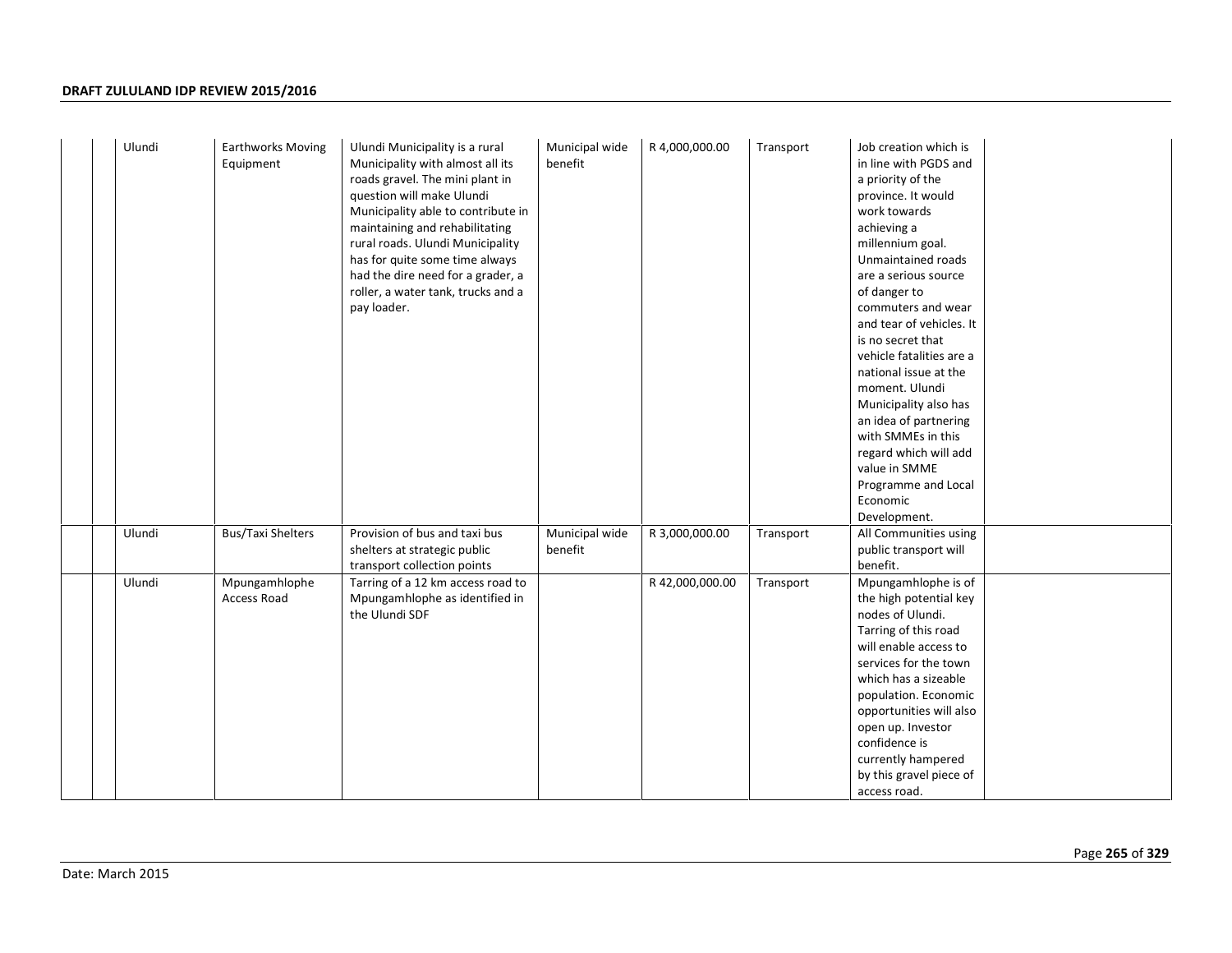|    |   | Zululand<br><b>District</b><br>Municipality | iThala link road                             | Tarring of road to access iThala<br>Game Reserve from N2                                                                                                                                                                                                                                                                                                                                                                                                                                                                           |                      | <b>NA</b>           | Transport                          | Surrounding<br>communities will<br>benefit from<br>exploiting small scale<br>economic<br>opportuinities from<br>increased tourism<br>traffic to the area.<br>The gravel road is a<br>deterrent to tourists.              |                                                                                                                                                                                                                   |
|----|---|---------------------------------------------|----------------------------------------------|------------------------------------------------------------------------------------------------------------------------------------------------------------------------------------------------------------------------------------------------------------------------------------------------------------------------------------------------------------------------------------------------------------------------------------------------------------------------------------------------------------------------------------|----------------------|---------------------|------------------------------------|--------------------------------------------------------------------------------------------------------------------------------------------------------------------------------------------------------------------------|-------------------------------------------------------------------------------------------------------------------------------------------------------------------------------------------------------------------|
|    | 6 | Waste<br><b>Disposal</b>                    |                                              |                                                                                                                                                                                                                                                                                                                                                                                                                                                                                                                                    |                      |                     |                                    |                                                                                                                                                                                                                          |                                                                                                                                                                                                                   |
|    |   | Municipality                                | <b>Project Name</b>                          | <b>Project Description</b>                                                                                                                                                                                                                                                                                                                                                                                                                                                                                                         | <b>Location Ward</b> | Required<br>funding | <b>Proposed Lead</b><br>Department | <b>Brief Profile of</b><br><b>Beneficiaries or</b><br><b>Benefits</b>                                                                                                                                                    |                                                                                                                                                                                                                   |
|    |   | Ulundi                                      | Babanango Landfill<br>Site(upgrade)          | Ulundi Municipality covers a wide<br>area in so far as Environmental<br>Management is concerned.<br>Waste has to be collected even in<br>the nodes. Babanango is one of<br>the nodes in Ulundi Spatial Area<br>where waste is collected and<br>transported over 80km a single<br>trip to the waste waiting area. It<br>is therefore advisable to process<br>waste in the same area which in<br>turn will benefit communities in<br>the area and reduce the cost of<br>the tax payer's money currently<br>paid by the Municipality. | 16                   | R 10,000,000.00     | DAE, DEAT                          | Benefits include Job<br>creation-Type (F),<br>Poverty alleviation<br>Type (E), Clean<br>Environment In<br>response to cop 17<br>programmes Type (I),<br>Recycling of waste<br>Type (F), reduction in<br>cost Type (J).   |                                                                                                                                                                                                                   |
|    |   | Zululand<br>District<br>Municipality        | Upgrade of key solid<br>waste sites in DC 26 | Upgrade of key solid waste sites<br>in all local municipalities as none<br>are complying with<br>Environmental regulations.                                                                                                                                                                                                                                                                                                                                                                                                        |                      | R 7,322,070.00      | <b>DEAT</b>                        | All communities in<br>Zululand will benefit<br>because this scenario<br>affects environmental<br>management with<br>high risk of diseases<br>highly possible<br>considering the<br>poverty situation of<br>the district. | It is also not clear if the MIG<br>budget can be utlised to fund<br>operational expenditure<br>estimated to be in the region of<br>R1,727,000 per annum for all<br>sites combined. Business Plan is<br>available. |
| В. |   |                                             |                                              | LEADING AND SUSTAINING RURAL AND URBAN DEVELOPMENT                                                                                                                                                                                                                                                                                                                                                                                                                                                                                 |                      |                     |                                    |                                                                                                                                                                                                                          |                                                                                                                                                                                                                   |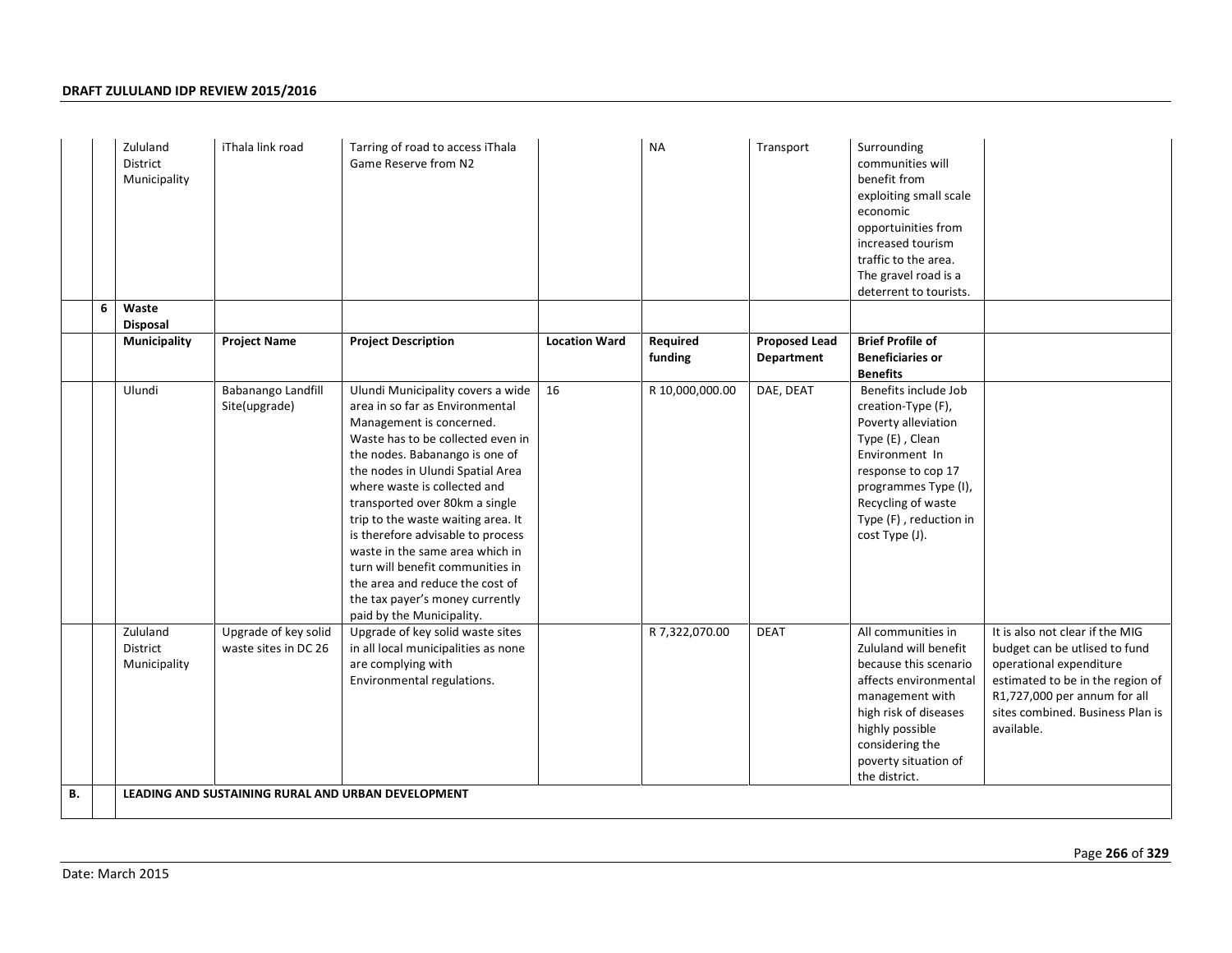| Municipality                         | <b>Project Name</b>            | <b>Project Description</b>                                                   | <b>Location Ward</b>      | Required<br>funding | <b>Proposed Lead</b><br>Department | <b>Brief Profile of</b><br><b>Beneficiaries or</b><br><b>Benefits</b>                                                                                                                                                                                                                                                                                                                                                                                                                                                                                                                                                                                                                                                                                                                                                                   |                                                                                                                                                                                                                                                                                                                                                                                                                                                   |
|--------------------------------------|--------------------------------|------------------------------------------------------------------------------|---------------------------|---------------------|------------------------------------|-----------------------------------------------------------------------------------------------------------------------------------------------------------------------------------------------------------------------------------------------------------------------------------------------------------------------------------------------------------------------------------------------------------------------------------------------------------------------------------------------------------------------------------------------------------------------------------------------------------------------------------------------------------------------------------------------------------------------------------------------------------------------------------------------------------------------------------------|---------------------------------------------------------------------------------------------------------------------------------------------------------------------------------------------------------------------------------------------------------------------------------------------------------------------------------------------------------------------------------------------------------------------------------------------------|
| Zululand<br>District<br>Municipality | R66<br>(Nongoma/oPhong<br>olo) | Completion tarring of R66 road<br>linking Nongoma and<br>oPhongolo/Swaziland | Municipal wide<br>benefit | <b>NA</b>           | Transport                          | R 66 is a Primary<br>Corridor. Vision for<br>this road is<br>developing a localised<br>Corridor<br>Development<br>Strategy focusing on<br>the spatial structure,<br>infrastructure<br>provision in order to<br>attract public and<br>private sector<br>investment. It is also<br>envisaged to establish<br>a multi-modal<br>transport integration<br>at key points linked<br>with the adjacent<br>rural areas. All<br>communities in<br>Zululand will benefit<br>in terms of potential<br>economic<br>opportunities that<br>present themselves<br>with this road<br>opening up<br>specifically Nongoma<br>and oPhongolo<br>communities<br>including market<br>stalls and tourism<br>facilities. There is<br>already<br>conglomeration of<br>activities growing at<br>specific nodes as the<br>areas develop further<br>and further. The | Tourism agencies have been<br>engaged on numerous<br>occasions to consider adding<br>Zululand as an itinerary when<br>passing through from Durban<br>to Swaziland along the N2.<br>They have expressed<br>willingness to do so only if the<br>road conditions are improved<br>especially tarring of the<br>Nongoma to oPhongolo link as<br>well as offering alternative<br>tourist activities apart from<br>game lodges, game<br>farming/viewing. |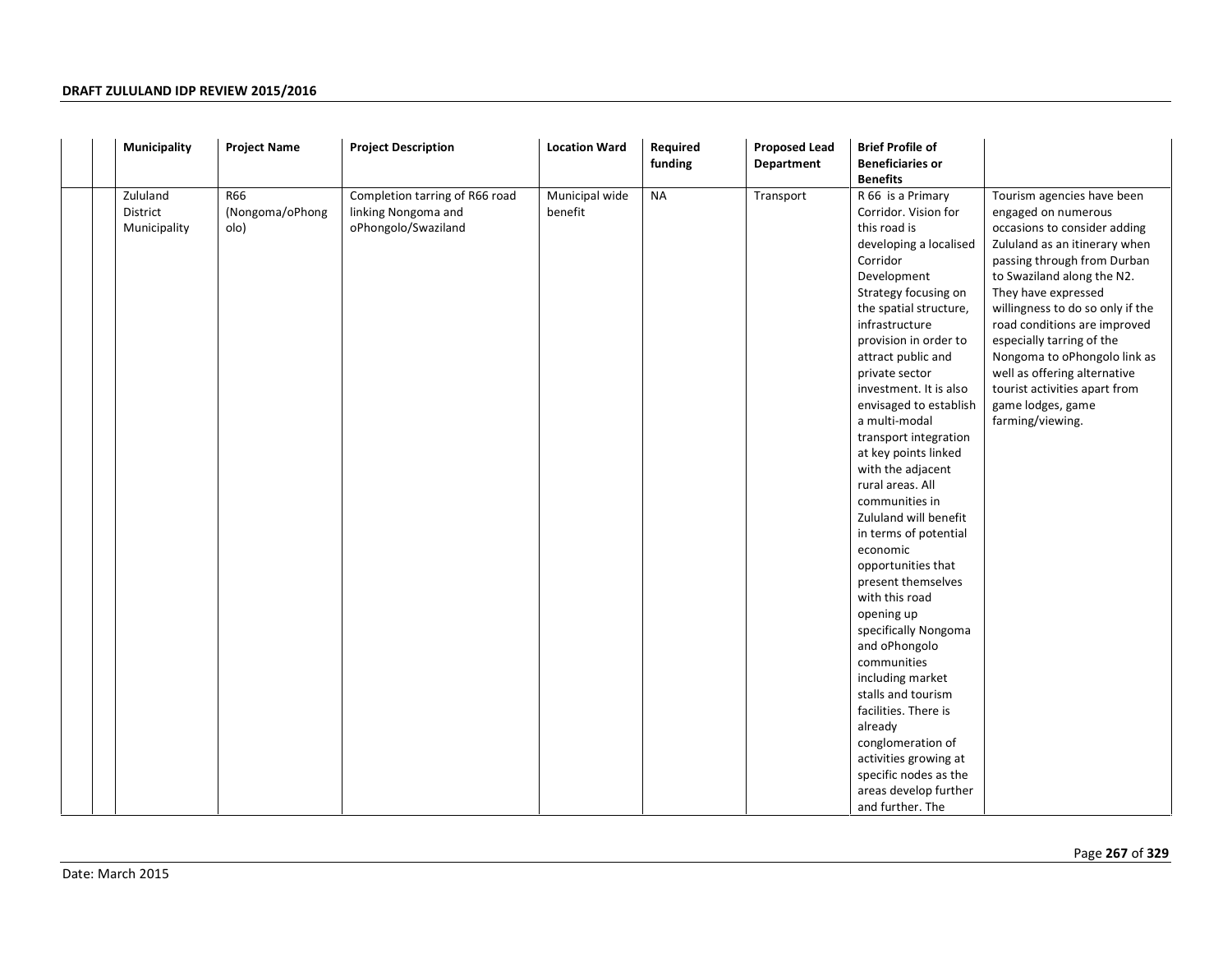|                                      |                                     |                                                                                                                                                     |                           |           |           | communities hosting<br>significant population<br>concentrations must<br>travel vast distances<br>to access services<br>only available in both<br>major towns.                                                                                                                                                                                                                                                                                                                                                                                                                                                                                                                                                                                                                                                         |                                                                                                                                                                                                                                                                                                                                                                                                                                                                                                                 |
|--------------------------------------|-------------------------------------|-----------------------------------------------------------------------------------------------------------------------------------------------------|---------------------------|-----------|-----------|-----------------------------------------------------------------------------------------------------------------------------------------------------------------------------------------------------------------------------------------------------------------------------------------------------------------------------------------------------------------------------------------------------------------------------------------------------------------------------------------------------------------------------------------------------------------------------------------------------------------------------------------------------------------------------------------------------------------------------------------------------------------------------------------------------------------------|-----------------------------------------------------------------------------------------------------------------------------------------------------------------------------------------------------------------------------------------------------------------------------------------------------------------------------------------------------------------------------------------------------------------------------------------------------------------------------------------------------------------|
| Zululand<br>District<br>Municipality | <b>Commercial Cattle</b><br>Farming | Establish SEZ or supply chain<br>model to exploit potential of<br>largest concentration of livestock<br>in the province to benefit cattle<br>owners | Municipal wide<br>benefit | <b>NA</b> | DAE, DEDT | Zululand has often<br>been said to have the<br>largest concentration<br>of livestock farming in<br>the province yet it<br>remains one of the<br>poorest districts in<br>the province.<br>Livestock including<br>cattle and goats is in<br>abundance within the<br>district but owners do<br>not realise the<br>economic potential<br>that exists in<br>improving their lives<br>significantly. Vryheid<br>town has an existing<br>cattle industry with<br>facilities including<br>stockyards and<br>auctions. Nongoma<br>also has a facility<br>being upgraded.<br>There is potential to<br>produce and sell<br>quality meat products<br>locally and<br>internationally.<br>Further, there is<br>potential for value<br>add utilising all parts<br>of the animal to<br>create other sellable<br>products i.e. leather | Skill to produce cattle exists,<br>land for grazing is available,<br>livestock is in abundance, Nguni<br>cattle(if that it the product<br>focus) is disease resistant thus<br>reducing costs on maintenance<br>and upkeep of livestock.A<br>breeding programme and<br>establishment of an<br>organisation to facilitate<br>market access and access to<br>quality medicine and farming<br>support to emerging farmers<br>can be established. This model<br>works well in the Overberg<br>District Municipality. |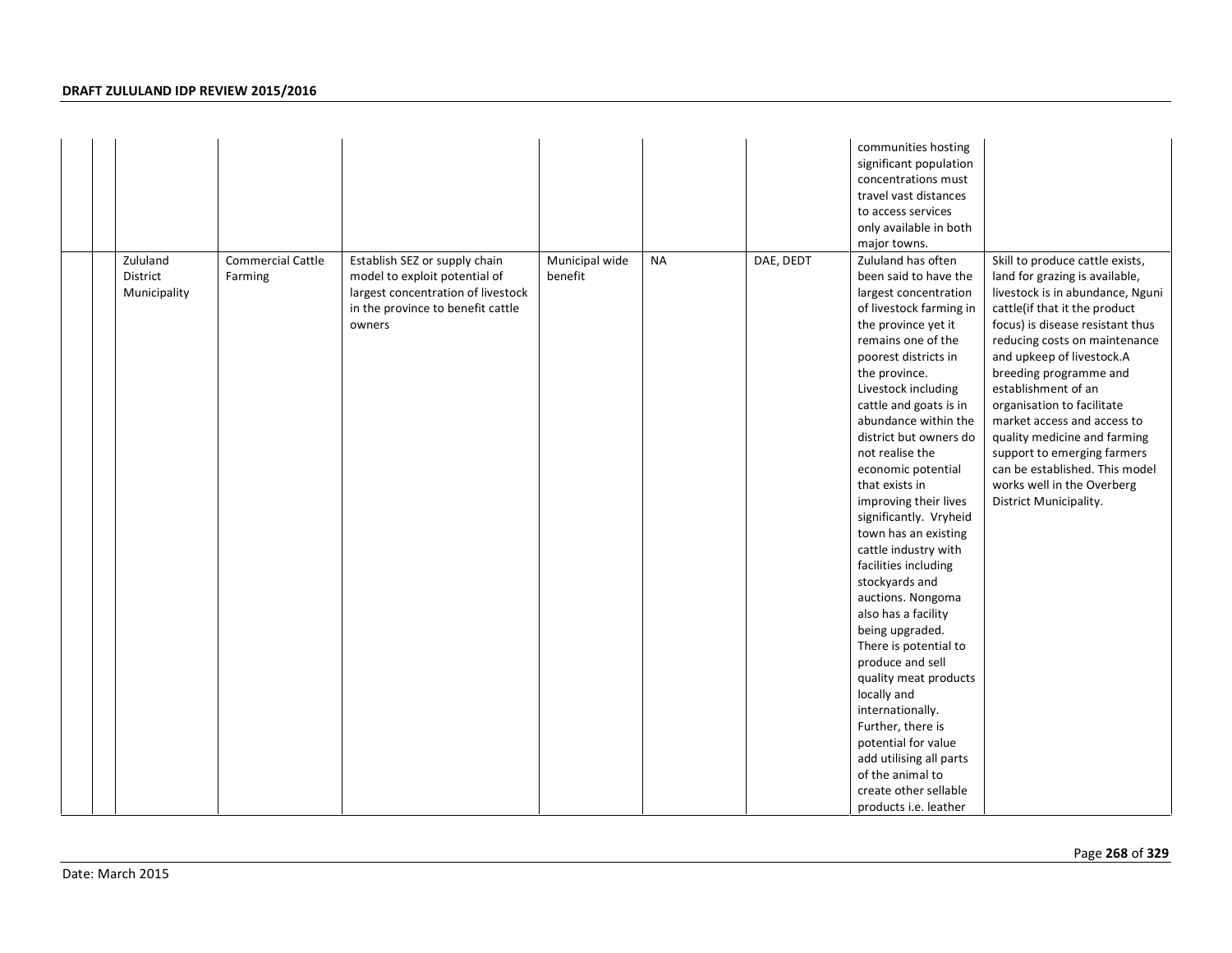|                                      |                                                 |                                                                                                                                                                                                                 |                           |                                      |                | products, horns and<br>hoofs for art<br>products, milk and<br>cheese (supply chain)                                                                                                                                                                                                                                                                                           |                                                                                                                                                                                                                                                     |
|--------------------------------------|-------------------------------------------------|-----------------------------------------------------------------------------------------------------------------------------------------------------------------------------------------------------------------|---------------------------|--------------------------------------|----------------|-------------------------------------------------------------------------------------------------------------------------------------------------------------------------------------------------------------------------------------------------------------------------------------------------------------------------------------------------------------------------------|-----------------------------------------------------------------------------------------------------------------------------------------------------------------------------------------------------------------------------------------------------|
| Zululand<br>District<br>Municipality | Soya Bean growth<br>for biodiesel<br>production | Supply of Soya to soya<br>production plants around the<br>province/country                                                                                                                                      | Municipal wide<br>benefit | <b>NA</b>                            | DAE, IDT, DEDT | Price of petroleum<br>continues to rise and<br>other cheaper<br>sources of fuel are<br>constantly becoming<br>more relevant. Ample<br>land is available.<br>There are several<br>emerging farmers<br>who can breed and<br>supply soya. Potential<br>would open up for<br>interested potential<br>farmers. Soya is easy<br>to grow.                                            |                                                                                                                                                                                                                                                     |
| Zululand<br>District<br>Municipality | Pongolapoort Dam<br>Development Node            | Development of Pongolapoort<br>Dam Node including luxury<br>accommodation, golf courses,<br>water based sports, game<br>reserve, arts and craft centre,<br>filling station and upgrade of the<br>local airstrip |                           | $\mathsf{R}$<br>3,200,000,000.0<br>0 | DEDT, COGTA,   | This is a PPP project<br>which will see<br>contribution across all<br>sectors. The potential<br>development lies in<br>the TFCA between<br>Zululand,<br>Mozambique and<br>Swaziland and could<br>serve as major tourist<br>drawcard. The dam<br>and surrounding<br>scenic landscape is<br>the key element.<br>Approximately 10000<br>temporal jobs and<br>1500 permanent jobs | The project had been kick<br>started but experienced<br>challenges which led to the<br>project stagnating. However,<br>the project needs to be re-<br>ignited as it could serve as a<br>successful pilot for the area,<br>province and the country. |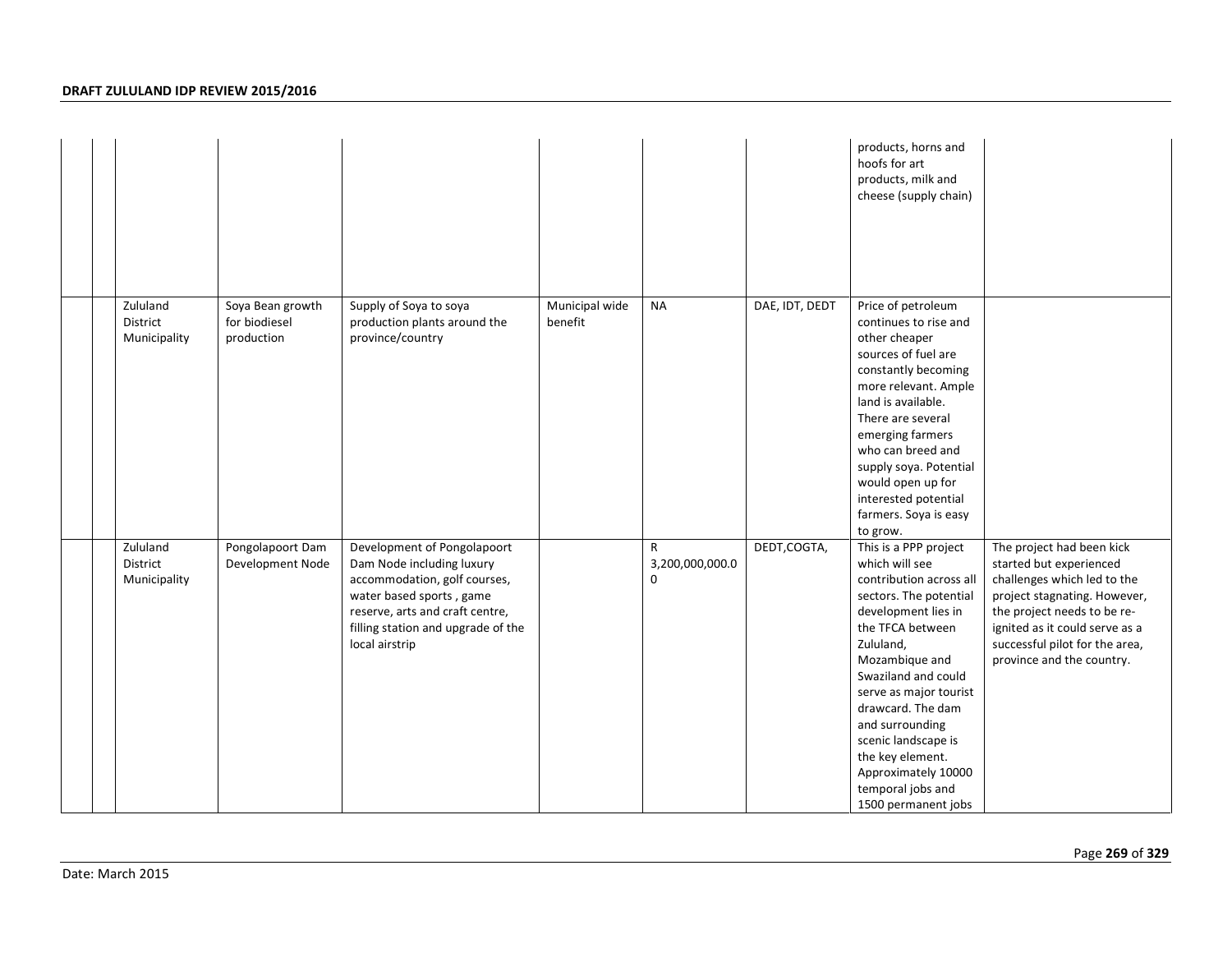|    |              |                         |                                                                                                                                                                                                                                                                                                                                                                                                                         |                      |                     |                                     | could be created.                                                                                                                                                                                                                                                                                                                                       |  |
|----|--------------|-------------------------|-------------------------------------------------------------------------------------------------------------------------------------------------------------------------------------------------------------------------------------------------------------------------------------------------------------------------------------------------------------------------------------------------------------------------|----------------------|---------------------|-------------------------------------|---------------------------------------------------------------------------------------------------------------------------------------------------------------------------------------------------------------------------------------------------------------------------------------------------------------------------------------------------------|--|
|    |              |                         |                                                                                                                                                                                                                                                                                                                                                                                                                         |                      |                     |                                     |                                                                                                                                                                                                                                                                                                                                                         |  |
|    |              |                         |                                                                                                                                                                                                                                                                                                                                                                                                                         |                      |                     |                                     |                                                                                                                                                                                                                                                                                                                                                         |  |
| C. |              |                         | PROMOTING SUSTAINABLE CHANGE IN SOCIAL AND ECONOMIC CONDITIONS                                                                                                                                                                                                                                                                                                                                                          |                      |                     |                                     |                                                                                                                                                                                                                                                                                                                                                         |  |
|    | Municipality | <b>Project Name</b>     | <b>Project Description</b>                                                                                                                                                                                                                                                                                                                                                                                              | <b>Location Ward</b> | Required<br>funding | <b>Proposed Lead</b><br>Department  | <b>Brief Profile of</b><br><b>Beneficiaries or</b><br><b>Benefits</b>                                                                                                                                                                                                                                                                                   |  |
|    | Ulundi       | Agricultural<br>Markets | The Agricultural Market will be<br>located in a central area<br>accessible by all types of Agro<br>producers. It will provide the<br>market to all producers especially<br>the emerging farmers.                                                                                                                                                                                                                        | All wards            | R 30,000,000.00     | DEA, DEDT                           | By providing a<br>convenient and<br>proper Market place,<br>SMMEs, emerging<br>farmers and<br>agricultural producers<br>and other<br>communities will<br>benefit. The local<br>Economic<br>Development will be<br>promoted. Livestock<br>Farmers will stop<br>selling anywhere<br>along side the road<br>which contravenes<br>the Municipal by<br>laws. |  |
|    | Ulundi       | Poultry Farming         | This type of projects has been<br>identified almost in all wards. The<br>idea is that at least there be one<br>in each ward. Some of these<br>projects exists but they need to<br>be revived and problems that led<br>to them failing be identified and<br>remedied and monitored. The<br>Municipality believes that with<br>proper funding and monitoring<br>these projects can survive as they<br>have a ready market | All wards            | R 16,000,000.00     | DEA, DEDT,<br>Social<br>Development | Creation of decent<br>permanent jobs in<br>line with the State<br>President State of the<br>Nation Address, KZN<br>Strategic Goals and<br>Objectives, outcome<br>9, and types B, C, E, F,<br>H. Local Economic<br>Development, Rural<br>Development<br>programme and<br>others will be<br>realized. Poverty will                                        |  |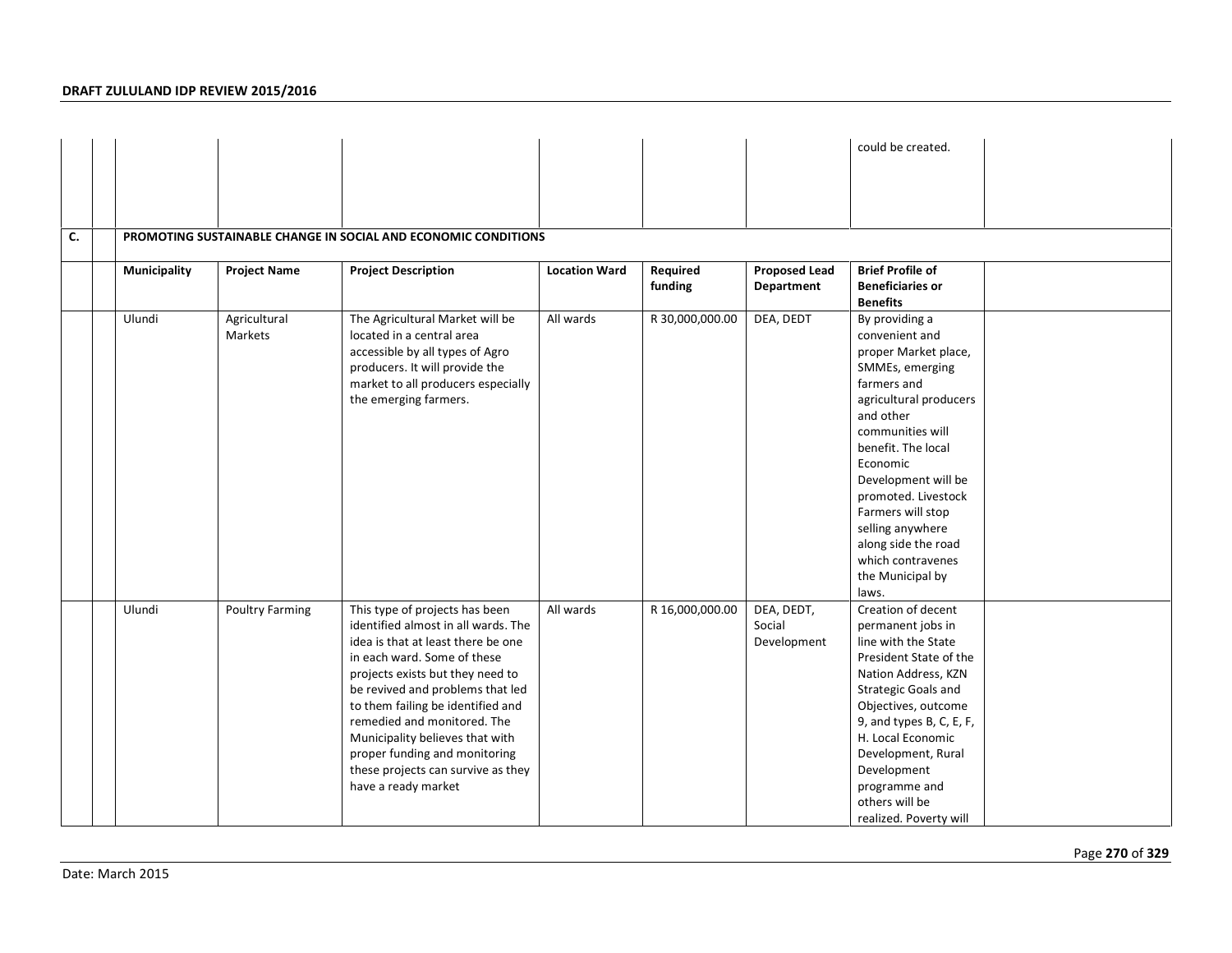|  |        |                                                              |                                                                                                                                                                                                               |           |                 |                          | be alleviated and<br>skills created. The<br>projects will be<br>carried out in rural<br>areas and locally<br>where communities<br>live and this will<br>reduce the flow of<br>people to urban<br>areas. It is easier to<br>start this type of a<br>project. Local<br>Communities will<br>save the added costs<br>as the production will<br>be carried in their<br>locality. |  |
|--|--------|--------------------------------------------------------------|---------------------------------------------------------------------------------------------------------------------------------------------------------------------------------------------------------------|-----------|-----------------|--------------------------|-----------------------------------------------------------------------------------------------------------------------------------------------------------------------------------------------------------------------------------------------------------------------------------------------------------------------------------------------------------------------------|--|
|  | Ulundi | Synthetic Grass<br>Sports Field                              | The purpose is to get low<br>maintenance sports fields in the<br>deep rural areas and to create an<br>enabling environment for the<br>promotion of Sports. At least one<br>sport field in a ward be upgraded. | All wards | R 36,000,000.00 | Sports and<br>Recreation | Sport will be<br>encouraged in rural<br>areas, youth can be<br>kept busy and can be<br>encouraged to stay<br>away from drugs and<br>violence, small to<br>medium job creation<br>can be generated.<br>Sports committees<br>will have a facility to<br>identify to identify<br>talent                                                                                        |  |
|  | Ulundi | Feasibility Study of<br>a Trading Centre at<br>Mpungamhlophe | Conduct a Feasibility Study and<br>Construction of a Trading Centre<br>at Mpungamhlophe to create an<br>environment to allow access to<br>markets for emerging businesses.                                    |           | R 30,000,000.00 | <b>DEDT</b>              | If feasibility studies<br>have been carried<br>out, it makes it<br>possible for funding<br>to be sourced based<br>on facts, It is possible<br>to source funding on<br>projects that are<br>packaged, Trading<br>Centres will reduce a<br>burden of travelling<br>to town all the time                                                                                       |  |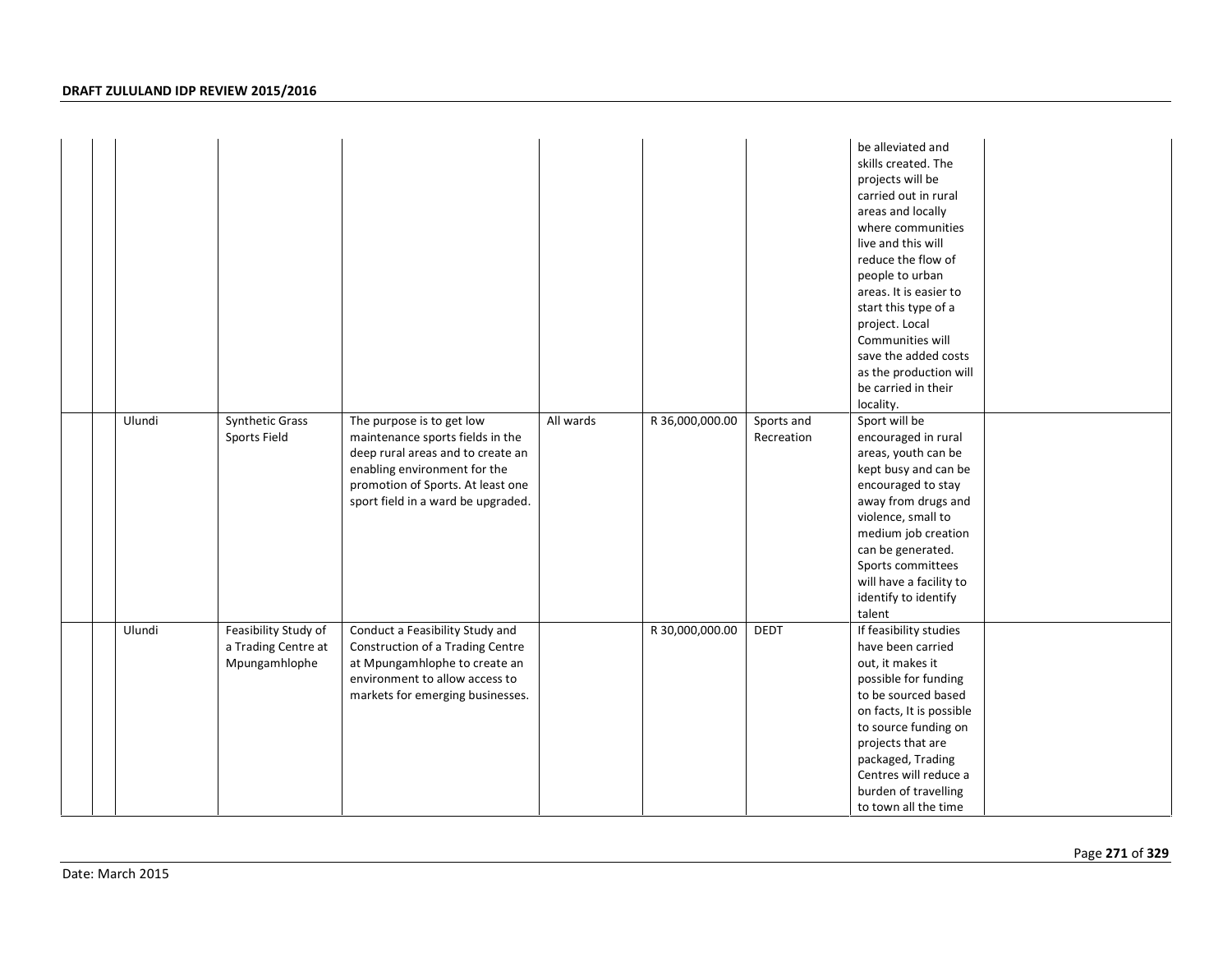|    |                              |                         |                                                                                                                                                 |                      | funding   | Department            |                                                                                                                                                                                                                                                                                                                                                                                                                                                                                                           |  |
|----|------------------------------|-------------------------|-------------------------------------------------------------------------------------------------------------------------------------------------|----------------------|-----------|-----------------------|-----------------------------------------------------------------------------------------------------------------------------------------------------------------------------------------------------------------------------------------------------------------------------------------------------------------------------------------------------------------------------------------------------------------------------------------------------------------------------------------------------------|--|
|    |                              |                         |                                                                                                                                                 |                      |           |                       |                                                                                                                                                                                                                                                                                                                                                                                                                                                                                                           |  |
| D. | Municipality<br>Municipality | <b>Project Name</b>     | centres at 5 strategic nodes<br>across DC 26<br>LEVERAGING CORRIDOR DEVELOPMENT AND REHABILITATION OF SMALL TOWNS<br><b>Project Description</b> | <b>Location Ward</b> | Required  | <b>Proposed Lead</b>  | centres in district<br>which carries one of<br>the highest numbers<br>of child-headed<br>households which is a<br>recipe for disaster in<br>childhood<br>development. Further<br>there is a significant<br>number of old people<br>which are not taken<br>care of adequately<br>due to lack of<br>resources and being<br>considered as<br>liabilities by their<br>families. There is a<br>need to establish<br>such centres to<br>ensure that these<br>groups of people live<br>dignified lives at least. |  |
|    | Zululand<br>District         | <b>Homeless Centres</b> | <b>Establishment of homeless</b>                                                                                                                | Strategic nodes      | <b>NA</b> | Social<br>Development | to buy a few items,<br>this in turn will save<br>communities money<br>for other essentials.<br>Job opportunities will<br>be created both<br>temporary and<br>permanent.<br>There is a huge<br>demand for such                                                                                                                                                                                                                                                                                             |  |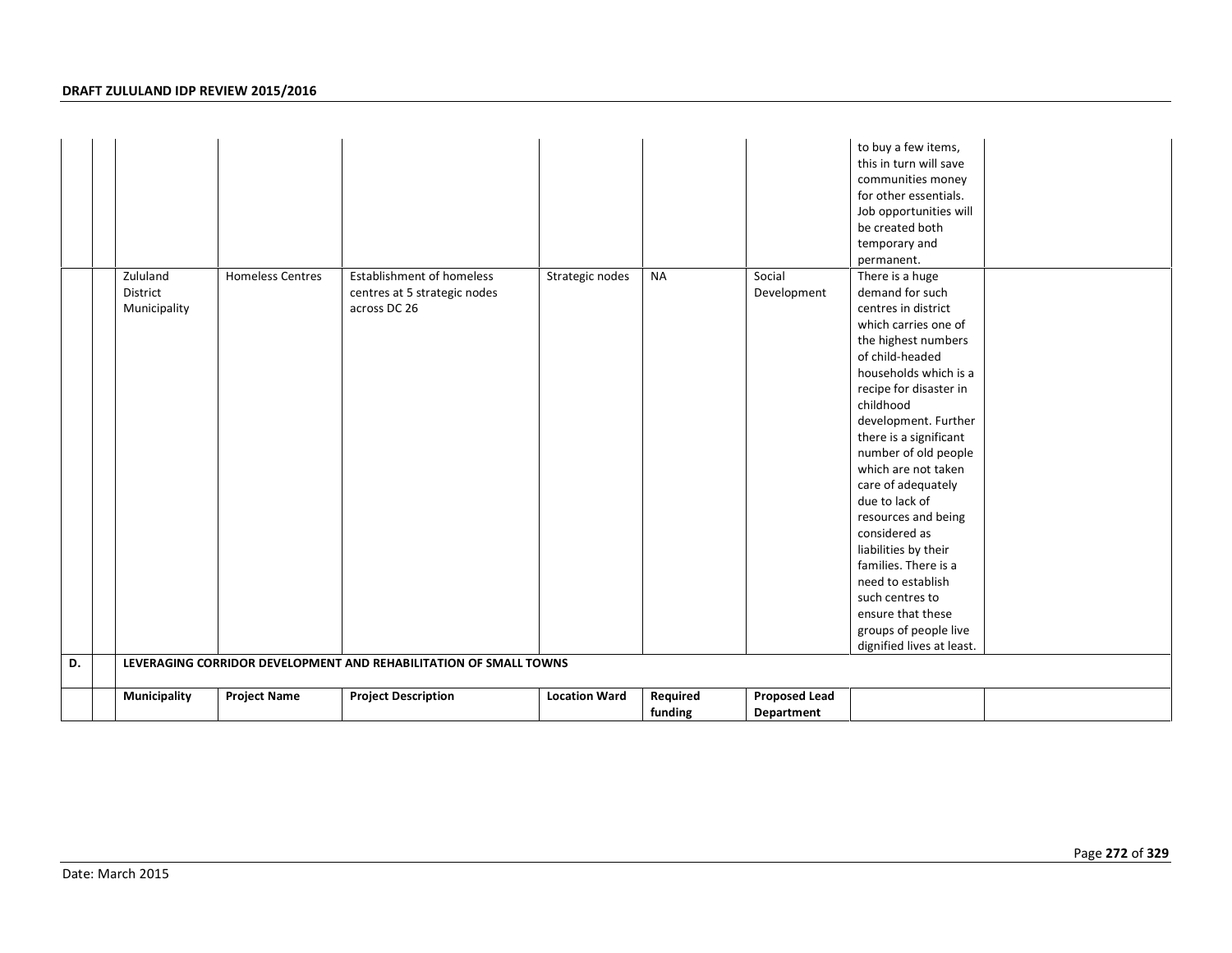| Ulundi | Mpungamhlophe<br>Access Road | Construction of a 12km stretch of<br>gravel road to maximise | R 42,000,000.00 | Transport | Mpungamhlophe is<br>one of the nodes          |
|--------|------------------------------|--------------------------------------------------------------|-----------------|-----------|-----------------------------------------------|
|        |                              |                                                              |                 |           | forming up the SDF                            |
|        |                              | development potential of<br>Mpungamhlophe node(rural         |                 |           | for Ulundi                                    |
|        |                              | service centre)                                              |                 |           | Municipality and is                           |
|        |                              |                                                              |                 |           | thus equally                                  |
|        |                              |                                                              |                 |           | important. This node                          |
|        |                              |                                                              |                 |           | needs to be                                   |
|        |                              |                                                              |                 |           | developed as it has                           |
|        |                              |                                                              |                 |           | the high potential as                         |
|        |                              |                                                              |                 |           | a node. It is                                 |
|        |                              |                                                              |                 |           | somewhat 10 km off                            |
|        |                              |                                                              |                 |           | R34. It forms part of                         |
|        |                              |                                                              |                 |           | the corridor                                  |
|        |                              |                                                              |                 |           | development.                                  |
|        |                              |                                                              |                 |           | Mpungamhlophe is a                            |
|        |                              |                                                              |                 |           | semi township which                           |
|        |                              |                                                              |                 |           | has a potential to                            |
|        |                              |                                                              |                 |           | become a proper                               |
|        |                              |                                                              |                 |           | township. It also                             |
|        |                              |                                                              |                 |           | needs to be                                   |
|        |                              |                                                              |                 |           | formalised to a                               |
|        |                              |                                                              |                 |           | township. The 12km                            |
|        |                              |                                                              |                 |           | gravel road of R34 to                         |
|        |                              |                                                              |                 |           | the heart of                                  |
|        |                              |                                                              |                 |           | Mpungamhlophe is                              |
|        |                              |                                                              |                 |           | terrible and it hinders                       |
|        |                              |                                                              |                 |           | the development and                           |
|        |                              |                                                              |                 |           | investor's willingness.                       |
|        |                              |                                                              |                 |           | The tarring of this                           |
|        |                              |                                                              |                 |           | piece of road will                            |
|        |                              |                                                              |                 |           | open up many                                  |
|        |                              |                                                              |                 |           | developmental                                 |
|        |                              |                                                              |                 |           | opportunities. The                            |
|        |                              |                                                              |                 |           | feasibility study for a                       |
|        |                              |                                                              |                 |           | trading centre has                            |
|        |                              |                                                              |                 |           | been carried out so                           |
|        |                              |                                                              |                 |           | that some facts about<br>the area are already |
|        |                              |                                                              |                 |           | known. This gravel                            |
|        |                              |                                                              |                 |           | piece of road was one                         |
|        |                              |                                                              |                 |           | of the unfavourable                           |
|        |                              |                                                              |                 |           |                                               |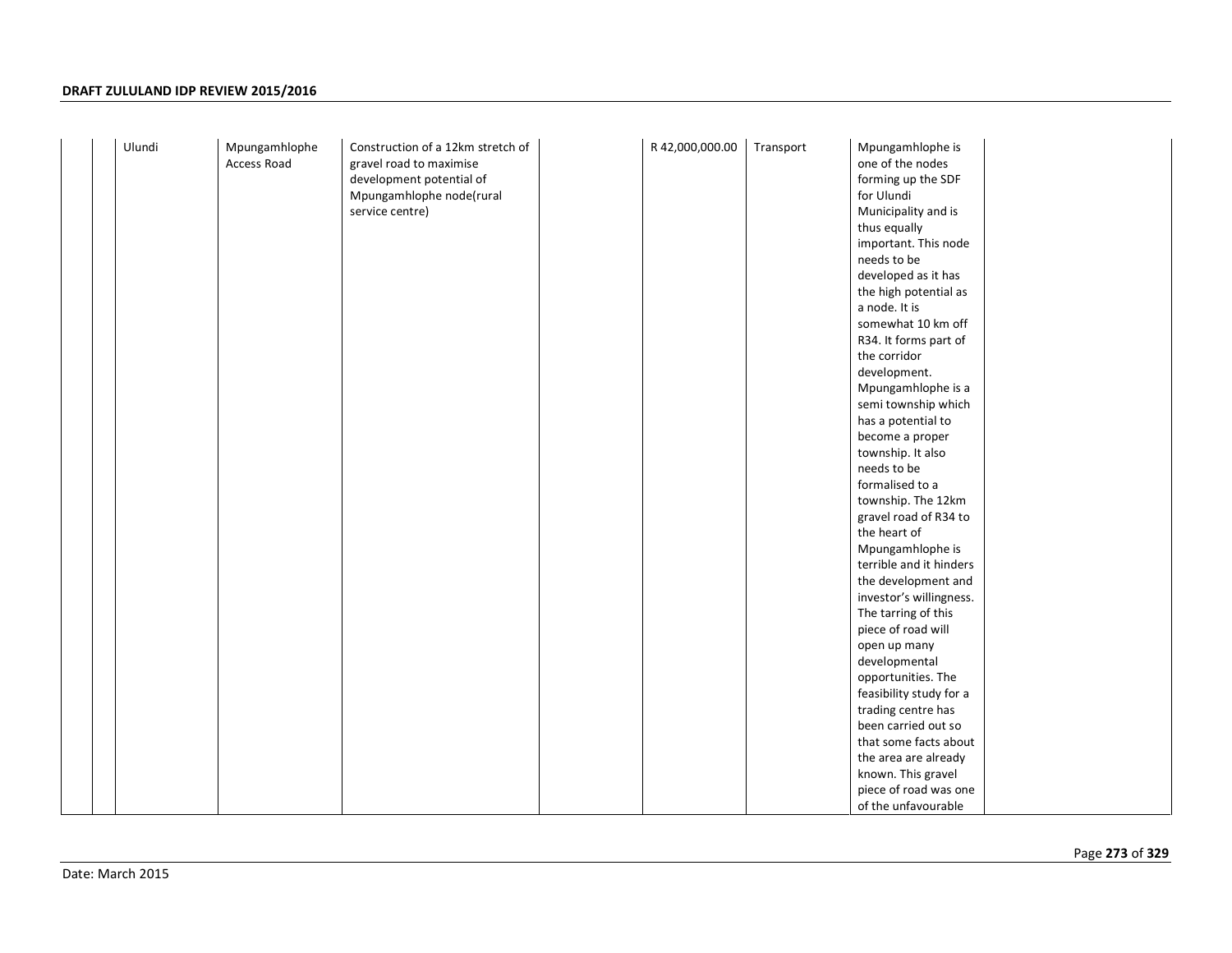|                                      |               |                                                                                      |                           |           |           | factors in the<br>feasibility study.<br>Mpungamhlophe<br>qualifies for a corridor<br>Development in many<br>respects.                                                                                                                                                                                                                                                                                                                                                                                                                                                                                                                                                                                            |
|--------------------------------------|---------------|--------------------------------------------------------------------------------------|---------------------------|-----------|-----------|------------------------------------------------------------------------------------------------------------------------------------------------------------------------------------------------------------------------------------------------------------------------------------------------------------------------------------------------------------------------------------------------------------------------------------------------------------------------------------------------------------------------------------------------------------------------------------------------------------------------------------------------------------------------------------------------------------------|
| Zululand<br>District<br>Municipality | P700 Corridor | Fast-track tarring and completion<br>of P700 route linking Zululand<br>and uThungulu | Municipal wide<br>benefit | <b>NA</b> | Transport | The road is not only a<br>district but a<br>provincially<br>recognised potential<br>corridor identified in<br>the PGDS. Several<br>studies have been<br>conducted including a<br>P 700 Nodal<br>Development Plan<br>that identifies key<br>strategic nodes along<br>this corridor that will<br>benefit from<br>agricultural, tourism<br>and economic spin-<br>offs and<br>opportunities.<br>Communities<br>adjacent to this road<br>will also benefit<br>tremendously. Apart<br>from easing private<br>vehicle and freight<br>congestion off the<br>R34 linking Zululand<br>with uThungulu and<br>the existence of the<br>latters port(Richards<br>Bay) presents<br>significant potential<br>economic spin-offs. |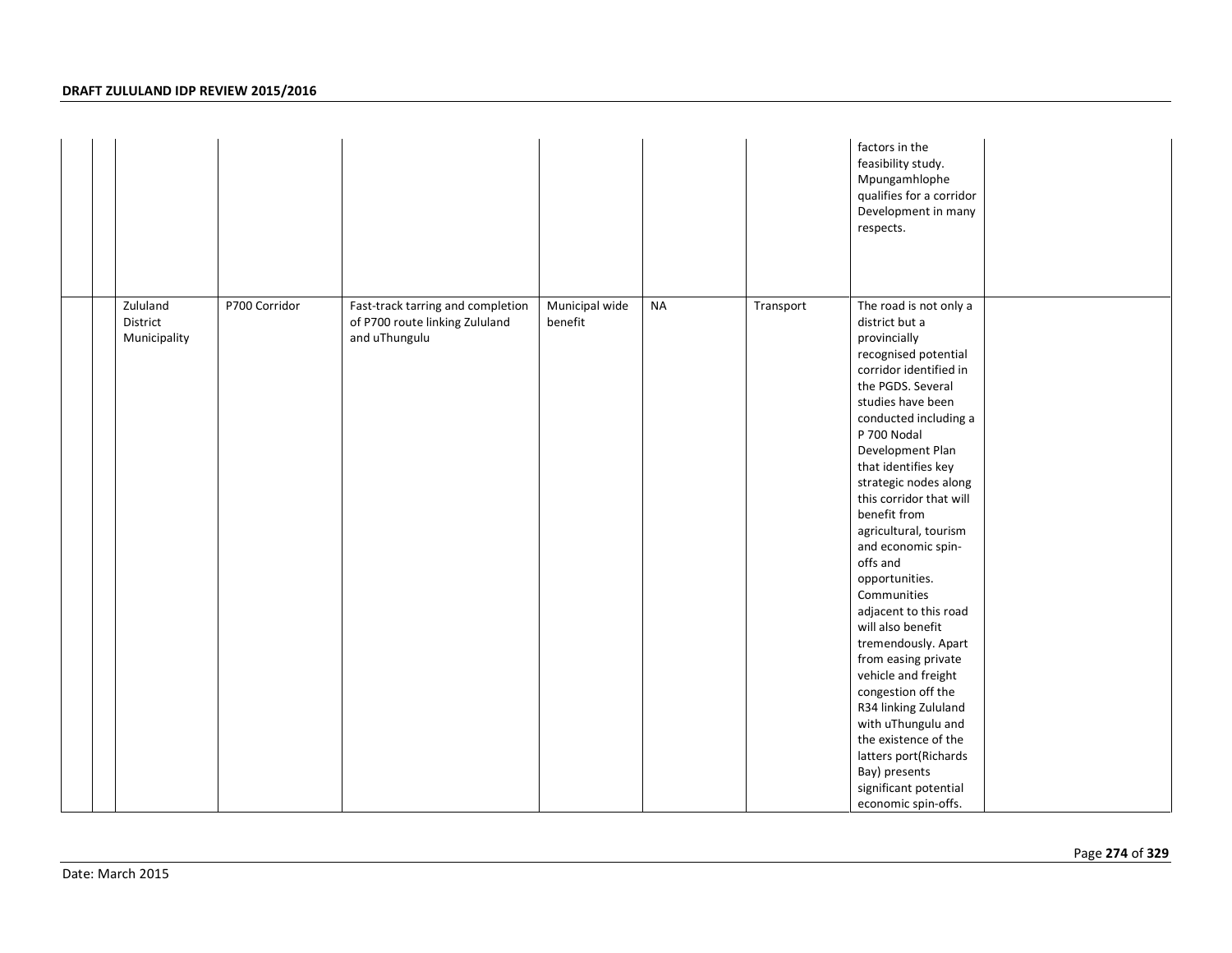|    | Zululand<br>District | Small Town<br>Rehabilitation | Rehabilitation of small towns<br>with Babanango town(Ulundi) as |                      | <b>NA</b> | COGTA                | The town of<br>Babanango is one of           |
|----|----------------------|------------------------------|-----------------------------------------------------------------|----------------------|-----------|----------------------|----------------------------------------------|
|    | Municipality         |                              | priority                                                        |                      |           |                      | the small towns in                           |
|    |                      |                              |                                                                 |                      |           |                      | Ulundi specifically a                        |
|    |                      |                              |                                                                 |                      |           |                      | rural service centre. It                     |
|    |                      |                              |                                                                 |                      |           |                      | is arguably one of the                       |
|    |                      |                              |                                                                 |                      |           |                      | most deprived towns                          |
|    |                      |                              |                                                                 |                      |           |                      | in the area of Ulundi                        |
|    |                      |                              |                                                                 |                      |           |                      | if not the district. It                      |
|    |                      |                              |                                                                 |                      |           |                      | has also appeared in                         |
|    |                      |                              |                                                                 |                      |           |                      | the media after it was                       |
|    |                      |                              |                                                                 |                      |           |                      | highlighted by one of                        |
|    |                      |                              |                                                                 |                      |           |                      | the opposition parties                       |
|    |                      |                              |                                                                 |                      |           |                      | of the country.                              |
|    |                      |                              |                                                                 |                      |           |                      | Although it may not                          |
|    |                      |                              |                                                                 |                      |           |                      | have a sizeable                              |
|    |                      |                              |                                                                 |                      |           |                      | population but the<br>town is desperately in |
|    |                      |                              |                                                                 |                      |           |                      | need of infrastructure                       |
|    |                      |                              |                                                                 |                      |           |                      | upgrade including                            |
|    |                      |                              |                                                                 |                      |           |                      | roads, water and                             |
|    |                      |                              |                                                                 |                      |           |                      | sanitation, education,                       |
|    |                      |                              |                                                                 |                      |           |                      | health and other                             |
|    |                      |                              |                                                                 |                      |           |                      | government services.                         |
|    |                      |                              |                                                                 |                      |           |                      | The town is rural but                        |
|    |                      |                              |                                                                 |                      |           |                      | will also benefit                            |
|    |                      |                              |                                                                 |                      |           |                      | tremendously by                              |
|    |                      |                              |                                                                 |                      |           |                      | attracting at least one                      |
|    |                      |                              |                                                                 |                      |           |                      | major anchor store                           |
|    |                      |                              |                                                                 |                      |           |                      | and then to support                          |
|    |                      |                              |                                                                 |                      |           |                      | fledgling businesses                         |
|    |                      |                              |                                                                 |                      |           |                      | in the area to                               |
|    |                      |                              |                                                                 |                      |           |                      | produce basic                                |
|    |                      |                              |                                                                 |                      |           |                      | products required by                         |
|    |                      |                              |                                                                 |                      |           |                      | the people in the                            |
| E. |                      |                              | GEARED TOWARDS ACHIEVEMENT OF THE MILLENIUM GOALS               |                      |           |                      | town.                                        |
|    |                      |                              |                                                                 |                      |           |                      |                                              |
|    | Municipality         | <b>Project Name</b>          | <b>Project Description</b>                                      | <b>Location Ward</b> | Required  | <b>Proposed Lead</b> | <b>Brief Profile of</b>                      |
|    |                      |                              |                                                                 |                      | funding   | Department           | <b>Beneficiaries or</b>                      |
|    |                      |                              |                                                                 |                      |           |                      | <b>Benefits</b>                              |
|    |                      |                              |                                                                 |                      |           |                      |                                              |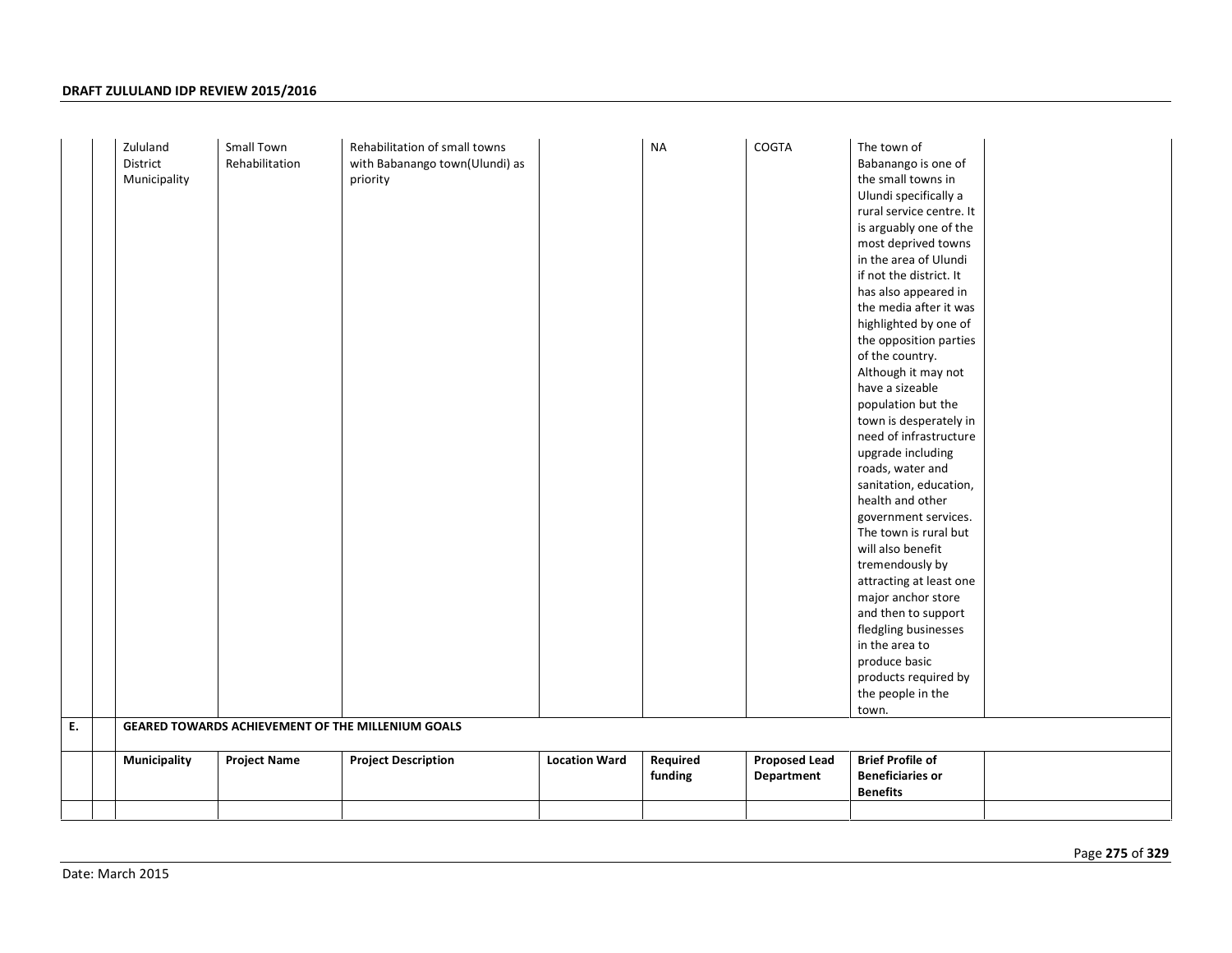| F. |              |                                                         | <b>GEARED TOWARDS MASSIVE JOB CREATION AND LOCAL ECONOMIC DEVELOPMENT</b>                                                                                                                                                                                                                                         |                      |                     |                                            |                                                                                                                                                                                                                                                                                                                                                                                                                                                                                                                                                                                                                                                                                                                  |                                                                                                                                                                                                |
|----|--------------|---------------------------------------------------------|-------------------------------------------------------------------------------------------------------------------------------------------------------------------------------------------------------------------------------------------------------------------------------------------------------------------|----------------------|---------------------|--------------------------------------------|------------------------------------------------------------------------------------------------------------------------------------------------------------------------------------------------------------------------------------------------------------------------------------------------------------------------------------------------------------------------------------------------------------------------------------------------------------------------------------------------------------------------------------------------------------------------------------------------------------------------------------------------------------------------------------------------------------------|------------------------------------------------------------------------------------------------------------------------------------------------------------------------------------------------|
|    | Municipality | <b>Project Name</b>                                     | <b>Project Description</b>                                                                                                                                                                                                                                                                                        | <b>Location Ward</b> | Required<br>funding | <b>Proposed Lead</b><br>Department         | <b>Brief Profile of</b><br><b>Beneficiaries or</b><br><b>Benefits</b>                                                                                                                                                                                                                                                                                                                                                                                                                                                                                                                                                                                                                                            |                                                                                                                                                                                                |
|    | Nongoma      | Tourism and<br><b>Cultural Hub Nodal</b><br>Development | Development of a tourism and<br>cultural facility which will display,<br>preserve and promote the rich<br>cultural history, heritage and<br>natural resources of Nongoma.<br>Over and above the main<br>structures the facility will include<br>a park, landscaping, traditional<br>huts, and perimeter lightning | 9                    | R 94,850,000.00     | ZDM, COGTA,<br>DEAT, AMAFA,<br><b>DEDT</b> | Nongoma has a<br>population of over<br>200000 and a number<br>of small to large scale<br>businesses that will<br>benefit from<br>increased clientele<br>through tourist<br>activities in the town.<br>Nongoma is a tourism<br>potential destination,<br>the tourism and<br>cultural hub will open<br>job opportunities to<br>many people<br>including small<br>businesses for<br>traditional creative<br>work. Nongoma<br>Municipality is the<br>home of Royal Zulu<br>Monarch with rich<br>diversity and scenic<br>nature trails, historic<br>heritage and a unique<br>moderate climate. .A<br>park will also<br>encourage both<br>environmental<br>management and<br>healthy social lives for<br>young people. | This project started with the<br>by-pass road which will ease<br>traffic in the CBD, allowing<br>access to the under<br>construction museum. These<br>two projects are funded<br>through NDPG. |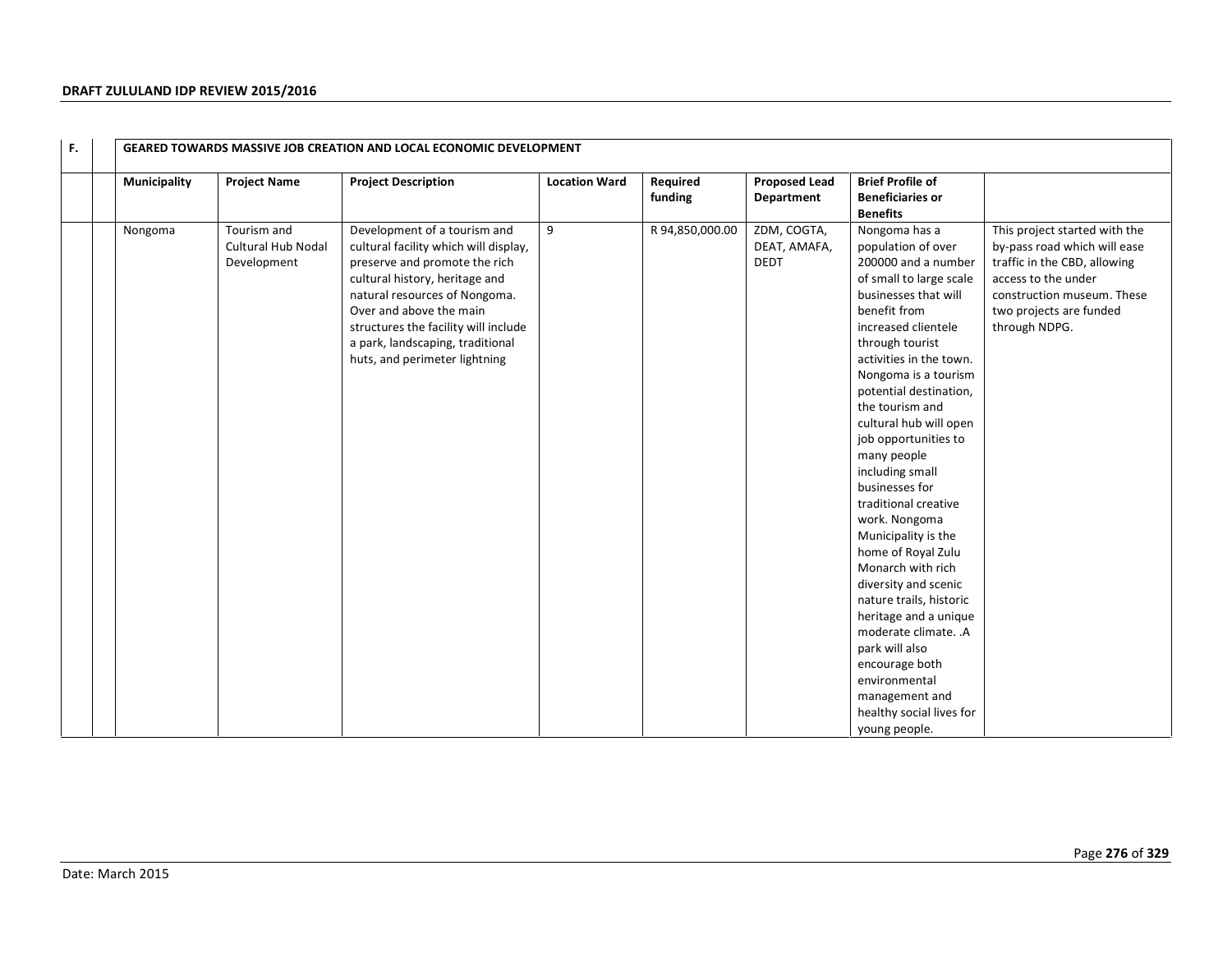| Abaqulusi<br>Development of the<br>Land Around<br>R 700,000.00<br>As part of the Abaqulusi LED<br>Initiative funded by the KZN<br>Vryheid Railway<br>the Railway<br><b>Precinct Plan</b><br>DEDT discussions have been kick<br>Station in the<br>started with Transnet Properties<br>Vryheid Town<br>and Transnet Freight Rail for<br>Centre in WARD<br>release of prime land around the<br>7<br>railway station for industrial<br>development in response to<br>interest receive from existing and<br>potential new investors and the<br>identified need to effect the<br>regeneration of the Vryheid<br>Town Centre and release its<br>potential as the economic hub of<br>the ZDM. It appeared in the 2<br>meetings held so far that<br>Transnet has made many<br>attempts to also release current<br>residential areas to the<br>ownership of the municipality<br>and is prepared to pay for the<br>proclamation of the two<br>residential areas (Hardy Town<br>and Parkville) as townships and<br>also upgrade services to<br>municipal standards. | DEDT, COGTA<br>Municipality will have<br>Transnet is to protect integrity<br>of its infrastructure whilst at<br>an opportunity to<br>the same time playing a role in<br>regenerate the town<br>centre and attract<br>the economic regeneration of<br>investment and<br>the town. Transnet Properties<br>keen to shared non-core assets<br>improve spatial<br>planning of the town<br>to better uses and keep what<br>centre. Vryheid has a<br>can still be used by Transnet<br>population of over<br>Freight Rail<br>240000. The project<br>has potential to<br>create significant jobs<br>and economic<br>empowerment<br>opportunities with<br>investors having<br>committed to<br>investing provided<br>that there is proper<br>planning. The<br>development of the<br>precinct area around<br>the railway station is<br>considered as<br>catalytic project. The<br>precinct plan will<br>provide a strategic<br>and practical<br>framework to guide<br>the release of land<br>around railway<br>station and<br>infrastructure for a<br>mixed use<br>development driven<br>by light industrial<br>development and<br>residential<br>development in such<br>a manner that the |
|---------------------------------------------------------------------------------------------------------------------------------------------------------------------------------------------------------------------------------------------------------------------------------------------------------------------------------------------------------------------------------------------------------------------------------------------------------------------------------------------------------------------------------------------------------------------------------------------------------------------------------------------------------------------------------------------------------------------------------------------------------------------------------------------------------------------------------------------------------------------------------------------------------------------------------------------------------------------------------------------------------------------------------------------------------|--------------------------------------------------------------------------------------------------------------------------------------------------------------------------------------------------------------------------------------------------------------------------------------------------------------------------------------------------------------------------------------------------------------------------------------------------------------------------------------------------------------------------------------------------------------------------------------------------------------------------------------------------------------------------------------------------------------------------------------------------------------------------------------------------------------------------------------------------------------------------------------------------------------------------------------------------------------------------------------------------------------------------------------------------------------------------------------------------------------------------------------------------------------------------------|
|---------------------------------------------------------------------------------------------------------------------------------------------------------------------------------------------------------------------------------------------------------------------------------------------------------------------------------------------------------------------------------------------------------------------------------------------------------------------------------------------------------------------------------------------------------------------------------------------------------------------------------------------------------------------------------------------------------------------------------------------------------------------------------------------------------------------------------------------------------------------------------------------------------------------------------------------------------------------------------------------------------------------------------------------------------|--------------------------------------------------------------------------------------------------------------------------------------------------------------------------------------------------------------------------------------------------------------------------------------------------------------------------------------------------------------------------------------------------------------------------------------------------------------------------------------------------------------------------------------------------------------------------------------------------------------------------------------------------------------------------------------------------------------------------------------------------------------------------------------------------------------------------------------------------------------------------------------------------------------------------------------------------------------------------------------------------------------------------------------------------------------------------------------------------------------------------------------------------------------------------------|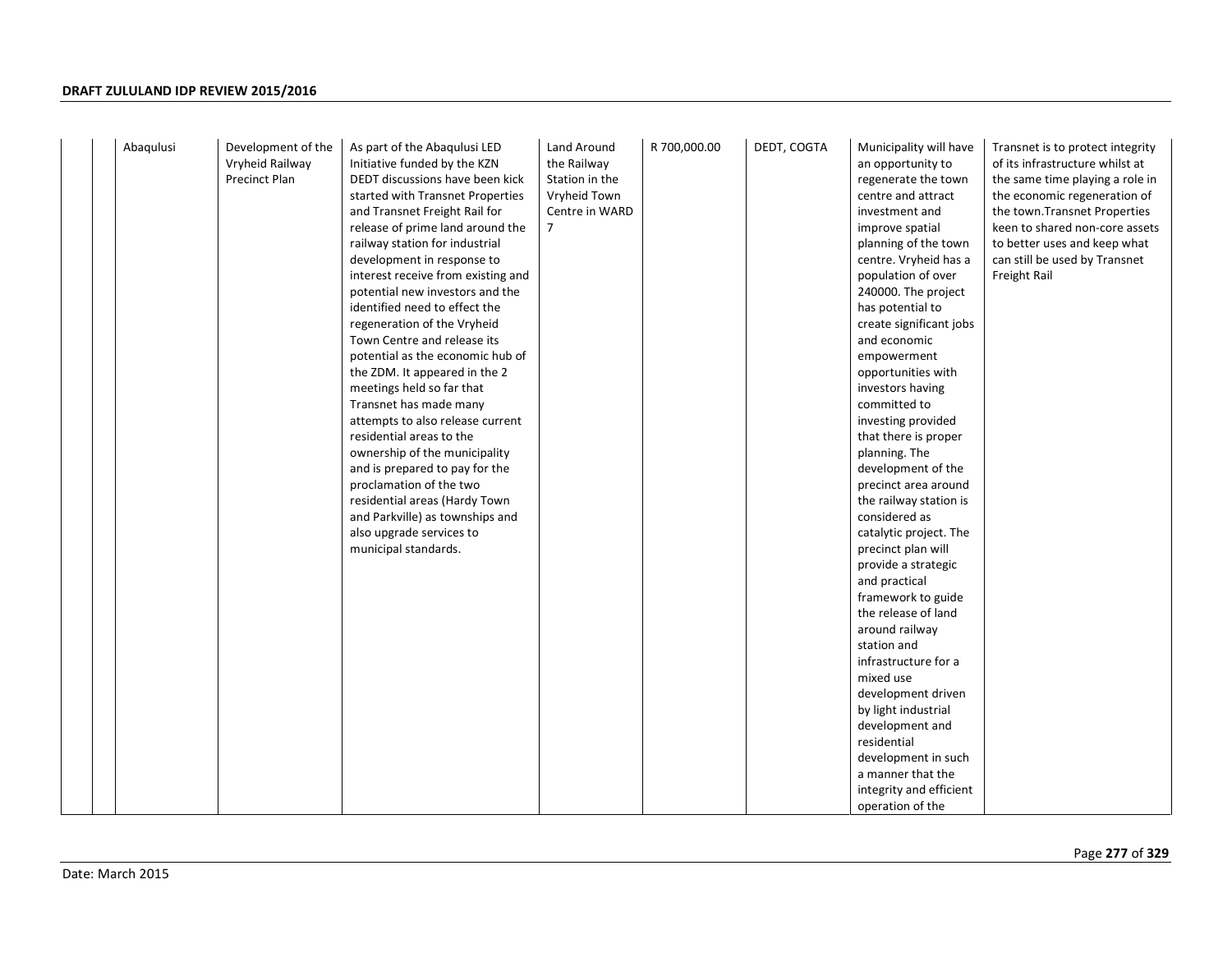|                                                          |                                              |         |                          | railway infrastructure,<br>which is key to the<br>sustainable economy<br>of the Abaqulusi can<br>be protected.                                                                                                                                                                                                                                                                                                                                                                                                                                                                                                                                                                                         |                                                                                             |
|----------------------------------------------------------|----------------------------------------------|---------|--------------------------|--------------------------------------------------------------------------------------------------------------------------------------------------------------------------------------------------------------------------------------------------------------------------------------------------------------------------------------------------------------------------------------------------------------------------------------------------------------------------------------------------------------------------------------------------------------------------------------------------------------------------------------------------------------------------------------------------------|---------------------------------------------------------------------------------------------|
| Zululand<br>Ngome Tea Estate<br>District<br>Municipality | Revival the 500 hectare Ngome<br>Tea Estate. | Nongoma | DEDT,<br>COGTA, DAE, DTI | This existing facility is<br>located in the<br>Nongoma area and<br>was a vibrant and<br>supplying quality tea<br>product to several<br>markets. There was<br>also large scale jobs<br>(labourforce of 1000)<br>generated until<br>minimum wage laws<br>and a strong affected<br>competitiveness in<br>the global market.<br>Nongoma is one of<br>the most<br>impoverished areas in<br>the district. The<br>facility could also<br>serve as a tourist<br>drawcard. Potential<br>exists to revitalise the<br>tea estate and<br>produce a premium<br>or differentiated<br>product for the<br>domestic market.<br>Potential exists to<br>develop restaurants<br>and accommodation<br>to strengthen tourist | Infrastructure of this estate<br>exists including tea garden.<br>Land is owned by the state |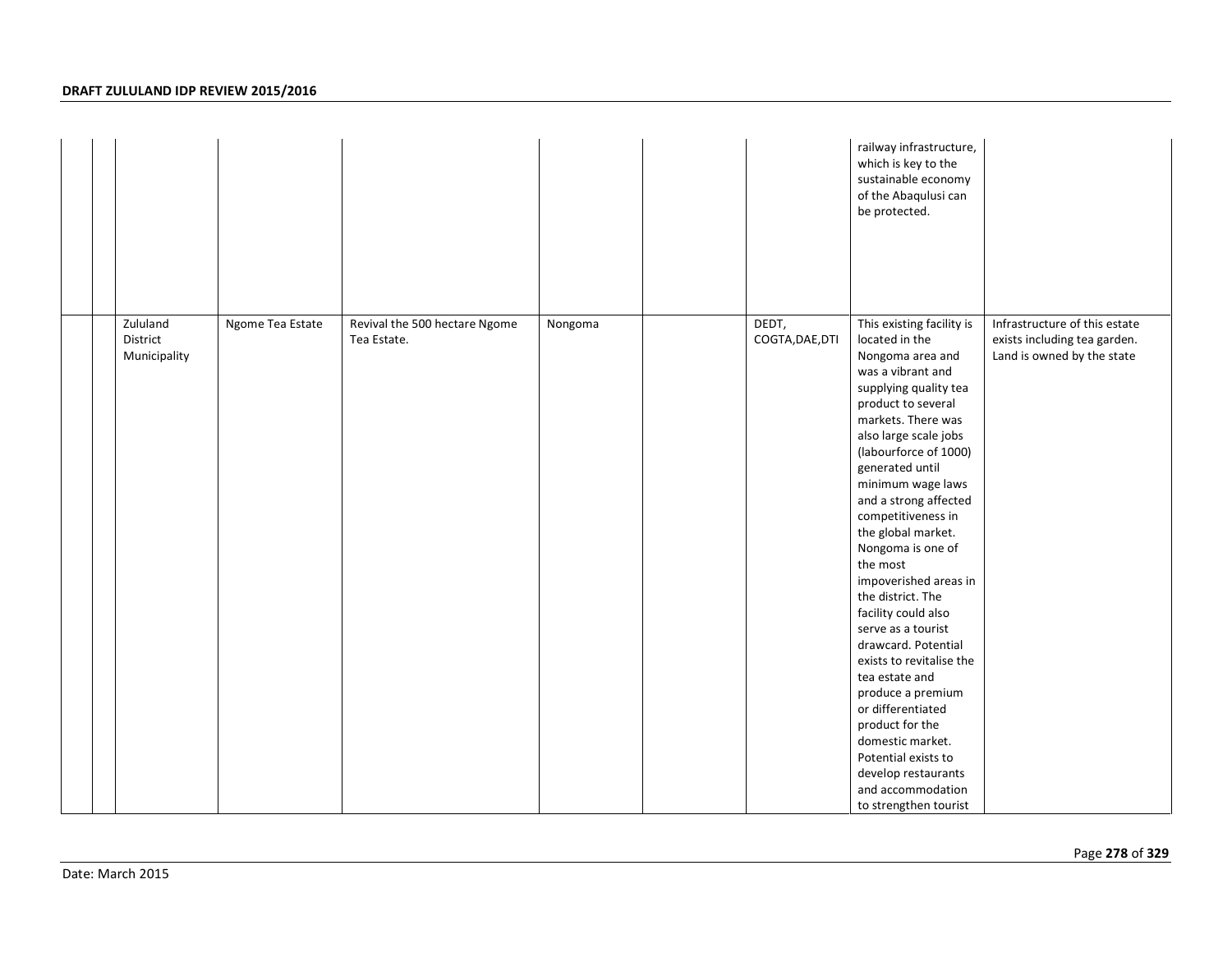|    |                     |                                             |                                                               |                      |                     |                                    | attraction.                                                           |  |
|----|---------------------|---------------------------------------------|---------------------------------------------------------------|----------------------|---------------------|------------------------------------|-----------------------------------------------------------------------|--|
| G. |                     |                                             | PROMOTING INTEGRATION OF PLANNING AND DEVELOPMENT (IDPS)      |                      |                     |                                    |                                                                       |  |
|    | <b>Municipality</b> | <b>Project Name</b>                         | <b>Project Description</b>                                    | <b>Location Ward</b> | Required<br>funding | <b>Proposed Lead</b><br>Department | <b>Brief Profile of</b><br><b>Beneficiaries or</b><br><b>Benefits</b> |  |
|    |                     |                                             |                                                               |                      |                     |                                    |                                                                       |  |
| н. |                     |                                             | ALIGNED TO (OR LOCALISING) PROVINCIAL AND NATIONAL PRIORITIES |                      |                     |                                    |                                                                       |  |
|    | <b>Municipality</b> | <b>Project Name</b>                         | <b>Project Description</b>                                    | <b>Location Ward</b> | Required<br>funding | <b>Proposed Lead</b><br>Department | <b>Brief Profile of</b><br><b>Beneficiaries or</b><br><b>Benefits</b> |  |
|    |                     |                                             |                                                               |                      |                     |                                    |                                                                       |  |
| ٠. |                     | PROMOTING SUSTAINABILITY OF THE ENVIRONMENT |                                                               |                      |                     |                                    |                                                                       |  |
|    | <b>Municipality</b> | <b>Project Name</b>                         | <b>Project Description</b>                                    | <b>Location Ward</b> | Required<br>funding | <b>Proposed Lead</b><br>Department | <b>Brief Profile of</b><br><b>Beneficiaries or</b><br><b>Benefits</b> |  |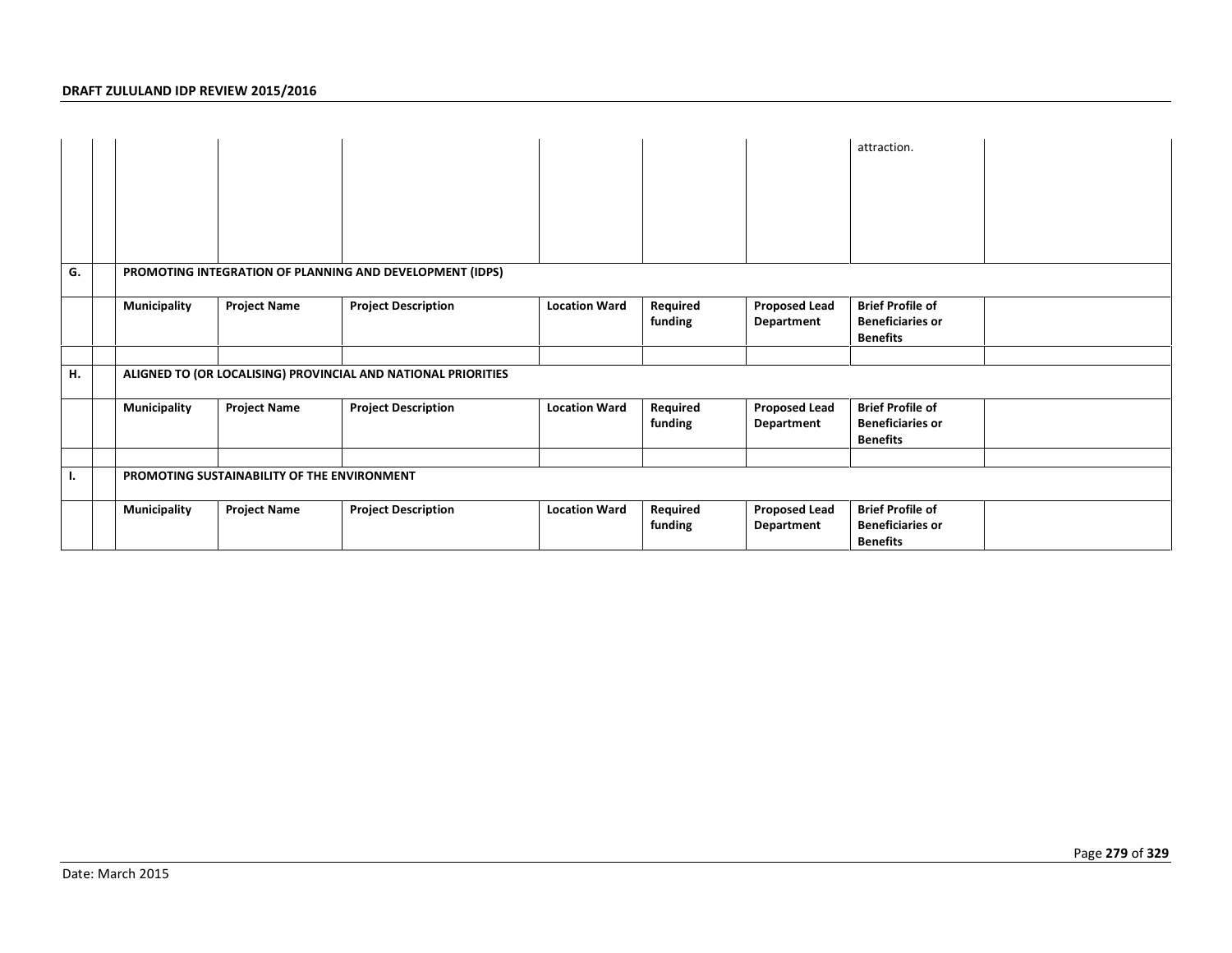| oPhongolo | Strategic       | Do a Strategic Environmental      | <b>Entire Municipal</b> | R 500,000.00 | DEAT, COGTA | oPhongolo has a          |
|-----------|-----------------|-----------------------------------|-------------------------|--------------|-------------|--------------------------|
|           | Environmental   | Assessment and prepare an         | area                    |              |             | population around        |
|           | Assessment and  | Environmental Management Plan     |                         |              |             | 149543 with 22112        |
|           | Environmental   | for uPhongolo Local Municipality. |                         |              |             | households and 104       |
|           | Management Plan | uPhongolo Municipality is         |                         |              |             | settlements. The         |
|           |                 | situated in an environmentally    |                         |              |             | uPhongolo Municipal      |
|           |                 | sensitive area that need to be    |                         |              |             | area largely             |
|           |                 | protected for the benefit of it's |                         |              |             | comprises of             |
|           |                 | residents and the broader         |                         |              |             | traditional areas with   |
|           |                 | community of KZN, Swaziland       |                         |              |             | its tribal land patterns |
|           |                 | and Mpumalanga. Areas for         |                         |              |             | and high density rural   |
|           |                 | various land uses including       |                         |              |             | settlements. Pongola-    |
|           |                 | development and protection        |                         |              |             | Ncotshane is the         |
|           |                 | need to be identified. The        |                         |              |             | primary node of          |
|           |                 | municipality is in the process of |                         |              |             | uPhongolo and            |
|           |                 | fulfilling it's legal mandate to  |                         |              |             | accommodates the         |
|           |                 | prepare a Spatial Development     |                         |              |             | highest order nodal      |
|           |                 | Plan and a Land Use               |                         |              |             | activities. It is formal |
|           |                 | Management System.                |                         |              |             | and planned with an      |
|           |                 |                                   |                         |              |             | orderly growth           |
|           |                 |                                   |                         |              |             | pattern. Belgrade        |
|           |                 |                                   |                         |              |             | settlement (situated     |
|           |                 |                                   |                         |              |             | approximately 50km       |
|           |                 |                                   |                         |              |             | west from Pongola on     |
|           |                 |                                   |                         |              |             | the N2 to Piet Retief    |
|           |                 |                                   |                         |              |             | in Mpumalanga) and       |
|           |                 |                                   |                         |              |             | a node halfway           |
|           |                 |                                   |                         |              |             | between Pongola and      |
|           |                 |                                   |                         |              |             | Belgrade are the         |
|           |                 |                                   |                         |              |             | secondary nodes and      |
|           |                 |                                   |                         |              |             | provides a strategic     |
|           |                 |                                   |                         |              |             | service to a number      |
|           |                 |                                   |                         |              |             | of tribal areas which    |
|           |                 |                                   |                         |              |             | are located far from     |
|           |                 |                                   |                         |              |             | Pongola town.            |
|           |                 |                                   |                         |              |             | Magudu, Golela, the      |
|           |                 |                                   |                         |              |             | N2/P72 intersection      |
|           |                 |                                   |                         |              |             | (Golela) and the         |
|           |                 |                                   |                         |              |             | N2/P522 (Jozini)         |
|           |                 |                                   |                         |              |             | intersection are         |
|           |                 |                                   |                         |              |             | special nodes            |
|           |                 |                                   |                         |              |             | identified for future    |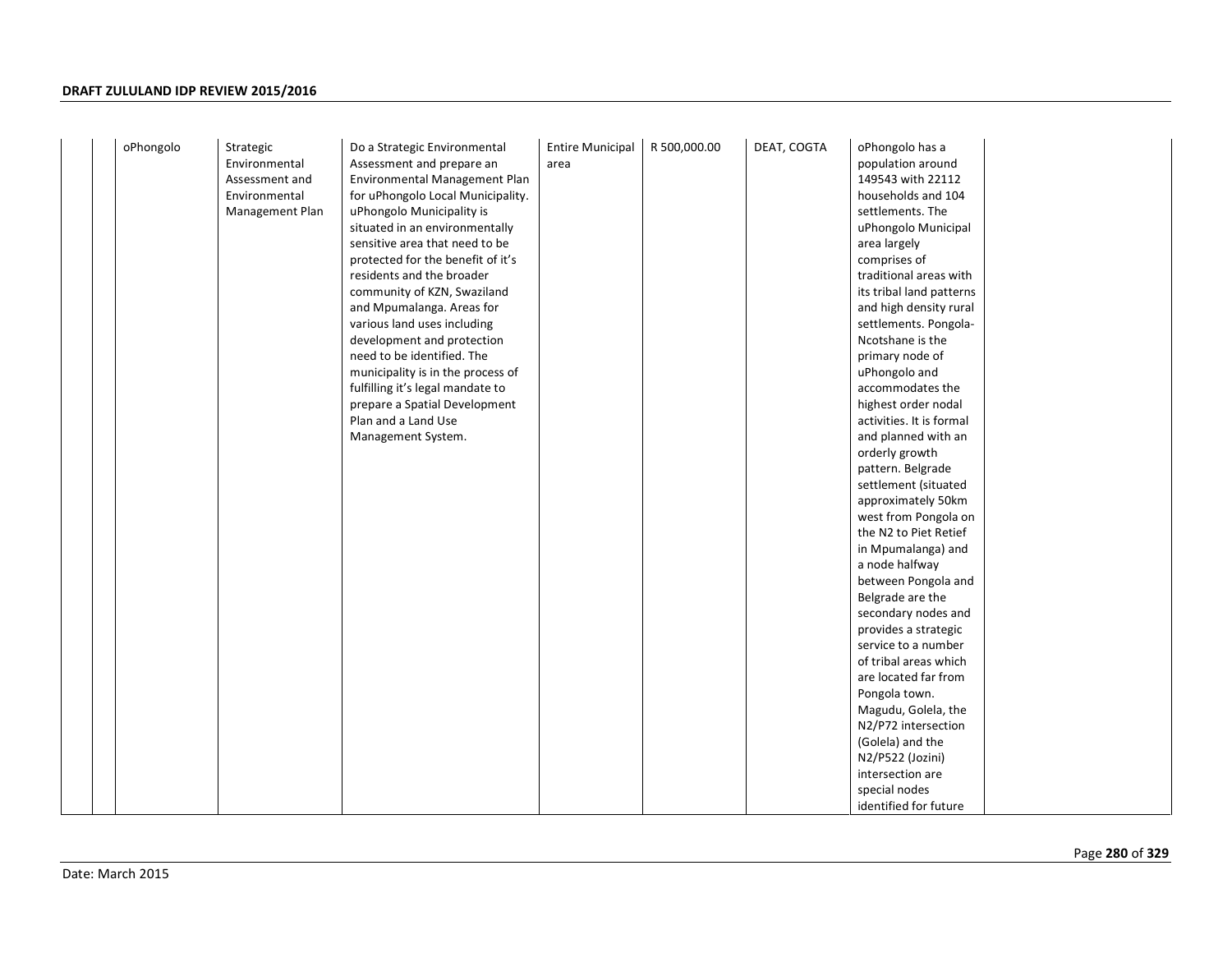|  |  |  | development based       |  |
|--|--|--|-------------------------|--|
|  |  |  | on their unique         |  |
|  |  |  | position within the     |  |
|  |  |  | area. Pongola-          |  |
|  |  |  | Ncotshane, and Illovo   |  |
|  |  |  | Mill townships are      |  |
|  |  |  | high density built      |  |
|  |  |  | areas. The uPhongolo    |  |
|  |  |  | Area features some      |  |
|  |  |  | important               |  |
|  |  |  | conservation areas or   |  |
|  |  |  | areas that will require |  |
|  |  |  | careful management      |  |
|  |  |  | in the unfolding        |  |
|  |  |  | development pattern     |  |
|  |  |  | including               |  |
|  |  |  | Pongolapoort dam        |  |
|  |  |  | and nature reserve,     |  |
|  |  |  | Bivane Dam, Ithala      |  |
|  |  |  | Nature reserve, The     |  |
|  |  |  | area surrounding        |  |
|  |  |  | Magudu and the          |  |
|  |  |  | Mkuze river, The area   |  |
|  |  |  | between the R66 and     |  |
|  |  |  | the N2, The             |  |
|  |  |  | Municipality is in an   |  |
|  |  |  | excellent position to   |  |
|  |  |  | reap the benefits of    |  |
|  |  |  | an intensive tourism    |  |
|  |  |  | programme due to        |  |
|  |  |  | the natural beauty of   |  |
|  |  |  | the area, the existing  |  |
|  |  |  | tourism related         |  |
|  |  |  | development and the     |  |
|  |  |  | potential for future    |  |
|  |  |  | tourism related         |  |
|  |  |  | development. The        |  |
|  |  |  | proposed extension      |  |
|  |  |  | of Ithala Nature        |  |
|  |  |  | Reserve and the         |  |
|  |  |  | upgrading and           |  |
|  |  |  | development of          |  |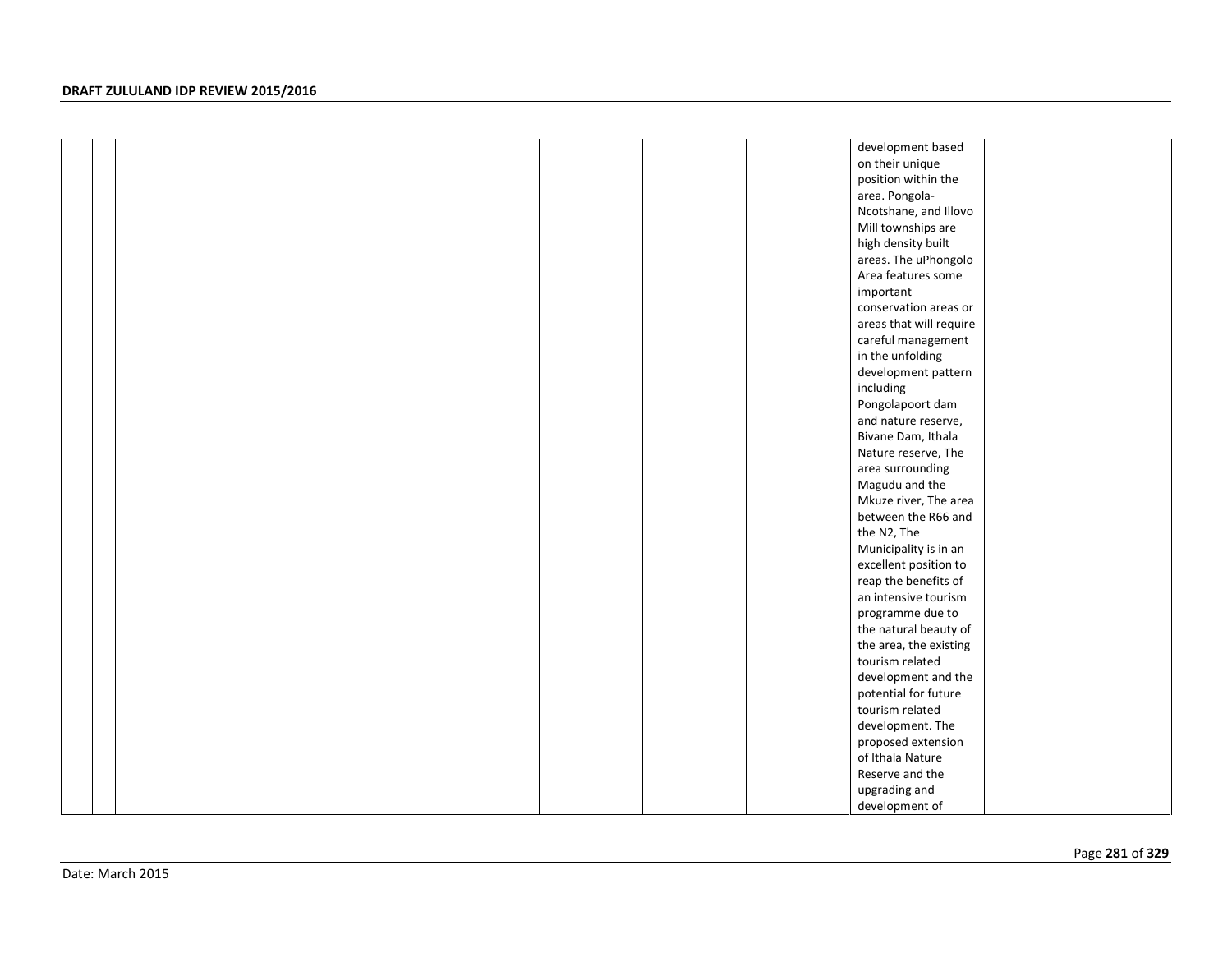|        |                          |                                                                                                                                                                                                                                                                                                                                                                                                                                                                                                                                                                                                                                      |                                                                 |                 |                | facilities at the<br>Pongola Poort Nature<br>Reserve have the<br>potential to greatly<br>enhance the tourism<br>sector in the<br>Municipality with the<br>concomitant effect of<br>changing the area to<br>a destination rather<br>than thoroughfare to<br>other destinations.                                                                                                                                                                                                                                                                  |  |
|--------|--------------------------|--------------------------------------------------------------------------------------------------------------------------------------------------------------------------------------------------------------------------------------------------------------------------------------------------------------------------------------------------------------------------------------------------------------------------------------------------------------------------------------------------------------------------------------------------------------------------------------------------------------------------------------|-----------------------------------------------------------------|-----------------|----------------|-------------------------------------------------------------------------------------------------------------------------------------------------------------------------------------------------------------------------------------------------------------------------------------------------------------------------------------------------------------------------------------------------------------------------------------------------------------------------------------------------------------------------------------------------|--|
| Ulundi | Aloe Processing<br>Plant | Aloe is one of the key resources<br>in the district. Its abundance is<br>deteriorating rapidly due to<br>excessive harvesting and lack of<br>preservation mechanism. There is<br>limited use of this resource to the<br>benefit of communities especially<br>economically. Aloe will be<br>harvested from all wards which<br>will benefit all communities in<br>Ulundi Municipal Area. SEDA has<br>already conducted the feasibility<br>Study. The intention is to let co-<br>operatives to own and run it. The<br>aloe will be harvested from all<br>wards, be transported to the site<br>and be processed and purified for<br>use. | The project is in<br>Wards 9 and 10<br>in a deep rural<br>area. | R 25,000,000.00 | DEDT, DAE, DED | There is going to be a<br>massive job creation<br>which in line with the<br>State President's<br><b>State of Nation</b><br>Address, and it is in<br>line with KZN<br>Provincial Priorities.<br>It is going to attract<br>investors both Local<br>and Foreign as it will<br>give confidence as a<br>successful venture. It<br>will improve lives of<br>the poor as the<br>project is intended to<br>benefit all wards that<br>have aloe. - Aloe that<br>has not been utilised<br>will now be utilised to<br>benefit poor<br>communities. - There |  |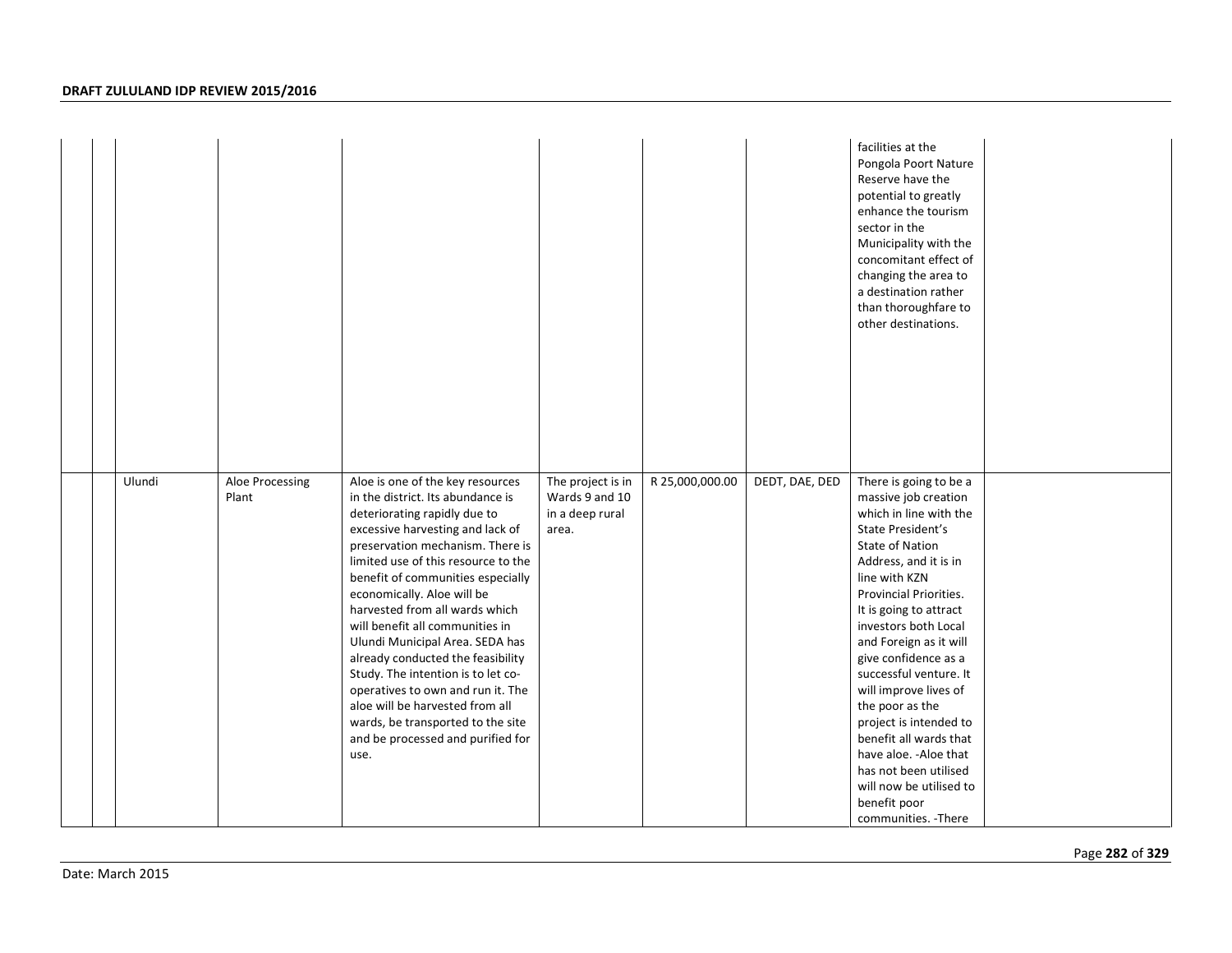|  |        |                                                   |                                                                                                                                            |                |                                |        | will be a boost in the<br>economy of Ulundi<br>and the Province<br>which is also in line<br>with KZN PGDS. The<br>project has tangibles<br>since it already has a<br>site with some<br>infrastructure. The<br>Co-operatives<br>Programme is going<br>to benefit directly.<br>Skills will be<br>transferred and<br>attained. The<br>Feasibility Study has<br>already been<br>conducted and by a<br>SEDA involved. It is<br>anticipated that<br>products such as<br>soap, medication and<br>various food stuffs<br>will be generated<br>from the Aloe. There<br>will be no exporting<br>of raw material as the<br>aloe will be processed<br>and finalised in<br>Ulundi, Only finished<br>products will be<br>exported. |  |
|--|--------|---------------------------------------------------|--------------------------------------------------------------------------------------------------------------------------------------------|----------------|--------------------------------|--------|----------------------------------------------------------------------------------------------------------------------------------------------------------------------------------------------------------------------------------------------------------------------------------------------------------------------------------------------------------------------------------------------------------------------------------------------------------------------------------------------------------------------------------------------------------------------------------------------------------------------------------------------------------------------------------------------------------------------|--|
|  | Ulundi | Feasibility of an<br>Alternative Energy<br>source | Establishment of an alternative<br>source energy to electrification<br>that will alleviate demand and<br>supply pressure off the town grid | Municipal wide | $\mathsf{R}$<br>150,000,000.00 | Energy | In the Ulundi<br>Municipal Area there<br>is still some huge<br>backlog in the Eskom<br>supply area, the<br>indication of the<br>backlog is 12 900<br>households. Eskom<br>has built Enyokeni<br>Power Station which                                                                                                                                                                                                                                                                                                                                                                                                                                                                                                  |  |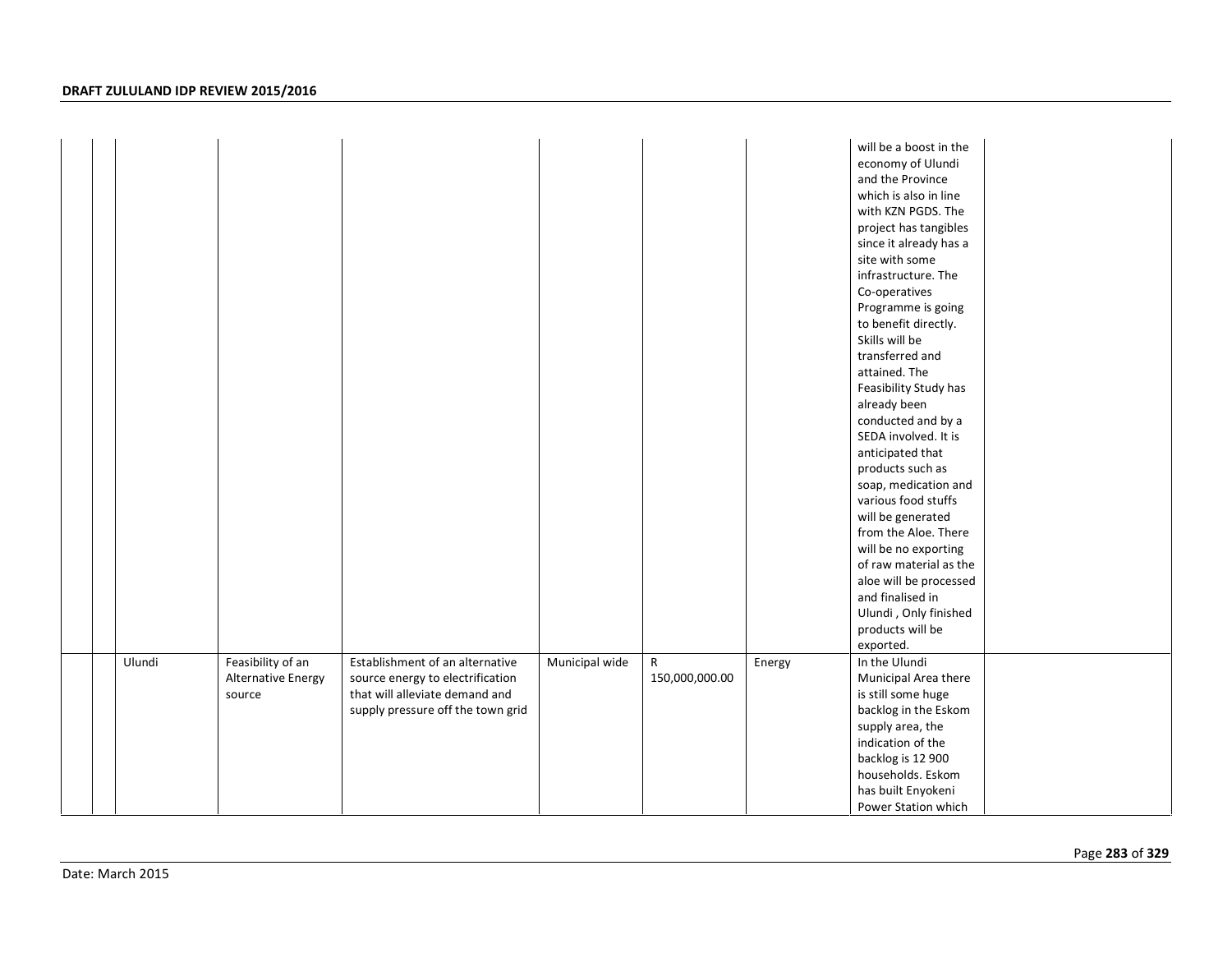| J. |              |                     | PROMOTING GOOD GOVERNANCE, INSTITUTIONAL DEVELOPMENT AND FINANCIAL VIABILITY |                      |                     |                                    | some what gives<br>assurance that there<br>will now be enough<br>power supply.<br>However the process<br>will take time and<br>some areas need the<br>alternative energy.<br>This is an very basic<br>service that<br>communities must<br>have. This need is<br>incorporated into the<br>Millennium<br>Development Goals<br>and all citizens must<br>have access. The<br>project has the<br>potential to create<br>jobs, contribute to<br>reducing the carbon<br>footprint of the<br>environment in line<br>with COP 17<br>principles, constant<br>supply of energy to<br>poor households,<br>education and health<br>institutions. It is also<br>anticipated that this<br>will reduce loss of life<br>due to disasters such<br>as burned houses, use<br>of toxic energy<br>heaters and stoves<br>etc |  |
|----|--------------|---------------------|------------------------------------------------------------------------------|----------------------|---------------------|------------------------------------|-------------------------------------------------------------------------------------------------------------------------------------------------------------------------------------------------------------------------------------------------------------------------------------------------------------------------------------------------------------------------------------------------------------------------------------------------------------------------------------------------------------------------------------------------------------------------------------------------------------------------------------------------------------------------------------------------------------------------------------------------------------------------------------------------------|--|
|    | Municipality | <b>Project Name</b> | <b>Project Description</b>                                                   | <b>Location Ward</b> | Required<br>funding | <b>Proposed Lead</b><br>Department | <b>Brief Profile of</b><br><b>Beneficiaries or</b>                                                                                                                                                                                                                                                                                                                                                                                                                                                                                                                                                                                                                                                                                                                                                    |  |
|    |              |                     |                                                                              |                      |                     |                                    | <b>Benefits</b>                                                                                                                                                                                                                                                                                                                                                                                                                                                                                                                                                                                                                                                                                                                                                                                       |  |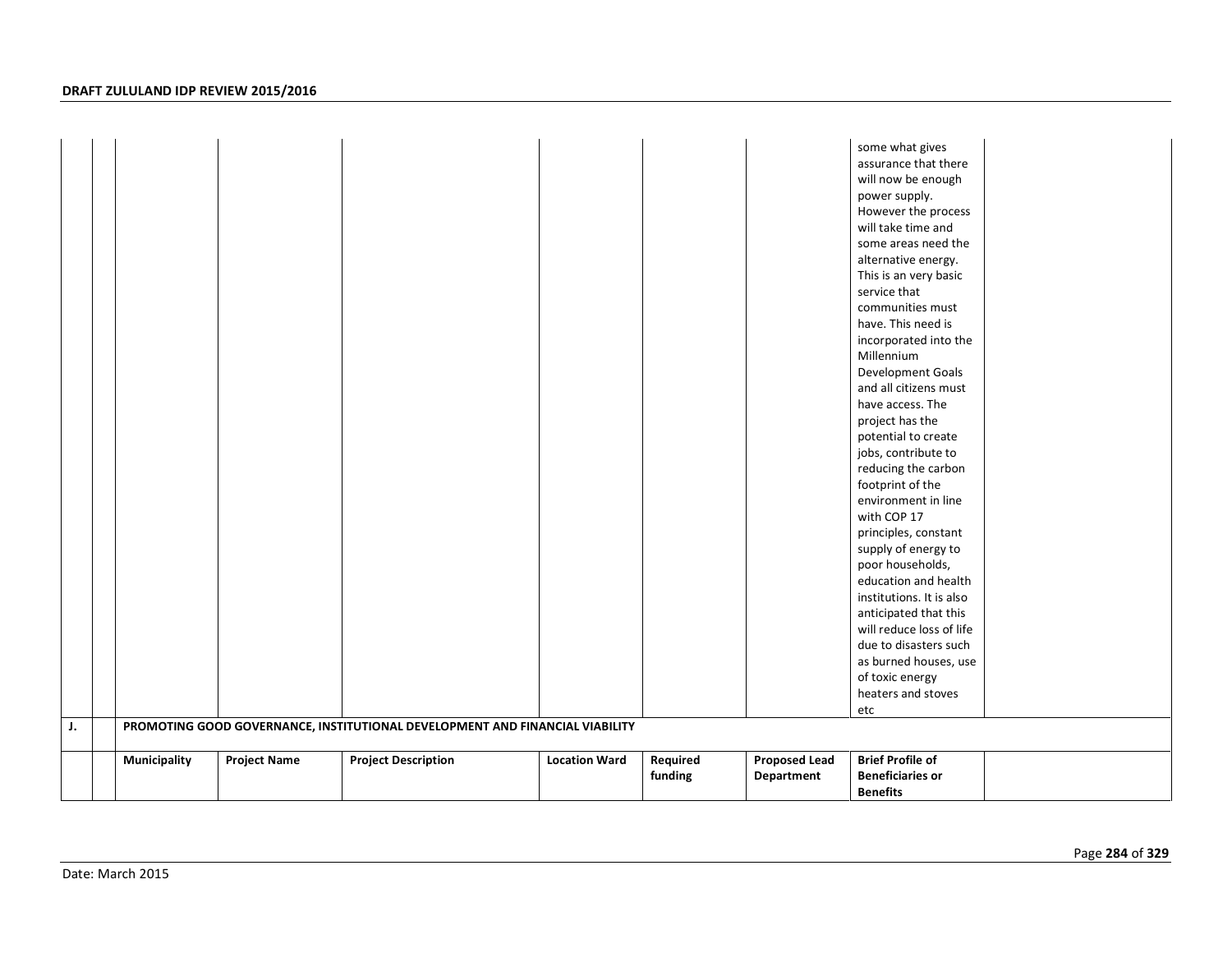| kind of service. 5<br>out for a Trading Centre.<br>Thusong Centres are<br>Nqulwane Node, feasibility<br>required. In some of<br>study and business plans<br>these Nodes some<br>already carried out the<br>homework has<br>already been done.<br>The project will also reduce<br>Poor communities in<br>rural areas travel to<br>Cities and Towns for<br>services.<br>very basic needs, the<br><b>Thusong Service</b><br>Centre brings these<br>basic needs closer to<br>communities and<br>thereby saving them<br>money that can be<br>used for other needs<br>and thus sustain<br>better life. Services<br>required include ID<br>registration, birth<br>certificates, business<br>support centres, rape<br>centres(social<br>workers), high level<br>basic health services,<br>etc. | Ulundi | Thusong Service<br>Centres | Facilities that include a<br>conglomeration of government<br>services so that communities<br>living away from the urban<br>centres can access these benefits<br>closer to home. | All wards | R<br>300,000,000.00 | Social<br>Development,<br>COGTA, GCIS | The programme<br>started some years<br>ago but the people of<br>Ulundi have never<br>benefitted. There are<br>5 Nodes in the Ulundi<br>Spatial area and these<br>nodes require this | Ceza node, the process had<br>gone as far as communities and<br>traditional Leadership<br>identifying the suitable site.<br>Babanango Node site identified<br>with some challenges.<br>Mpungamhlophe Node,<br>feasibility study already carried<br>Zululand District Municipality.<br>distances and cost of travelling<br>to town to access government |
|----------------------------------------------------------------------------------------------------------------------------------------------------------------------------------------------------------------------------------------------------------------------------------------------------------------------------------------------------------------------------------------------------------------------------------------------------------------------------------------------------------------------------------------------------------------------------------------------------------------------------------------------------------------------------------------------------------------------------------------------------------------------------------------|--------|----------------------------|---------------------------------------------------------------------------------------------------------------------------------------------------------------------------------|-----------|---------------------|---------------------------------------|-------------------------------------------------------------------------------------------------------------------------------------------------------------------------------------|--------------------------------------------------------------------------------------------------------------------------------------------------------------------------------------------------------------------------------------------------------------------------------------------------------------------------------------------------------|
|----------------------------------------------------------------------------------------------------------------------------------------------------------------------------------------------------------------------------------------------------------------------------------------------------------------------------------------------------------------------------------------------------------------------------------------------------------------------------------------------------------------------------------------------------------------------------------------------------------------------------------------------------------------------------------------------------------------------------------------------------------------------------------------|--------|----------------------------|---------------------------------------------------------------------------------------------------------------------------------------------------------------------------------|-----------|---------------------|---------------------------------------|-------------------------------------------------------------------------------------------------------------------------------------------------------------------------------------|--------------------------------------------------------------------------------------------------------------------------------------------------------------------------------------------------------------------------------------------------------------------------------------------------------------------------------------------------------|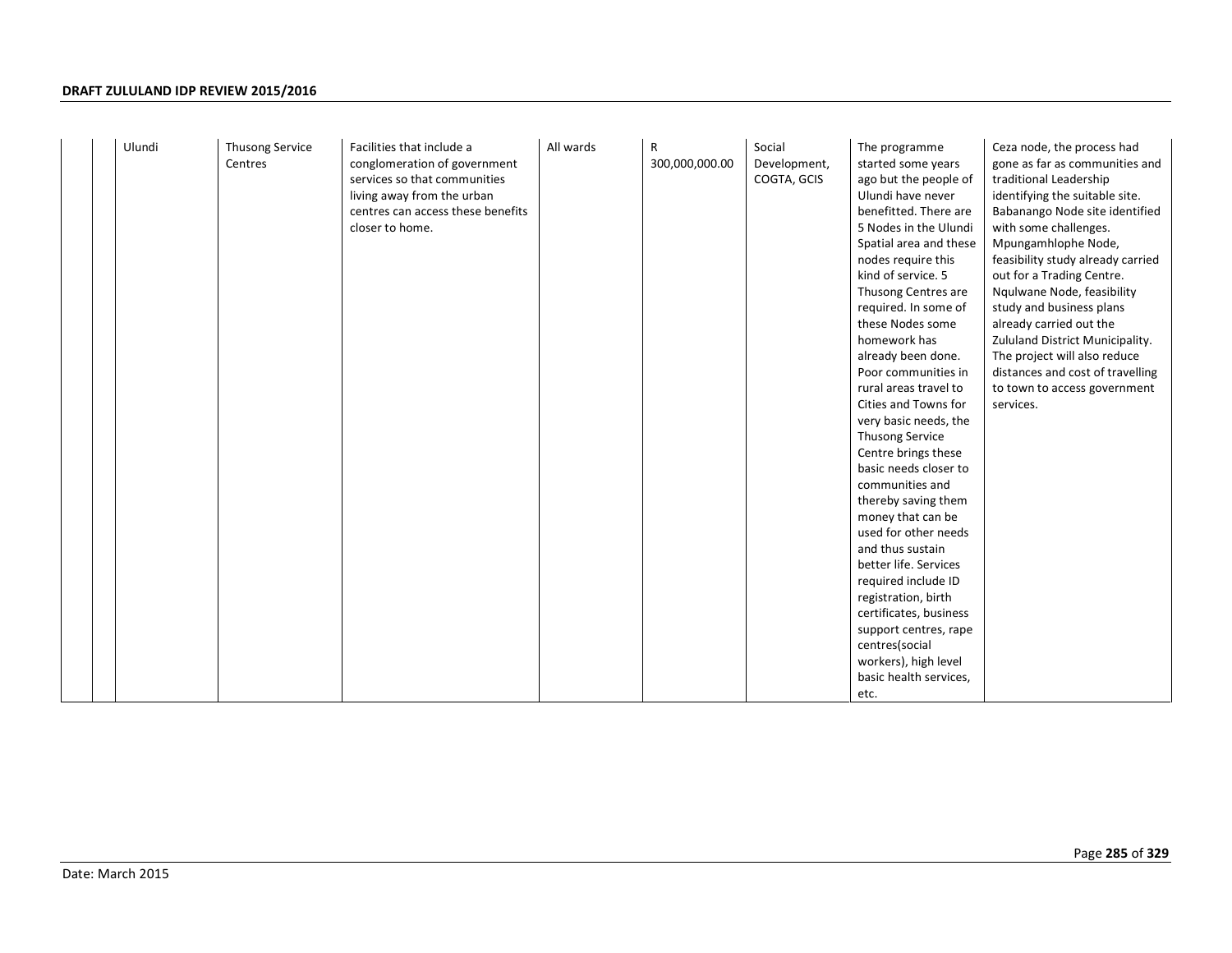|  | Zululand<br>District<br>Municipality | Broadband and IT<br>Infrastructure<br>Upgrade | Upgrade of all broadband and IT<br>infrastructure in the district to<br>improve alternative<br>communication methods<br>between municipalities as well as<br>communities in Zululand | Municipal wide | <b>NA</b> | GCIS | Technology is a<br>necessity in this age<br>of globalisation.<br>There is a need to<br>improve<br>communication<br>infrastructure to<br>enhance IT<br>compatibility<br>between all<br>municipalities which<br>inhibits centralisation<br>of information in<br>many sectors. There<br>is also poor network<br>systems which are<br>also not accessible in<br>many corners of the<br>district and this is<br>crucial when<br>attempting to draw<br>investment. |
|--|--------------------------------------|-----------------------------------------------|--------------------------------------------------------------------------------------------------------------------------------------------------------------------------------------|----------------|-----------|------|--------------------------------------------------------------------------------------------------------------------------------------------------------------------------------------------------------------------------------------------------------------------------------------------------------------------------------------------------------------------------------------------------------------------------------------------------------------|
|--|--------------------------------------|-----------------------------------------------|--------------------------------------------------------------------------------------------------------------------------------------------------------------------------------------|----------------|-----------|------|--------------------------------------------------------------------------------------------------------------------------------------------------------------------------------------------------------------------------------------------------------------------------------------------------------------------------------------------------------------------------------------------------------------------------------------------------------------|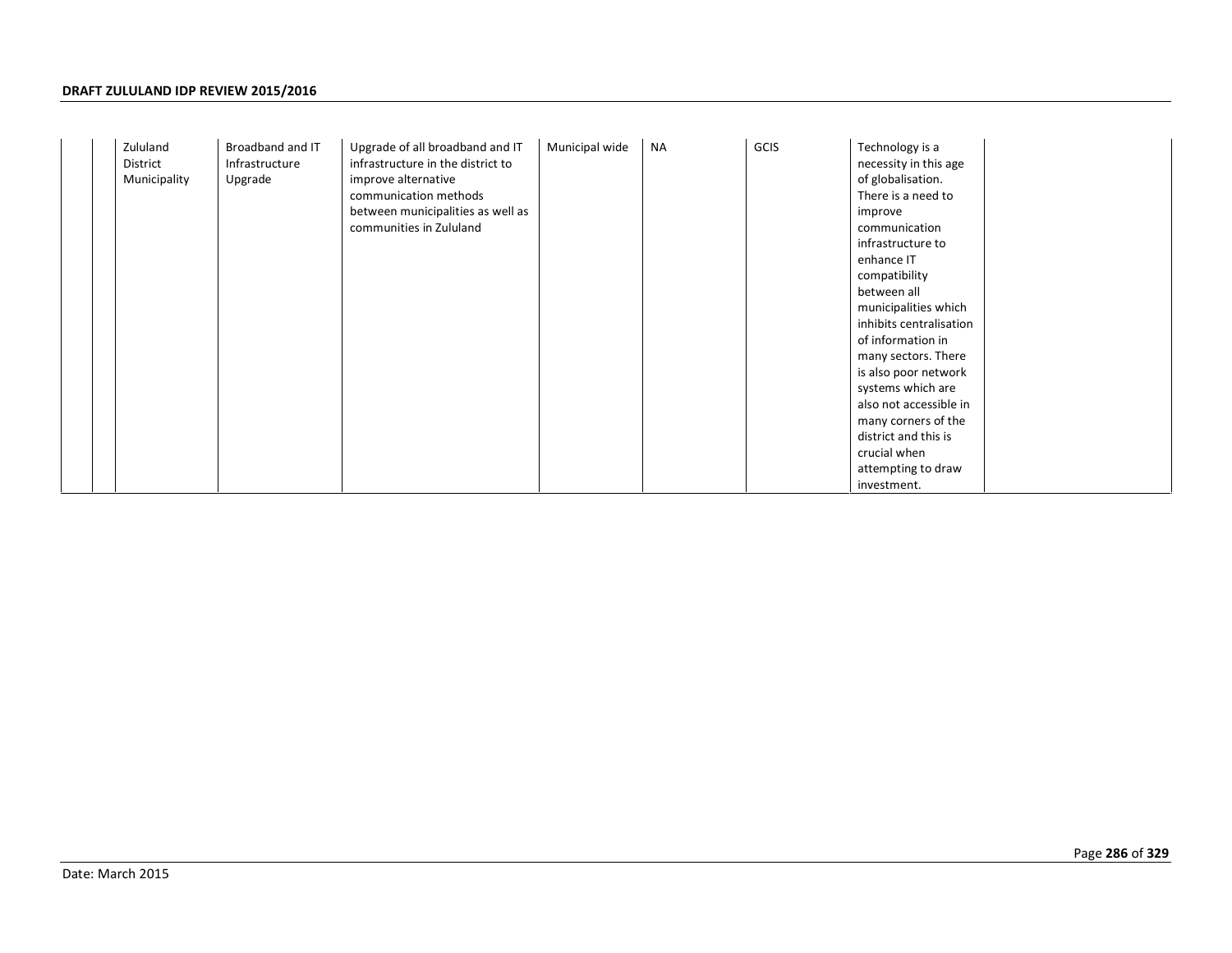Table 91: Reviewed Action Plan for each MTAS Priority (as prepared during 2011/2012 - and as **incorporated in the 2012/2013 IDP Development Strategies)** 

| <b>CHALLENGE</b><br>AS<br><b>IDENTIFIED IN</b><br><b>THE</b><br><b>SUPPORT PLAN</b>                                                                                               | <b>ACTIONS</b><br>ΤО<br>ВE<br><b>TAKEN</b>                                                        | <b>RESPONSIBLE</b><br><b>PERSON</b>                       | <b>TARGET DATE</b>                                                                                                           | <b>PROGRESS</b>                                                                                                                                                                                                                                                                                                                                   |
|-----------------------------------------------------------------------------------------------------------------------------------------------------------------------------------|---------------------------------------------------------------------------------------------------|-----------------------------------------------------------|------------------------------------------------------------------------------------------------------------------------------|---------------------------------------------------------------------------------------------------------------------------------------------------------------------------------------------------------------------------------------------------------------------------------------------------------------------------------------------------|
| 1. Public Participation                                                                                                                                                           | A. Governance and Institutional Memory                                                            |                                                           |                                                                                                                              |                                                                                                                                                                                                                                                                                                                                                   |
| 1.1 IGR<br>The IGR between the<br>District<br>and Local<br>municipality is not<br>functioning                                                                                     | Dedicate<br>IGR<br>an<br>champion<br>be<br>to<br>responsible for IGR<br>issues                    | Office<br>of<br>the<br>Mayor/Corporate<br><b>Services</b> |                                                                                                                              | There is a mayor's<br>where the<br>forum<br>district mayor is the<br>chair. There is<br>a<br>Technical com, the<br>supporting MF which<br>of<br>consists<br>MM's<br>from<br>Local<br>Municipalities<br>and<br>District. There is a<br>signed protocol by<br>mayors,<br>Deputy<br>Mayor and speakers.<br>All these are in place<br>to promote IGR. |
| 1.2.<br><b>Traditional</b>                                                                                                                                                        |                                                                                                   | Office<br>of<br>the<br>Mayor/Planning                     | December 2012                                                                                                                | Workshops<br>have<br>been held                                                                                                                                                                                                                                                                                                                    |
| <b>Leaders</b><br>Unhappiness about<br>some proclamations<br>have<br>negatively<br>affected the working<br>relationship between<br>Traditional<br>Leaders<br>and the municipality | Municipality<br>to<br>organise<br>the<br>consultative<br>workshop                                 |                                                           |                                                                                                                              |                                                                                                                                                                                                                                                                                                                                                   |
|                                                                                                                                                                                   | A. Governance and Institutional Memory                                                            |                                                           |                                                                                                                              |                                                                                                                                                                                                                                                                                                                                                   |
| 2. Municipal Councils                                                                                                                                                             |                                                                                                   |                                                           |                                                                                                                              |                                                                                                                                                                                                                                                                                                                                                   |
| 2.1.<br>By-laws and<br><b>Policies</b><br>By-laws<br>and<br>policies<br>municipal<br>are out of date                                                                              | Prioritise a dedicated<br>with<br>team<br>appropriate skills to<br>review and develop<br>policies | MANCO                                                     | May/June<br>Between<br>2012,<br>Municipal<br>Admin will provide<br>the municipality with<br>generic HR policies.             | Policies and bylaws<br>under review under<br>the IGR grant.                                                                                                                                                                                                                                                                                       |
|                                                                                                                                                                                   |                                                                                                   |                                                           | Municipal<br>Governance<br>will<br>provide copies<br>of<br>recently<br>revised<br>bylaws to the MM<br>adaption<br>for<br>and |                                                                                                                                                                                                                                                                                                                                                   |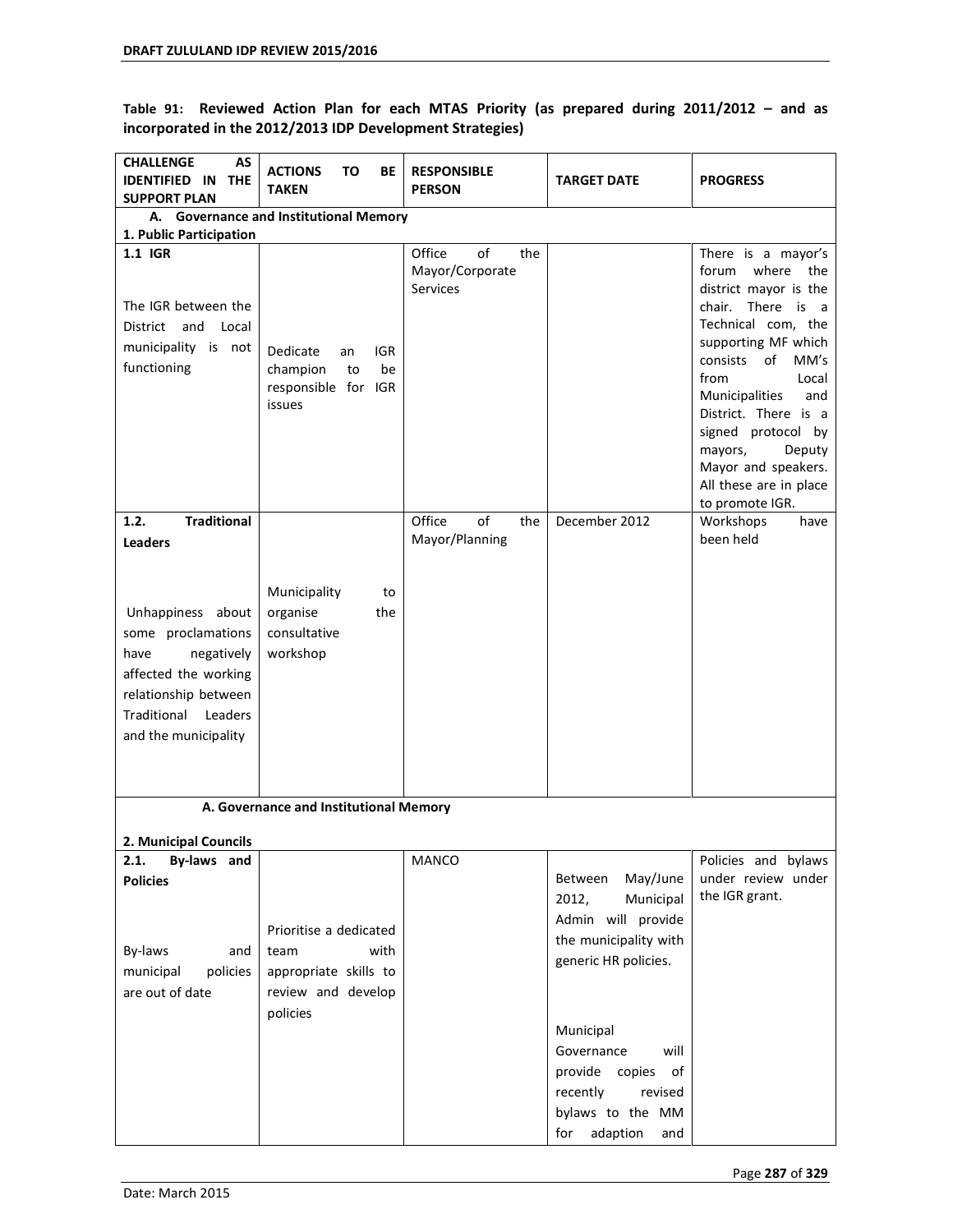| AS<br><b>CHALLENGE</b><br><b>IDENTIFIED IN</b><br><b>THE</b><br><b>SUPPORT PLAN</b> | <b>ACTIONS</b><br>BE<br>ΤО<br><b>TAKEN</b>                                                                              | <b>RESPONSIBLE</b><br><b>PERSON</b>        | <b>TARGET DATE</b>                                                                        | <b>PROGRESS</b>                                                                                                                                                                                                                                                                                                                                                                                                                   |  |  |
|-------------------------------------------------------------------------------------|-------------------------------------------------------------------------------------------------------------------------|--------------------------------------------|-------------------------------------------------------------------------------------------|-----------------------------------------------------------------------------------------------------------------------------------------------------------------------------------------------------------------------------------------------------------------------------------------------------------------------------------------------------------------------------------------------------------------------------------|--|--|
|                                                                                     |                                                                                                                         |                                            | adoption, by end of<br>June 2012.                                                         |                                                                                                                                                                                                                                                                                                                                                                                                                                   |  |  |
|                                                                                     |                                                                                                                         |                                            | Hands on support<br>handed over to the<br>in-house G&A expert<br>in August 2012.          |                                                                                                                                                                                                                                                                                                                                                                                                                                   |  |  |
| 2.2 MPAC<br>Councillors need to<br>be trained on<br>Councillor Oversight<br>(MPAC)  | Councillors<br>to<br>participate in training<br>programme                                                               | Corporate Services                         | SCM<br>for<br>process<br>skilled<br>professional<br>will be finalised by 1<br>August 2012 | <b>Councillors</b><br>underwent<br><b>MPAC</b><br>Training<br>11-12<br>on<br>October<br>2013 and<br>attended<br><b>MPAC</b><br>Imbizo on 19 January<br>2013<br>which<br>has<br>equipped them with<br>the necessary skills<br>regarding<br>the<br>operation<br>of<br>the<br>MPAC. Furthermore,<br>the<br>consultant<br>appointed by COGTA<br>to provide support to<br>the District has been<br>tasked by COGTA to<br>support MPAC. |  |  |
| А.<br>3. Political Management and Oversight                                         | <b>Governance and Institutional Mechanism</b>                                                                           |                                            |                                                                                           |                                                                                                                                                                                                                                                                                                                                                                                                                                   |  |  |
| 3.1<br><b>Delegations</b><br><b>Framework</b>                                       |                                                                                                                         | Corporate<br>Services/Municipal<br>Manager | District to<br>appoint<br>Governance<br>expert<br>by 1 August 2012 to                     | Consultant<br>appointed by COGTA<br>providing support                                                                                                                                                                                                                                                                                                                                                                             |  |  |
| Delegations<br>framework needs to<br>reviewed<br>be<br>and<br>work-shopped.         | Corporate<br>Services<br>Manager<br>and<br>relevant<br>officials<br>within the DM to<br>assist the process of<br>review |                                            | deal with this matter.                                                                    |                                                                                                                                                                                                                                                                                                                                                                                                                                   |  |  |
| <b>B. Operations and Administration</b>                                             |                                                                                                                         |                                            |                                                                                           |                                                                                                                                                                                                                                                                                                                                                                                                                                   |  |  |
| 4. Human Resources<br>4.1<br>Local<br>Labour<br>Forum (LLF)                         |                                                                                                                         | Corporate Services                         | Human<br>Resource<br>manager<br>to<br>assist<br>with setting up of LLF                    | LLF exists, plan with<br>Chairperson<br>to<br>improve functioning<br>by holding regular<br>LLF meetings and bi-                                                                                                                                                                                                                                                                                                                   |  |  |
| LLF is not functioning                                                              | Resource<br>Human                                                                                                       |                                            |                                                                                           | laterals to maintain a<br>healthy relationship                                                                                                                                                                                                                                                                                                                                                                                    |  |  |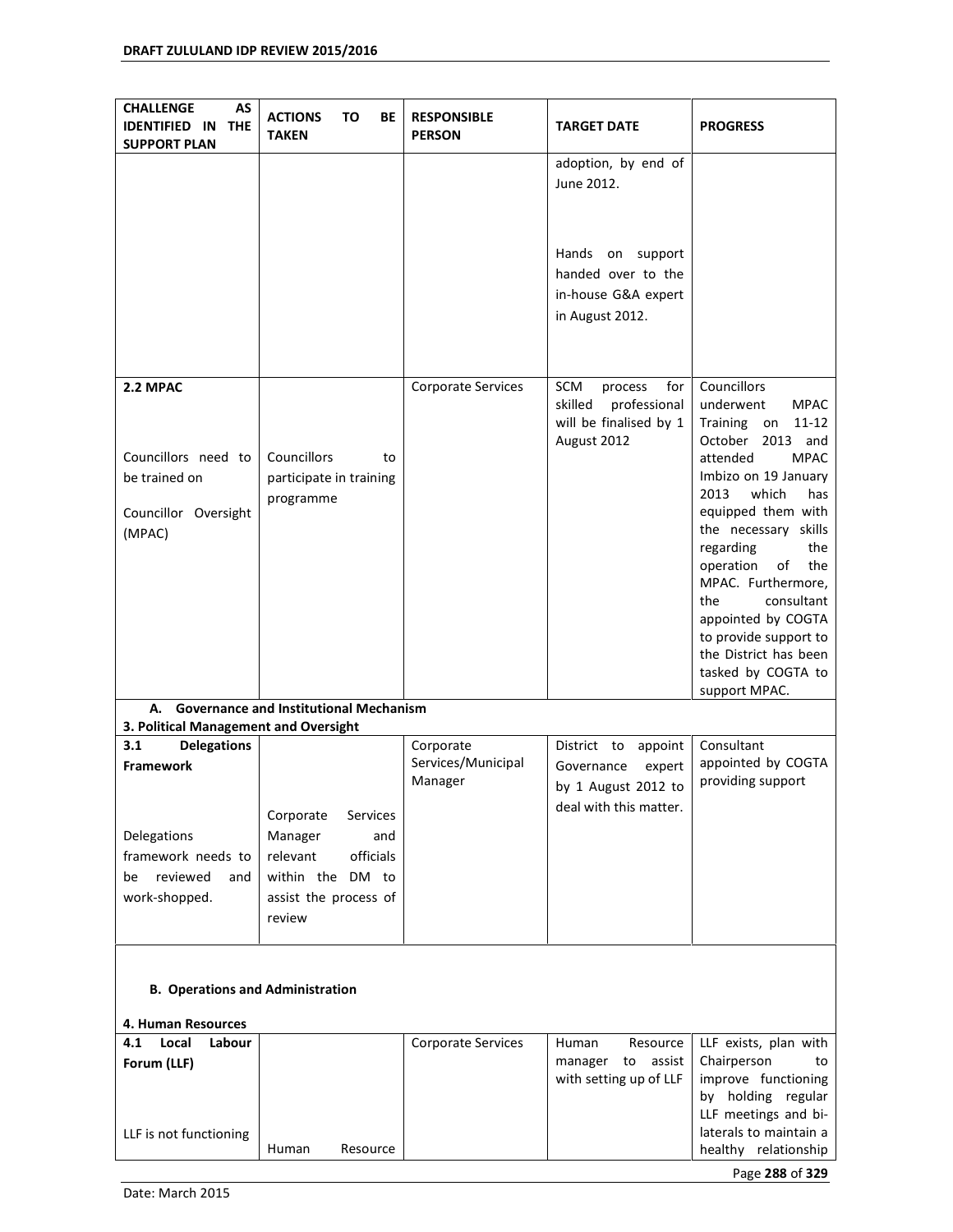| <b>CHALLENGE</b><br>AS<br><b>IDENTIFIED IN</b><br><b>THE</b><br><b>SUPPORT PLAN</b>                                                   | <b>ACTIONS</b><br>TO<br>BE<br><b>TAKEN</b>                            | <b>RESPONSIBLE</b><br><b>PERSON</b> | <b>TARGET DATE</b>                                                                                                                                                                                                                      | <b>PROGRESS</b>                                                      |
|---------------------------------------------------------------------------------------------------------------------------------------|-----------------------------------------------------------------------|-------------------------------------|-----------------------------------------------------------------------------------------------------------------------------------------------------------------------------------------------------------------------------------------|----------------------------------------------------------------------|
|                                                                                                                                       | manager<br>to<br>assist<br>with setting up of LLF                     |                                     |                                                                                                                                                                                                                                         | with labour                                                          |
|                                                                                                                                       |                                                                       |                                     |                                                                                                                                                                                                                                         |                                                                      |
| <b>B. Operations and Administration</b>                                                                                               |                                                                       |                                     |                                                                                                                                                                                                                                         |                                                                      |
| 5. Training and Development                                                                                                           |                                                                       |                                     |                                                                                                                                                                                                                                         |                                                                      |
| <b>Skills</b><br>5.1.<br><b>Development</b>                                                                                           |                                                                       | <b>Corporate Services</b>           | Municipality<br>to<br>with<br>cooperate<br>LGSETA                                                                                                                                                                                       | Allocated<br>budget<br>available for training<br>purposes as per WSP |
| unable<br>District<br>to<br>train the SDF due to                                                                                      | Municipality to co-<br>operate with LGSETA<br>arrangements            |                                     | arrangements                                                                                                                                                                                                                            | <b>SDF</b><br>does<br>attend<br>training meetings /                  |
| lack of funding                                                                                                                       | Municipality to avail                                                 |                                     | Municipality to avail<br>SDF's to attend the<br>training                                                                                                                                                                                | interventions related<br>training<br>and<br>to<br>development        |
|                                                                                                                                       | SDF's to attend the<br>training                                       |                                     |                                                                                                                                                                                                                                         |                                                                      |
| <b>C. Financial Management</b>                                                                                                        |                                                                       |                                     |                                                                                                                                                                                                                                         |                                                                      |
|                                                                                                                                       |                                                                       |                                     | 7. Financial Management, Viability and Risk Management                                                                                                                                                                                  |                                                                      |
| 7.1.<br>Revenue<br>enhancement<br>strategy                                                                                            |                                                                       | <b>CFO</b>                          | <b>The</b><br>LM<br>to<br>collaborate<br>with<br><b>Provincial Treasury</b>                                                                                                                                                             | Consultation<br>in<br>proceess                                       |
| The<br>revenue<br>opportunities are not<br>being fully exploited<br>by the municipality<br>and it is in need of<br>revenue generation | ZDM<br>The<br>to<br>collaborate<br>with<br><b>Provincial Treasury</b> |                                     | Treasury<br>lead<br>to<br>process<br>in<br>developing a revenue<br>enhancement<br>COGTA:<br>strategy.<br>Municipal Finance to<br>support Treasury in<br>convening meetings<br>with LM & to assist<br>LM<br>with<br>implementation<br>of |                                                                      |
| <b>Debt</b><br>7.2                                                                                                                    |                                                                       | <b>CFO</b>                          | strategy.<br>Municipality to assist<br>Treasury and COGTA                                                                                                                                                                               | Consultation<br>in<br>process                                        |
| Management                                                                                                                            | Municipality to assist                                                |                                     | developing<br>the<br>in<br>strategy                                                                                                                                                                                                     |                                                                      |
| debt<br>Poor<br>of<br>management<br>government houses<br>in Ulundi                                                                    | Treasury and COGTA<br>developing<br>the<br>in<br>strategy             |                                     | COGTA:<br>Municipal<br>Finance<br>in<br>consultation<br>with<br>Treasury to conduct<br>assessment of debt<br>profile, assist with<br>development<br>of<br>strategy, support the<br>implementation<br>of                                 |                                                                      |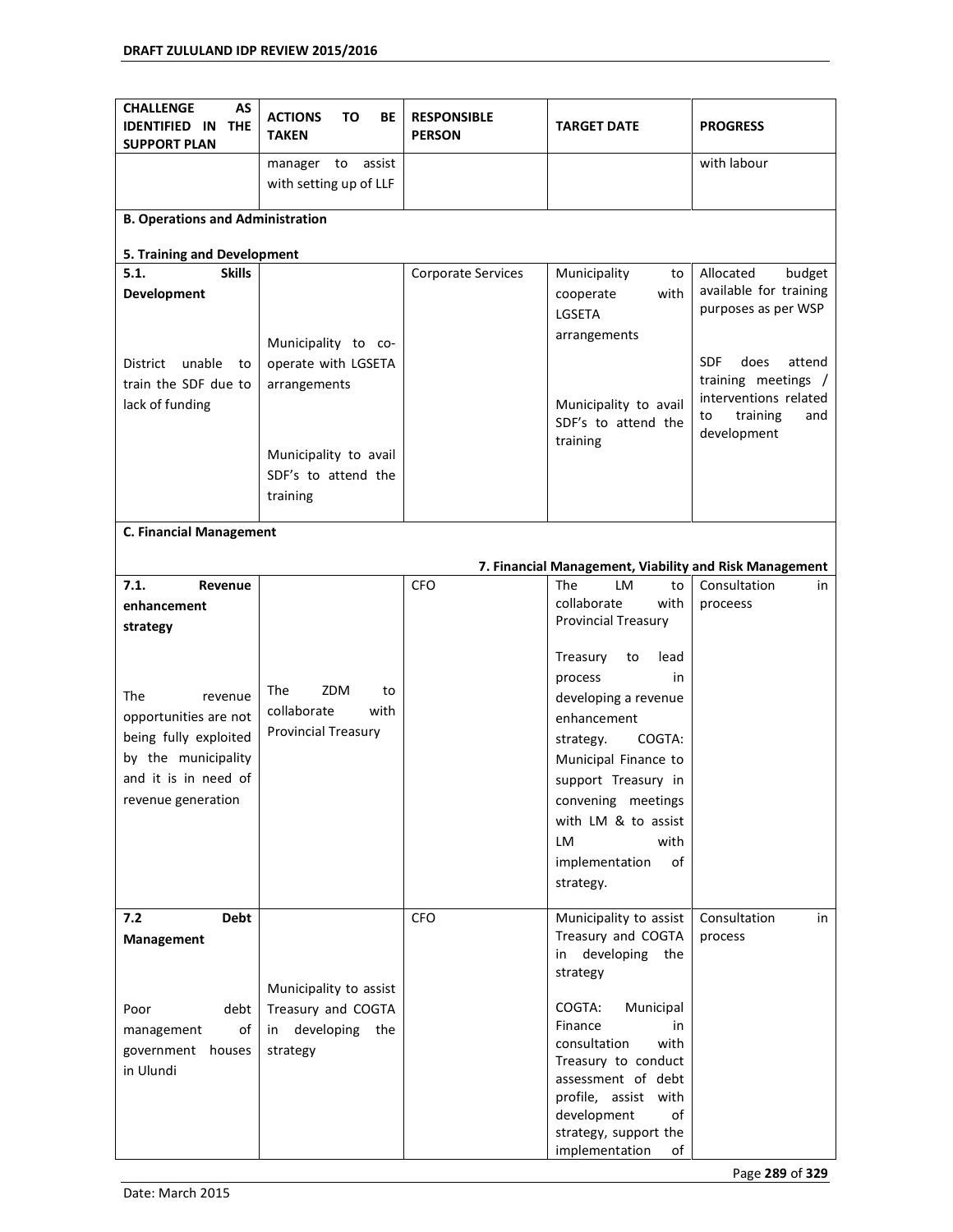| <b>CHALLENGE</b><br>AS<br><b>IDENTIFIED IN</b><br><b>THE</b><br><b>SUPPORT PLAN</b> | <b>ACTIONS</b><br>то<br>ВE<br><b>TAKEN</b>       | <b>RESPONSIBLE</b><br><b>PERSON</b> | <b>TARGET DATE</b>                                                                                          | <b>PROGRESS</b>                    |
|-------------------------------------------------------------------------------------|--------------------------------------------------|-------------------------------------|-------------------------------------------------------------------------------------------------------------|------------------------------------|
|                                                                                     |                                                  |                                     | debt strategy.                                                                                              |                                    |
| 7.3<br>Indigent<br>Register                                                         | To lead process of                               | <b>CFO</b>                          | To lead process of<br>policy formalisation<br>alignment<br>and<br>of<br>policies<br>LMs<br>and<br>registers | Indigent policy to be<br>developed |
| Lack<br>indigent<br>οf                                                              | policy formalisation                             |                                     |                                                                                                             |                                    |
| policy and register                                                                 | alignment<br>and<br>of<br>LMs<br>policies<br>and |                                     | COGTA:<br>Municipal<br>Finance to assist with                                                               |                                    |
|                                                                                     | registers                                        |                                     | review<br>development<br>οf                                                                                 |                                    |
|                                                                                     |                                                  |                                     | policy on indigents,<br>assist support the                                                                  |                                    |
|                                                                                     |                                                  |                                     | development of an<br>indigent<br>register,                                                                  |                                    |
|                                                                                     |                                                  |                                     | support adoption of<br>register / policy, &                                                                 |                                    |
|                                                                                     |                                                  |                                     | track and monitor<br>implementation<br>of<br>indigent policy.                                               |                                    |
| D. Service Delivery and Infrastructure                                              |                                                  |                                     |                                                                                                             |                                    |
|                                                                                     |                                                  |                                     |                                                                                                             |                                    |
| 9. Access to water, sanitation and waste removal<br>9.1 Water Service               |                                                  |                                     | Cooperate with the                                                                                          | <b>Business</b><br>plan was        |
| Provision - A                                                                       |                                                  |                                     | PSP to finalise the                                                                                         | submitted to COGTA,                |
|                                                                                     |                                                  |                                     | feasibility study                                                                                           | funds were approved                |
|                                                                                     | Cooperate with the                               |                                     |                                                                                                             | to do schemes that                 |
| Some<br>municipal                                                                   | PSP to finalise the                              | <b>Technical Services</b>           |                                                                                                             | were part of business              |
| wards/areas have no                                                                 | feasibility study.                               |                                     | Prioritise<br>allocated                                                                                     | plan and they are still            |
| water infrastructure.                                                               |                                                  |                                     | funds areas of high                                                                                         | implementation<br>in               |
| Water<br>service                                                                    |                                                  |                                     | backlog with<br>the                                                                                         | progress                           |
| backlog is at 37% and                                                               |                                                  |                                     | support of COGTA                                                                                            | (Massification)                    |
| will take $20 - 25$                                                                 |                                                  |                                     |                                                                                                             |                                    |
| years at a cost of R4                                                               |                                                  |                                     | COGTA to engage                                                                                             |                                    |
| billion to address.                                                                 |                                                  |                                     | WSA on prioritization                                                                                       |                                    |
| Sanitation backlog is                                                               |                                                  |                                     | project<br>and                                                                                              |                                    |
| at 45%.                                                                             |                                                  |                                     | implementation                                                                                              |                                    |
|                                                                                     |                                                  |                                     | schedules with cash                                                                                         |                                    |
|                                                                                     | allocated<br>Prioritise                          |                                     | flow implications by                                                                                        |                                    |
| There are 23 waste                                                                  | funds areas of high                              |                                     | end June 2012.                                                                                              |                                    |
| treatment<br>water                                                                  | backlog<br>with<br>the                           |                                     |                                                                                                             |                                    |
| plants in towns and                                                                 | support of COGTA.                                |                                     |                                                                                                             |                                    |
| VIP toilets in rural                                                                |                                                  |                                     | COGTA to investigate                                                                                        | Massification<br>funds             |
| area. It will take $17 -$                                                           |                                                  |                                     | funding<br>through                                                                                          | has been received by               |
| 20 years to clear the                                                               |                                                  |                                     | Massification by end                                                                                        | ZDM to complete                    |
| sanitation backlogs.                                                                |                                                  |                                     | June 2012.                                                                                                  | Sovana scheme                      |
|                                                                                     |                                                  |                                     |                                                                                                             |                                    |
|                                                                                     |                                                  |                                     | COGTA to Facilitate<br>inclusion of priority                                                                |                                    |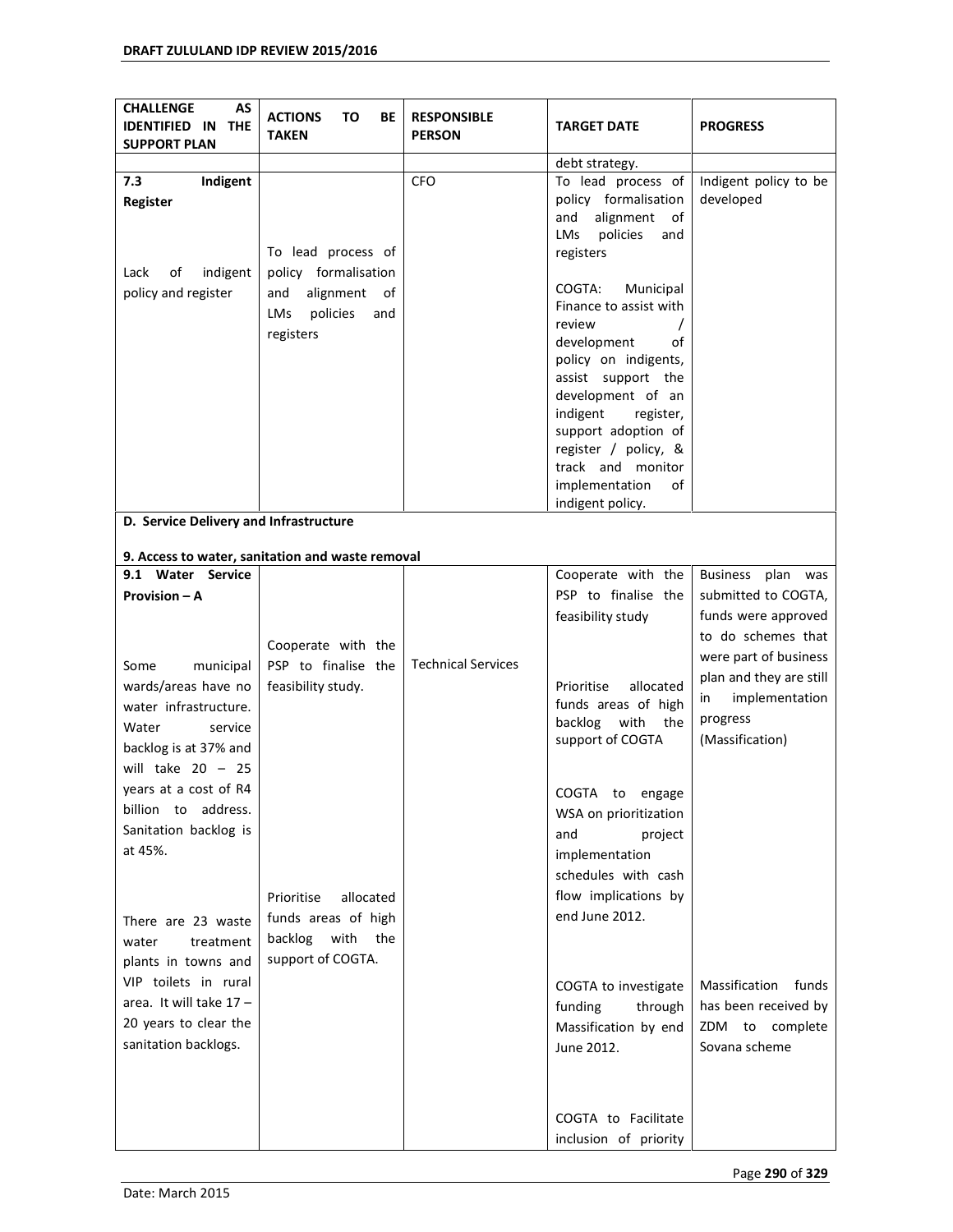| <b>CHALLENGE</b><br>AS<br><b>IDENTIFIED IN</b><br><b>THE</b><br><b>SUPPORT PLAN</b> | <b>ACTIONS</b><br>TO<br>BE<br><b>TAKEN</b>                              | <b>RESPONSIBLE</b><br><b>PERSON</b> | <b>TARGET DATE</b>                                                                                                                 | <b>PROGRESS</b>                                                                                                                                                                         |
|-------------------------------------------------------------------------------------|-------------------------------------------------------------------------|-------------------------------------|------------------------------------------------------------------------------------------------------------------------------------|-----------------------------------------------------------------------------------------------------------------------------------------------------------------------------------------|
|                                                                                     |                                                                         |                                     | in<br>MIG<br>projects<br>implementation<br>by<br>plans<br>August<br>2012.<br>COGTA to support<br>UAP<br>WSA in<br>by<br>March 2013 | Funds are allocated<br>as per the backlog<br>within<br>ZDM.<br>Implementation Plan<br>for 13/14 financial<br>has<br>been<br>year<br>submitted to MIG<br>and $14/15$ to be<br>finalised. |
|                                                                                     |                                                                         |                                     | Facilitate<br>engagement<br>with<br>DBSA to determine<br>feasibility of front<br>loading<br>by March<br>2013.                      |                                                                                                                                                                                         |
| 9.2 Water Service<br><b>Provision - B</b>                                           | Cooperate<br>and                                                        | <b>Technical Services</b>           | Cooperate<br>and<br>support the deployed<br><b>PSP</b>                                                                             | ZDM has electronic<br>coordinates of all the<br>schemes and<br>this<br>information is kept                                                                                              |
| Municipal<br>wards/areas<br>with<br>non-functional water<br>schemes                 | support the deployed<br>of PSP                                          |                                     | electronic<br>Provide<br>spatial locations of<br>water<br>schemes<br>operated by diesel<br>engines                                 | as an electronic filing<br>system within ZDM<br>Geographic<br>Information Systems.                                                                                                      |
|                                                                                     | Provide<br>electronic<br>spatial locations of<br>schemes<br>water       |                                     |                                                                                                                                    | There<br>is<br>budget<br>allowed<br>for<br>Electricity annually.                                                                                                                        |
|                                                                                     | operated by diesel<br>engines<br>Provide<br>upfront                     |                                     | Provide<br>upfront<br>funding as<br>part of<br>application<br>to<br><b>ESKOM</b> for electricity                                   |                                                                                                                                                                                         |
|                                                                                     | funding as part of<br>application<br>to<br><b>ESKOM</b> for electricity |                                     | installation                                                                                                                       |                                                                                                                                                                                         |
|                                                                                     | installation                                                            |                                     | COGTA to<br>provide<br>technical<br>support<br>through MISA to be<br>mobilized<br>by July<br>2012                                  |                                                                                                                                                                                         |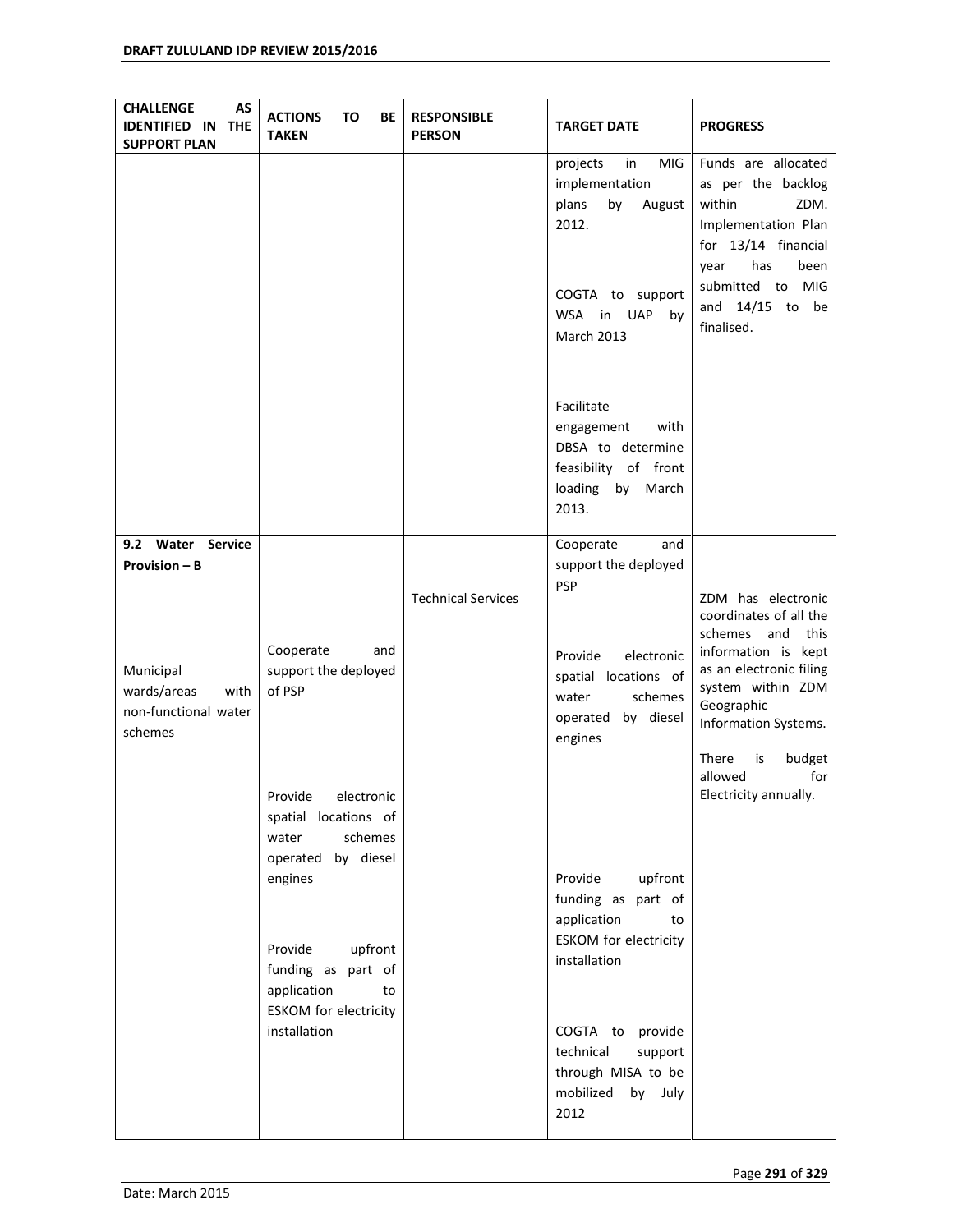| AS<br><b>CHALLENGE</b><br><b>IDENTIFIED IN</b><br><b>THE</b><br><b>SUPPORT PLAN</b>                                          | <b>ACTIONS</b><br>ΤO<br>ВE<br><b>TAKEN</b>                                                                                                  | <b>RESPONSIBLE</b><br><b>PERSON</b> | <b>TARGET DATE</b>                                                                                                                                                                   | <b>PROGRESS</b>                                                                                                                                                                                                                                                                                                                                                                                  |  |  |  |
|------------------------------------------------------------------------------------------------------------------------------|---------------------------------------------------------------------------------------------------------------------------------------------|-------------------------------------|--------------------------------------------------------------------------------------------------------------------------------------------------------------------------------------|--------------------------------------------------------------------------------------------------------------------------------------------------------------------------------------------------------------------------------------------------------------------------------------------------------------------------------------------------------------------------------------------------|--|--|--|
|                                                                                                                              |                                                                                                                                             |                                     | COGTA to facilitate<br>presentation<br>οf<br>electricity plans by<br>Eskom by July 2012                                                                                              |                                                                                                                                                                                                                                                                                                                                                                                                  |  |  |  |
| <b>Water Service</b><br>9.3.<br>Provision – C<br>There is a high rate<br>of water loss                                       | Co-operate<br>and<br>support the deployed<br><b>PSP</b>                                                                                     | <b>Technical Services</b>           | Cooperate<br>and<br>support the deployed<br><b>PSP</b><br>COGTA to<br>provide<br>technical<br>support<br>through MISA to be<br>mobilized, inclusive<br>of water loss by July<br>2012 | ZDM<br>Water<br>Loss<br>Plan<br>Management<br>was put in place and<br>is<br>reviewed<br>continuously, which<br>includes installation<br>of<br>devices<br>new<br>(special valves) will<br>be inserted on the<br>main various points<br>to detect area of<br>water loss.                                                                                                                           |  |  |  |
| 9.4 Drinking Water<br>Quality<br>Poor quality drinking<br>water<br>and<br>inadequate<br>waste<br>water<br>treatment<br>works | Provide financial and<br>human resources for<br>the implementation<br>of the action plan                                                    | <b>Technical Services</b>           | Provide financial and<br>human resources for<br>the implementation<br>of the action plan<br>COGTA to facilitate<br>the development of<br>action plan by DWA<br>by June 2012          | ZDM<br>has<br>an<br>approved<br>sampling<br>strategy for Sampling<br>and Analysis of raw,<br>final and distributed<br>water. This sampling<br>strategy is based on<br>SANS 241 and the<br>available<br>budget.<br>ZDM<br>appointed<br><b>WSSA</b><br>monitor<br>to<br>water quality in ZDM<br>water<br>and<br>wastewater<br>plants,<br>financial and human<br>resources is still a<br>challenge. |  |  |  |
|                                                                                                                              | D. Service Delivery and Infrastructure                                                                                                      |                                     |                                                                                                                                                                                      |                                                                                                                                                                                                                                                                                                                                                                                                  |  |  |  |
| 10 Infrastructure Planning<br><b>Repairs</b><br>10.1<br>and                                                                  |                                                                                                                                             | <b>Technical Services</b>           | 2012/13 & 2013/14                                                                                                                                                                    | ZDM<br>is<br>currently                                                                                                                                                                                                                                                                                                                                                                           |  |  |  |
| Maintenance<br>planning and<br>Poor<br>R&M facilities need<br>refurbishment<br>$\prime$<br>replacement                       | To assist with the<br><b>PSP</b><br>with<br>the<br>maintenance<br>plan<br>and make additional<br>budget available for<br>maintenance issues |                                     |                                                                                                                                                                                      | putting in place a<br>Operation<br>&<br>Maintenance<br>Plan<br>that will<br>seek<br>to<br>lack<br>address<br>of<br>planned<br>maintenance<br>and<br>life<br>general<br>cycle<br>asset management.                                                                                                                                                                                                |  |  |  |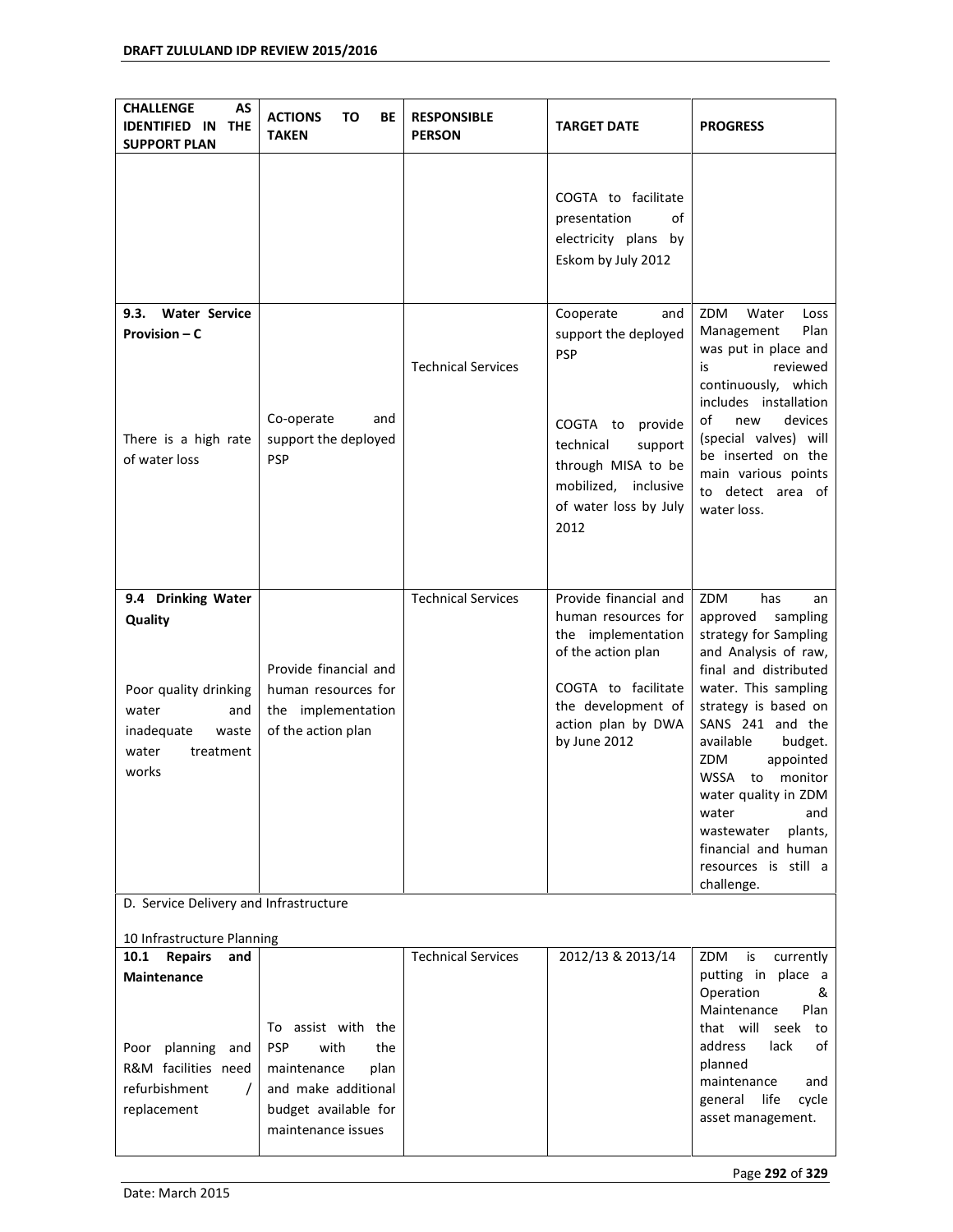| <b>CHALLENGE</b><br>AS<br><b>IDENTIFIED IN</b><br><b>THE</b><br><b>SUPPORT PLAN</b>                                                                 | <b>ACTIONS</b><br>TO<br>ВE<br><b>TAKEN</b>                                                                                                                                           | <b>RESPONSIBLE</b><br><b>PERSON</b> | <b>TARGET DATE</b> | <b>PROGRESS</b>                                                                                                                                                                                                                                                                                                                        |
|-----------------------------------------------------------------------------------------------------------------------------------------------------|--------------------------------------------------------------------------------------------------------------------------------------------------------------------------------------|-------------------------------------|--------------------|----------------------------------------------------------------------------------------------------------------------------------------------------------------------------------------------------------------------------------------------------------------------------------------------------------------------------------------|
| There<br>are<br>interruptions<br>in<br>services due to lack<br>of<br>maintenance<br>funds and these will<br>eventually lead to<br>community revolts |                                                                                                                                                                                      |                                     |                    |                                                                                                                                                                                                                                                                                                                                        |
| 10.2 Electricity<br>Unreliable access to<br>electricity due to lack<br>of proper electricity<br>plan                                                | relevant<br>Avail<br>officials to assist with<br>technical information<br><b>Officials</b><br>to<br>in the<br>participate<br>Provincial<br>Energy<br>Forum<br>Prioritisation<br>done | Planning                            | June 2013          | No<br>progress.<br>Department<br>οf<br>will<br>Energy<br>be<br>engaged at various<br>IDP forums to be<br>held between March<br>and June 2013 to<br>obtain<br>this<br>information. Request<br>for funds to develop<br>Energy<br>Sector<br>an<br>Plan will also be<br>made<br>before June<br>2013.                                       |
|                                                                                                                                                     | via the Municipality<br><b>IDP</b>                                                                                                                                                   |                                     |                    |                                                                                                                                                                                                                                                                                                                                        |
| <b>Shared</b><br>10.3<br><b>Planning Services</b><br>Dysfunctional shared<br>planning services                                                      | DM to lead process<br>functionalising<br>οf<br>planning<br>shared<br>services                                                                                                        | Planning                            | <b>June 2013</b>   | Shared<br>Service<br>Steering Committee<br>has<br>approved<br>the<br>extension of Shared<br>Service<br>Staff<br>contracts to 6 years.<br>Approval by EXCOs is<br>underway<br>before<br>resolution<br>can<br>be<br>enacted.                                                                                                             |
| 10.4<br>Road<br>Infrastructure<br>Uncertainty<br>with<br>regard to provision<br>of roads within the<br>district                                     | assist<br>with<br>To<br>historical information<br>/ correspondence on<br>issue                                                                                                       | Planning                            | June 2013          | The 2012/13 Rural<br>Roads<br>Transport<br>Infrastructure Grant<br>from<br>Treasury<br>is<br>being<br>used<br>to<br>develop a Road Asset<br>Management System<br>and progress is well<br>underway. However,<br>negotiations<br>with<br>Traesury<br>are<br>on-<br>going to greenlight<br>use<br>the<br>of<br>the<br>2011/12 grant which |